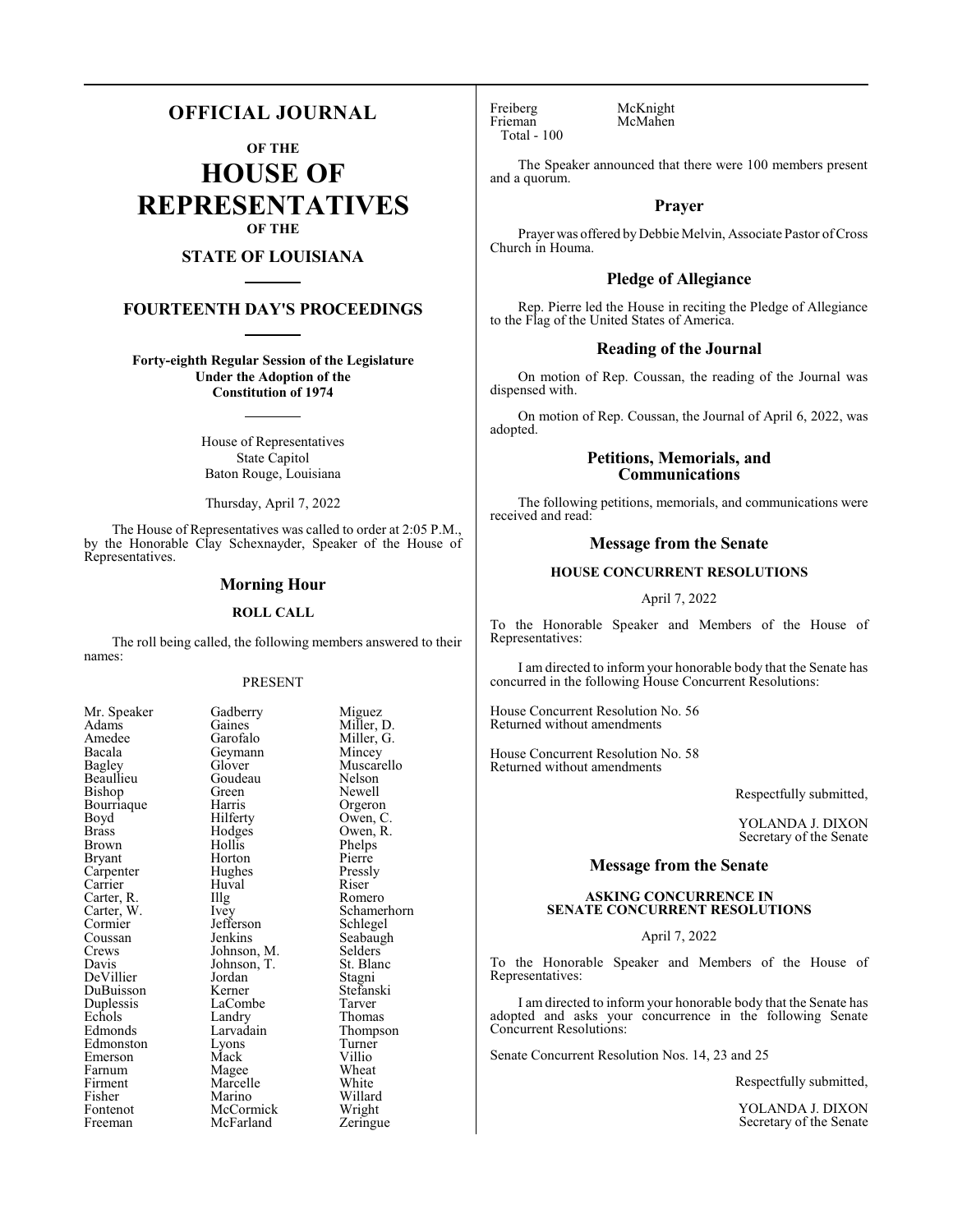# **Senate Concurrent Resolutions Lying Over**

The following Senate Concurrent Resolutions contained in the message were taken up and acted upon as follows:

**SENATE CONCURRENT RESOLUTION NO. 14—**

BY SENATOR FOIL A CONCURRENT RESOLUTION

To establish the Cybersecurity Redhibition Task Force and to recognize the task force as the unified and coordinated body of information technology and security professionals fromvarious branches of federal and state government to consider creating a distinct cause of action for state agencies that respond to cyber incidents as part of the state's emergency support function to recover qualifying expenses from managed service providers and managed security service providers servicing public bodies and critical infrastructure whose actions or omissions contributed to the cyber incident.

Read by title.

Lies over under the rules.

**SENATE CONCURRENT RESOLUTION NO. 23—**<br>BY SENATORS POPE, HEWITT, LAMBERT AND WHITE AND<br>REPRESENTATIVES HODGES, MACK, MINCEY AND SCHEXNAYDER A CONCURRENT RESOLUTION

To commend Katie "KT" Scannell (KT) for being crowned Miss Louisiana USA 2022.

Read by title.

Lies over under the rules.

**SENATE CONCURRENT RESOLUTION NO. 25—** BY SENATOR FOIL

A CONCURRENT RESOLUTION To commend Mrs. Lydia Smith Grant on the occasion of her 95<sup>th</sup> birthday on April 25, 2022.

Read by title.

Lies over under the rules.

#### **Suspension of the Rules**

On motion of Rep. Magee, the rules were suspended in order to take up and consider Petitions, Memorials, and Communications at this time.

# **Petitions, Memorials, and Communications**

The following petitions, memorials, and communications were received and read:

# **Message from the Senate**

# **SENATE BILLS**

#### April 7, 2022

To the Honorable Speaker and Members of the House of Representatives:

I am directed to inform your honorable body that the Senate has finally passed the following Senate Bills:

Senate Bill Nos. 71, 72 and 242

Respectfully submitted,

YOLANDA J. DIXON Secretary of the Senate

# **Senate Bills and Joint Resolutions on First Reading**

The following Senate Bills and Joint Resolutions on first reading were taken up, read, and placed upon the calendar for their second reading:

# **SENATE BILL NO. 71—**

BY SENATOR CONNICK AN ACT

To amend and reenact Children's Code Art. 305(A)(2) and (B)(3) and to enact Children's Code Art. 305(A)(3), relative to criminal court jurisdiction over children; to provide relative to the divestiture of the juvenile court's jurisdiction over serious crimes committed by juveniles; to provide relative to the district attorney's discretion to prosecute a juvenile as an adult for certain offenses; and to provide for related matters.

Read by title.

Lies over under the rules.

**SENATE BILL NO. 72—**

BY SENATOR CONNICK AN ACT

To amend and reenact Children's Code Art. 657, 658, 763, and 764, relative to juvenile court proceedings; to remove the authority of the juvenile court to dismiss petitions in Child in Need of Care and Families in Need of Services petitions on its own motion; and to provide for related matters.

Read by title.

Lies over under the rules.

#### **SENATE BILL NO. 242—** BY SENATOR ALLAIN

AN ACT To amend and reenact R.S. 47:337.63(A)(3), (D), and (E), 337.69(B),  $337.70(A)(1)$  and (2), and  $337.80(A)(4)(b)$  and (B) and to enact R.S.  $47:337.69(C)$  and  $337.70(A)(4)$ , relative to interest and penalties applicable to local sales and use tax; to provide for remittance oftax under protest; to provide for a limitation on the maximuminterest rate on unpaid taxes; to equalize interest rates for taxes due, taxes paid under protest, and refunds of overpayments; to provide for the calculation of late filing and payment penalties; and to provide for related matters.

Read by title.

Lies over under the rules.

# **Suspension of the Rules**

On motion of Rep. Magee, the rules were suspended in order to take up and consider Introduction of Resolutions, House and House Concurrent at this time.

# **Introduction of Resolutions, House and House Concurrent**

The following members introduced the following entitled House and House Concurrent Resolutions, which were read the first time by their titles and placed upon the calendar for their second reading:

# **HOUSE RESOLUTION NO. 49—** BY REPRESENTATIVE SCHEXNAYDER

A RESOLUTION

To commend Kim Mulkey, Louisiana State University women's head basketball coach, on being named Associated Press 2022 Coach of the Year.

Read by title.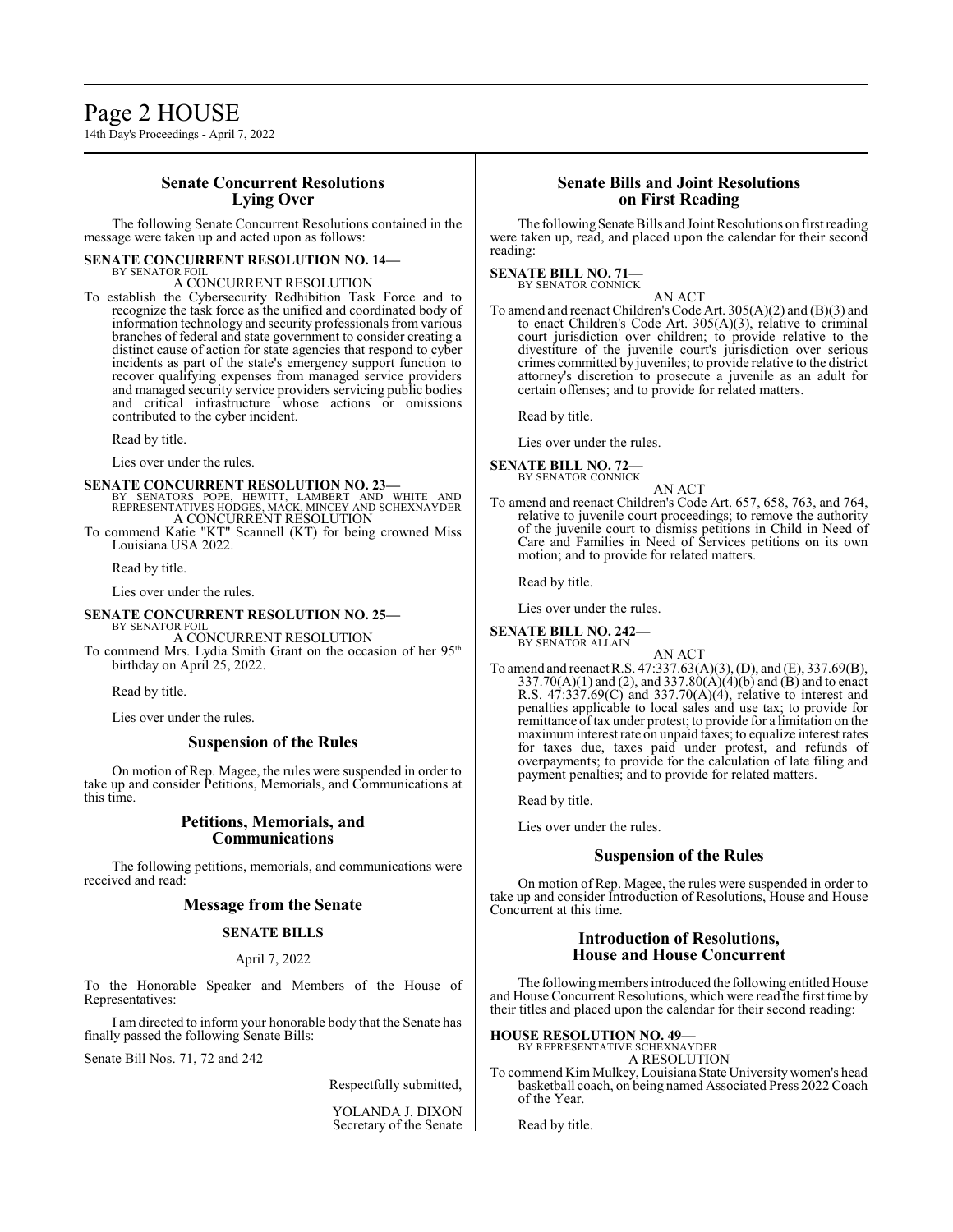# Page 3 HOUSE

14th Day's Proceedings - April 7, 2022

On motion of Rep. Magee, and under a suspension of the rules, the resolution was adopted.

#### **HOUSE RESOLUTION NO. 50—** BY REPRESENTATIVE AMEDEE

A RESOLUTION To commend the Ellender Memorial High School girls' basketball team on winning the Louisiana State High School Athletic Association 2022 Class 4A state championship.

Read by title.

On motion ofRep. Amedee, and under a suspension ofthe rules, the resolution was adopted.

# **HOUSE RESOLUTION NO. 51—** BY REPRESENTATIVE MUSCARELLO

A RESOLUTION

To commend the 2022 Sicilian Heritage Festival in Independence, Louisiana, and its royal court on the occasion of the festival's fourteenth anniversary.

Read by title.

On motion of Rep. Muscarello, Jr., and under a suspension of the rules, the resolution was adopted.

# **HOUSE RESOLUTION NO. 52—**

BY REPRESENTATIVE SCHEXNAYDER A RESOLUTION

To designate Tuesday, April 12, 2022, as Tourism Day at the state capitol.

Read by title.

On motion of Rep. Magee, and under a suspension of the rules, the resolution was adopted.

# **HOUSE RESOLUTION NO. 53—**

BY REPRESENTATIVES COUSSAN AND PIERRE A RESOLUTION

To designate Tuesday, April 12, 2022, as Acadiana Red and White Day at the state capitol.

Read by title.

On motion of Rep. Coussan, and under a suspension of the rules, the resolution was adopted.

# **HOUSE RESOLUTION NO. 54—** BY REPRESENTATIVE DUSTIN MILLER

A RESOLUTION

To commend the Louisiana Court Appointed Special Advocate (CASA) program and its volunteers.

Read by title.

On motion of Rep. Dustin Miller, and under a suspension of the rules, the resolution was adopted.

#### **HOUSE RESOLUTION NO. 55—** BY REPRESENTATIVE HODGES

A RESOLUTION

To commend the cheerleaders of Live Oak High School and Live Oak Junior High School on winning national championships in 2022

Read by title.

On motion of Rep. Hodges, and under a suspension of the rules, the resolution was adopted.

#### **HOUSE CONCURRENT RESOLUTION NO. 60—** BY REPRESENTATIVE DESHOTEL

A CONCURRENT RESOLUTION

To authorize and request the chairmen of the House Committee on Appropriations and the Senate Committee on Finance, acting jointly, to appoint a joint subcommittee composed of members from each committee to research, evaluate, and make recommendations for proposed legislation and policy changes relative to the office of technology services within the division of administration.

Read by title.

Lies over under the rules.

#### **HOUSE CONCURRENT RESOLUTION NO. 61—** BY REPRESENTATIVE THOMPSO A CONCURRENT RESOLUTION

To commend the members of the Delhi Charter School robotics program on winning top awards at the Louisiana VEX Robotics State Championship and qualifying to compete at the 2022 VEX Robotics World Championship.

Read by title.

On motion of Rep. Thompson, and under a suspension of the rules, the resolution was adopted.

Ordered to the Senate.

# **Reports of Committees**

The following reports of committees were received and read:

Report of the Committee on Agriculture, Forestry, Aquaculture, and Rural Development

April 7, 2022

To the Speaker and Members of the House of Representatives:

I am directed by your Committee on Agriculture, Forestry, Aquaculture, and Rural Development to submit the following report:

House Bill No. 187, by Turner Reported favorably. (12-0)

House Bill No. 283, by McFarland Reported with amendments. (13-0)

House Bill No. 327, by Thompson Reported favorably. (14-0)

House Bill No. 758, by Schexnayder Reported with amendments. (11-0)

> JACK G. MCFARLAND Chairman

Report of the Committee on Judiciary

# April 7, 2022

To the Speaker and Members of the House of Representatives:

I am directed by your Committee on Judiciary to submit the following report:

House Bill No. 6, by Echols Reported favorably. (8-0)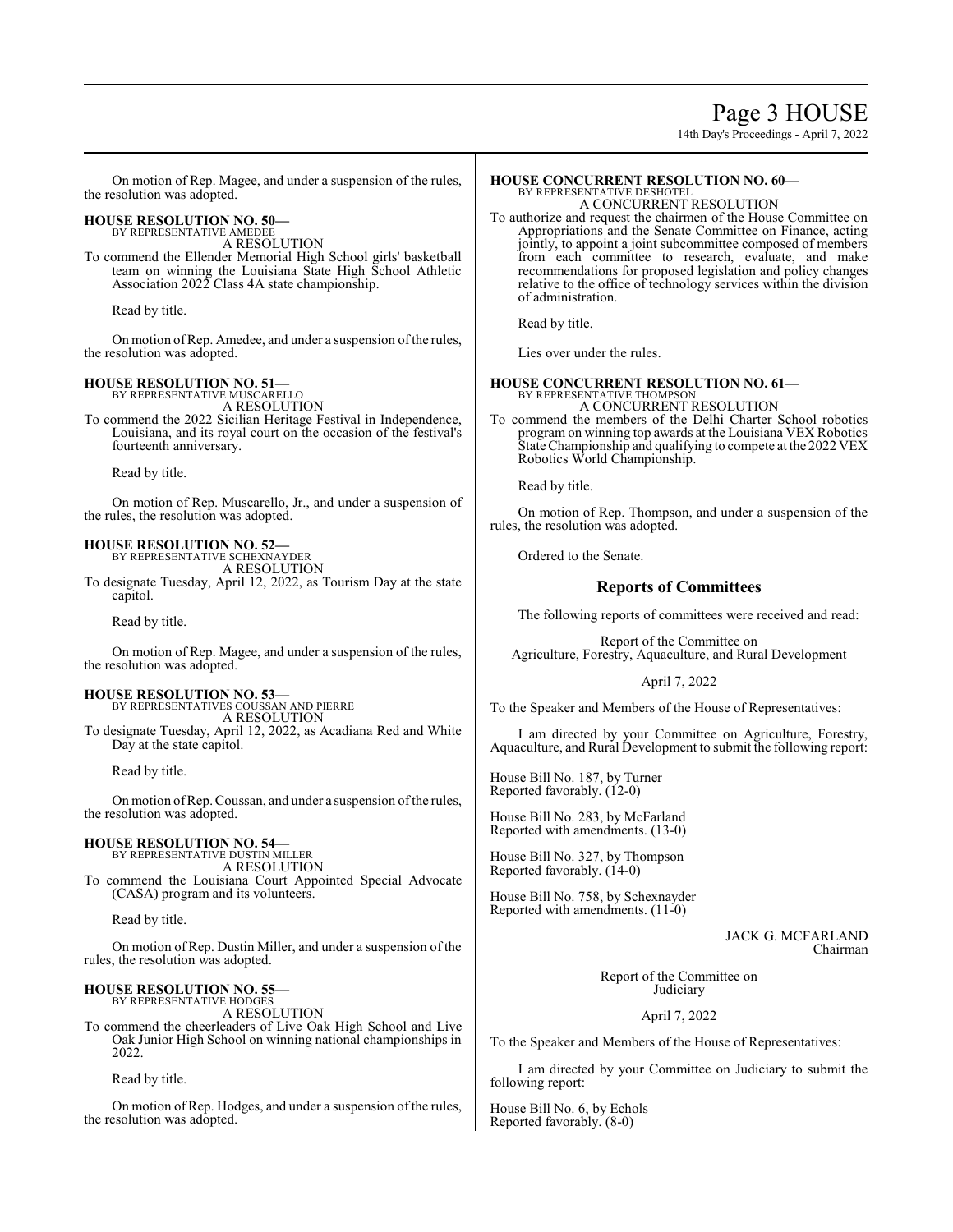# Page 4 HOUSE

14th Day's Proceedings - April 7, 2022

Reported with amendments. (8-4) House Bill No. 622, by Beaullieu Reported favorably. (9-0)

| House Bill No. 10, by McFarland                                                                        | Report of the Committee on                                   |  |
|--------------------------------------------------------------------------------------------------------|--------------------------------------------------------------|--|
| Reported favorably. (8-0)                                                                              | Municipal, Parochial and Cultural Affairs                    |  |
| House Bill No. 15, by Bagley<br>Reported favorably. (7-0)                                              | April 7, 2022                                                |  |
| House Bill No. 28, by Muscarello                                                                       | To the Speaker and Members of the House of Representatives:  |  |
| Reported favorably. (8-0)                                                                              | I am directed by your Committee on Municipal, Parochial and  |  |
| House Bill No. 36, by Magee                                                                            | Cultural Affairs to submit the following report:             |  |
| Reported favorably. (7-0)                                                                              | House Bill No. 72, by Magee                                  |  |
| House Bill No. 38, by Thompson                                                                         | Reported favorably. (11-0)                                   |  |
| Reported favorably. (8-0)                                                                              | House Bill No. 147, by Edmonds                               |  |
| House Bill No. 59, by Miller, G.                                                                       | Reported favorably. (13-0)                                   |  |
| Reported favorably. (6-0-1)                                                                            | House Bill No. 148, by Freeman                               |  |
| House Bill No. 60, by Zeringue                                                                         | Reported favorably. (10-0)                                   |  |
| Reported favorably. (8-0)                                                                              | House Bill No. 151, by Edmonds                               |  |
| House Bill No. 105, by Bourriaque                                                                      | Reported favorably. (13-0)                                   |  |
| Reported favorably. (8-0)                                                                              | House Bill No. 152, by Firment                               |  |
| House Bill No. 111, by Riser                                                                           | Reported favorably. (13-0)                                   |  |
| Reported favorably. $(8-0)$<br>House Bill No. 123, by Johnson, Mike<br>Reported with amendments. (7-0) | House Bill No. 153, by Freeman<br>Reported favorably. (10-0) |  |
| House Bill No. 138, by Wheat                                                                           | House Bill No. 216, by Adams                                 |  |
| Reported favorably. (8-0)                                                                              | Reported favorably. (13-0)                                   |  |
| House Bill No. 243, by Bagley                                                                          | House Bill No. 235, by McFarland                             |  |
| Reported with amendments. (6-0-1)                                                                      | Reported favorably. (11-0)                                   |  |
| House Bill No. 477, by Coussan                                                                         | House Bill No. 270, by Stagni                                |  |
| Reported favorably. (7-0)                                                                              | Reported favorably. (13-0)                                   |  |
| House Bill No. 829, by Stefanski                                                                       | House Bill No. 392, by Hughes                                |  |
| Reported with amendments. (6-0-1)                                                                      | Reported with amendments. (13-0)                             |  |
| RANDAL L. GAINES                                                                                       | House Bill No. 441, by Stefanski                             |  |
| Chairman                                                                                               | Reported favorably. (10-0)                                   |  |
| Report of the Committee on                                                                             | House Bill No. 572, by Jordan                                |  |
| Labor and Industrial Relations                                                                         | Reported favorably. (12-0)                                   |  |
| April 7, 2022                                                                                          | House Bill No. 583, by Bacala<br>Reported favorably. (12-0)  |  |
| To the Speaker and Members of the House of Representatives:                                            | House Bill No. 647, by Hilferty                              |  |
| I am directed by your Committee on Labor and Industrial                                                | Reported favorably. (11-0)                                   |  |
| Relations to submit the following report:                                                              | House Bill No. 699, by LaCombe                               |  |
| House Concurrent Resolution No. 5, by Zeringue                                                         | Reported favorably. (13-0)                                   |  |
| Reported favorably. (11-0)                                                                             | <b>RICK EDMONDS</b>                                          |  |
| House Bill No. 119, by Carpenter<br>Reported with amendments. (11-0)                                   | Chairman                                                     |  |
| House Bill No. 192, by Zeringue                                                                        | Report of the Committee on                                   |  |
| Reported favorably. (11-0)                                                                             | Retirement                                                   |  |
| House Bill No. 308, by Jefferson                                                                       | April 7, 2022                                                |  |
| Reported favorably. (12-0)                                                                             | To the Speaker and Members of the House of Representatives:  |  |
| House Bill No. 412, by Goudeau                                                                         | I am directed by your Committee on Retirement to submit the  |  |

I am directed by your Committee on Retirement to submit the following report:

House Concurrent Resolution No. 11, by Johnson, Mike Reported favorably. (7-0)

House Bill No. 17, by DeVillier Reported favorably. (8-0)

BARBARA W. CARPENTER

Chairman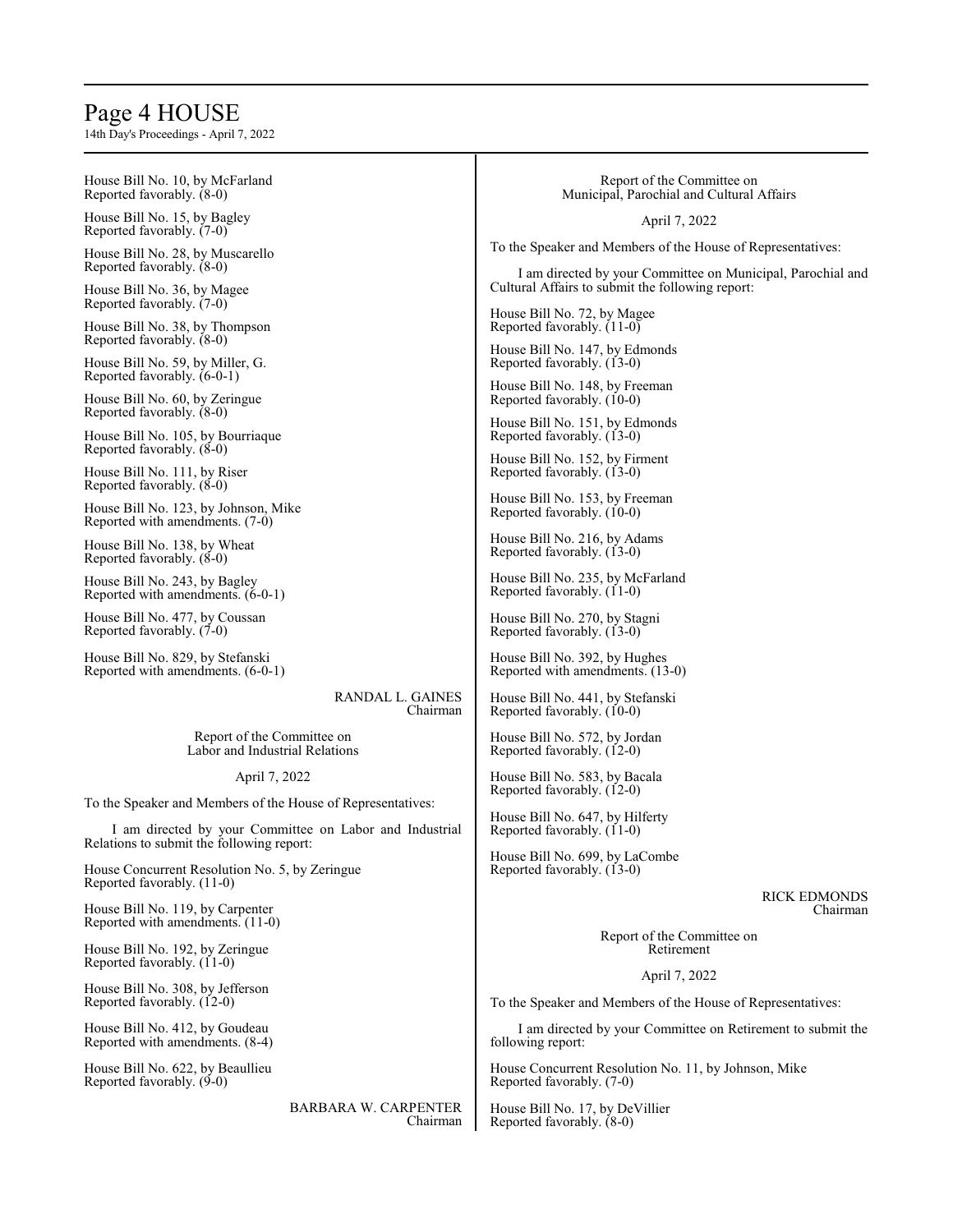# Page 5 HOUSE

14th Day's Proceedings - April 7, 2022

House Bill No. 19, by DeVillier Reported favorably. (8-0)

House Bill No. 21, by Bacala Reported with amendments. (8-0)

House Bill No. 24, by Illg Reported favorably.  $(7-0)$ 

House Bill No. 32, by Tarver, Phillip Reported with amendments. (7-0)

> PHILLIP R. DEVILLIER Chairman

# **House and House Concurrent Resolutions Lying Over**

The following House and House Concurrent Resolutions lying over were taken up and acted upon as follows:

HOUSE CONCURRENT RESOLUTION NO. 57—<br>BY REPRESENTATIVES MCFARLAND, ADAMS, AMEDEE, BACALA,<br>BAGLEY, BISHOP, BOURRIAQUE, BROWN, BRYANT, BUTLER,<br>CARRIER, ROBBY CARTER, CREWS, DAVIS, DUBUISSON, DUPLESSIS,<br>ECHOLS, EDMONDS, FARNUM A CONCURRENT RESOLUTION

To urge and request the Legislature of Louisiana to support the "Greaux the Good" farmers market match program.

Read by title.

Under the rules, the above resolution was referred to the Committee on Agriculture, Forestry, Aquaculture, and Rural Development.

# **Senate Concurrent Resolutions Lying Over**

The following Senate Concurrent Resolutions lying over were taken up and acted upon as follows:

# **SENATE CONCURRENT RESOLUTION NO. 22—**

BY SENATOR FOIL A CONCURRENT RESOLUTION

To commend and recognize Woman's Hospital and its employees and medical staff on being identified as one of the World's Best Hospitals for gynecology and maternity care.

Read by title.

On motion ofRep. Freiberg, and under a suspension ofthe rules, the resolution was concurred in.

# **Senate Bills and Joint Resolutions on Second Reading to be Referred**

The following Senate Bills and Joint Resolutions on second reading to be referred were taken up, read, and referred to committees, as follows:

# **SENATE BILL NO. 6—**

BY SENATORS PRICE, FIELDS, HENSGENS, ROBERT MILLS, MIZELL, PEACOCK AND TALBOT AND REPRESENTATIVE LARVADAIN AN ACT

To provide a permanent benefit increase to retirees and beneficiaries of the Teachers' Retirement System of Louisiana; to authorize payments funded by the retirement system's experience account; to provide for qualifications for receipt of such payments; to provide relative to the amount of such payments; to provide for an effective date; and to provide for related matters.

Read by title.

Under the rules, the above bill was referred to the Committee on Retirement.

**SENATE BILL NO. 7—** BY SENATORS PRICE, ROBERT MILLS, PEACOCK AND TALBOT AND REPRESENTATIVE LARVADAIN AN ACT

To provide a permanent benefit increase to retirees and beneficiaries of the Louisiana State Police Retirement System; to authorize payments funded by the retirement system's experience account; to provide for qualifications for receipt of such payments; to provide relative to the amount of such payments; to provide for an effective date; and to provide for related matters.

Read by title.

Under the rules, the above bill was referred to the Committee on Retirement.

# **SENATE BILL NO. 36—** BY SENATOR HENRY

AN ACT

To amend and reenact R.S. 14:38(B) and to enact R.S. 14:38(C), relative to the crime of simple assault; to provide for increased penalties when the offense is committed upon a store's employee during a theft; and to provide for related matters.

Read by title.

Under the rules, the above bill was referred to the Committee on Administration of Criminal Justice.

# **SENATE BILL NO. 115—**

BY SENATORS MIZELL AND BARROW AND REPRESENTATIVES FREIBERG, MOORE, NEWELL AND PHELPS AN ACT

To enact R.S. 40:2405.7(D) and (E), relative to mandatory training by peace officers regarding human trafficking; to provide reporting requirements; and to provide for related matters.

Read by title.

Under the rules, the above bill was referred to the Committee on Judiciary.

**SENATE BILL NO. 136—** BY SENATOR CONNICK AND REPRESENTATIVE DUSTIN MILLER AN ACT

To amend and reenact R.S.  $14:34.8(A)(1)$ ,  $(B)(3)$ , and  $(C)$  and to enact R.S. 14:2(B)(56), 38.5, and 40.9, relative to crimes of violence; to provide enhanced penalties for the crime of battery of emergency room personnel, emergency services personnel, or a healthcare professional; to create the crime of assault on emergency room personnel, emergency services personnel, or a healthcare professional; to create the crime of unlawful disruption of the operation of a healthcare facility; to provide definitions; to provide penalties; and to provide for related matters.

Read by title.

Under the rules, the above bill was referred to the Committee on Administration of Criminal Justice.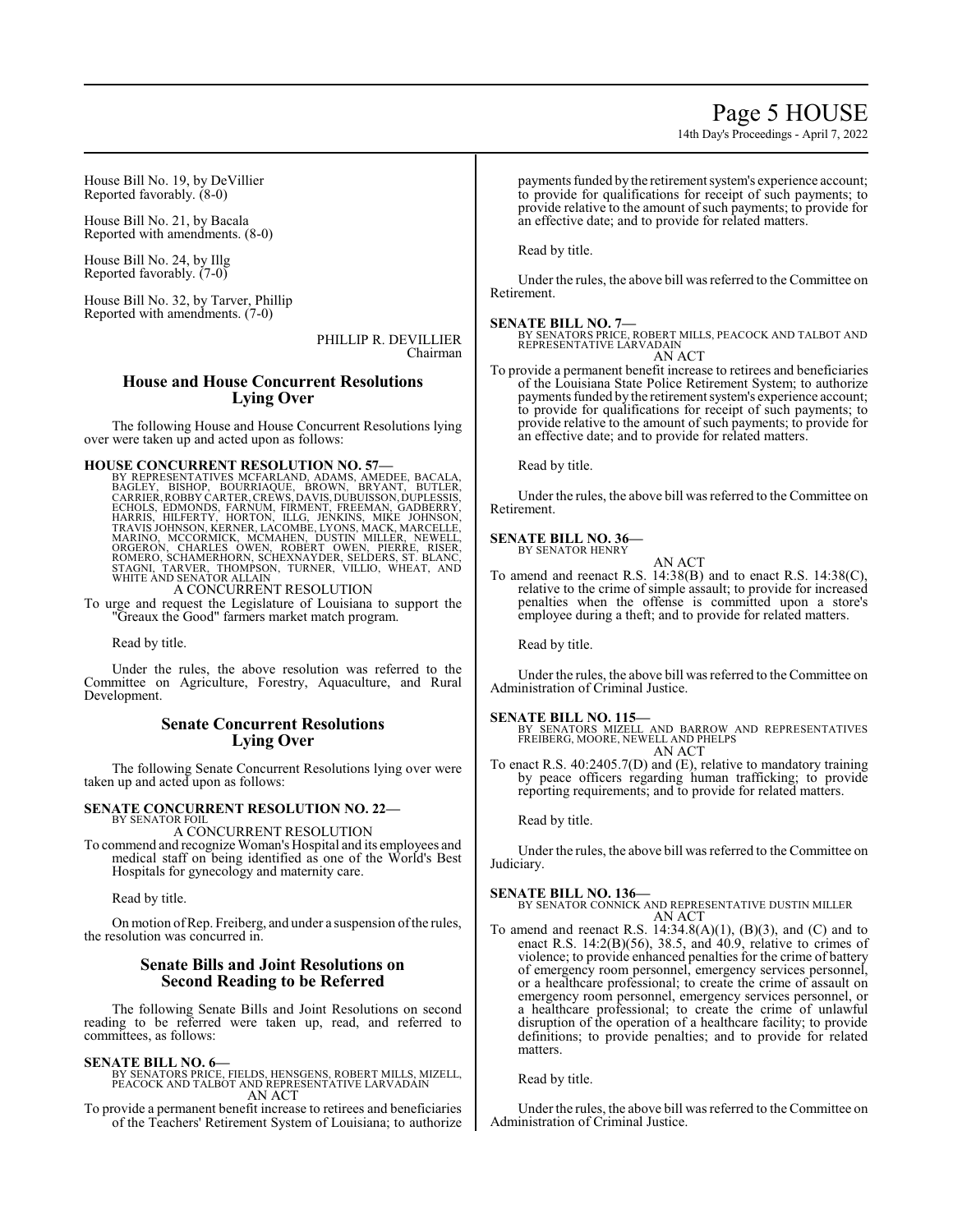# Page 6 HOUSE

14th Day's Proceedings - April 7, 2022

#### **SENATE BILL NO. 140—** BY SENATOR ABRAHAM

AN ACT

To enact R.S.  $13:5554(G)(4)(d)$ , (e), (f), and (g), relative to insurance benefits for certain sheriffs and deputies; to provide for eligibility requirements for the payment of insurance premium costs for retired sheriffs and deputies of the Acadia Parish Sheriff's Office; and to provide for related matters.

Read by title.

Under the rules, the above bill was referred to the Committee on Judiciary.

#### **SENATE BILL NO. 319—** BY SENATOR FOIL

AN ACT

To amend, reenact, and redesignate R.S. 29:183, 198, 205, 215, 220, 220a, 223 and 232, and to enact R.S. 29:204a, 206a, 214, 217a, 221a, 221b, 222a, 223a, 224, 230, 231a, 231b, 231c, 231d, 231e, and 231f, relative to the Louisiana Code of Military Justice; to provide for punitive articles; to redesignate certain punitive articles to conform with the Uniform Code of Military Justice; to provide for the offense of malingering; to provide for the offense of misconduct as a prisoner; to provide for the offense of fraudulent enlistment, appointment or separation; to provide for the offense of forgery; to provide for the offense of wearing unauthorized insignia, decoration, badge, ribbon, device, or lapel button; to provide for endangerment offenses; to provide for the offense of communicating threats; to provide for the offense of wrongful broadcast or distribution of intimate visual images; to provide for the offense of sexual assault; to provide for the offense of depositing obscene matter in the mail; to provide for the offense of fraudulent use of credit cards, debit cards, or other access devices; to provide for the offense of false pretenses to obtain services; to provide for the offense of receiving stolen property; to provide for offenses concerning government computers; to provide for the offense of making, drawing, or uttering check, draft, or order without sufficient funds; to provide for frauds against the government; to provide for the offense of stalking; to provide for the offense of subornation of perjury; to provide for the offense of obstructing justice; to provide for the offense of misprision of serious offense; to provide for the offense of wrongful refusal to testify; to provide for the offense of prevention of unauthorized seizure of property; to provide for the offense of noncompliance with procedural rules; to provide for the offense of retaliation; and to provide for related matters.

Read by title.

Under the rules, the above bill was referred to the Committee on Judiciary.

#### **SENATE BILL NO. 370—** BY SENATOR HARRIS

AN ACT

To amend and reenact Children's Code Articles 897(B)(2) and  $899(B)(2)(c)$  and to enact Children's Code Article  $899(B)(2)(h)$ , relative to conditions for probation; to provide relative to the payment of restitution for damages caused by the delinquent act of a child; to authorize the court to order the parents, tutor, guardian, or legal custodian of a child to pay restitution for acts committed by the child; to authorize the court to require the child and parent or legal guardian to participate in a courtapproved decision making course; and to provide for related matters.

Read by title.

Under the rules, the above bill was referred to the Committee on Administration of Criminal Justice.

# **SENATE BILL NO. 383—**

BY SENATOR PEACOCK

AN ACT To amend and reenact R.S. 37:223 relative to advertisements; to provide for advertisements of legal services; to require certain disclosures; to provide for terms and conditions; and to provide for related matters.

Read by title.

Under the rules, the above bill was referred to the Committee on Judiciary.

# **House and House Concurrent Resolutions Reported by Committee**

The following House and House Concurrent Resolutions reported by committee were taken up and acted upon as follows:

# **HOUSE CONCURRENT RESOLUTION NO. 18—**

BY REPRESENTATIVE MCFARLAND A CONCURRENT RESOLUTION

To create the Feral Hog Management Advisory Task Force in the Department of Wildlife and Fisheries.

Read by title.

Reported favorably by the Committee on Natural Resources and Environment.

On motion of Rep. Coussan, the resolution was ordered engrossed and passed to its third reading.

#### **HOUSE CONCURRENT RESOLUTION NO. 24—** BY REPRESENTATIVE BISHOP

A CONCURRENT RESOLUTION

To urge and request the Department of Environmental Quality to report to the legislature regarding requirements for remediation of Capitol Lake.

Read by title.

Reported favorably by the Committee on Natural Resources and Environment.

On motion of Rep. Coussan, the resolution was ordered engrossed and passed to its third reading.

#### **HOUSE CONCURRENT RESOLUTION NO. 26—**

BY REPRESENTATIVES COUSSAN, BOURRIAQUE, CARRIER, KERNER,<br>MINCEY, ORGERON, RISER, AND ROMERO A CONCURRENT RESOLUTION

To urge and request the president of the United States to consider the current geopolitical tensions and support policies and take measures to ensure America's long-term energy affordability, security, leadership, and progress, including actions that result in the continued operation of existing oil and natural gas pipelines, the construction of new oil and gas pipelines, and an end to restrictions on developing our nation's onshore and offshore oil and natural gas resources.

Read by title.

Reported favorably by the Committee on Natural Resources and Environment.

On motion of Rep. Coussan, the resolution was ordered engrossed and passed to its third reading.

# **HOUSE CONCURRENT RESOLUTION NO. 34—**

BY REPRESENTATIVE BOURRIAQUE A CONCURRENT RESOLUTION

To approve the annual state integrated coastal protection plan for Fiscal Year 2023, as adopted by the Coastal Protection and Restoration Authority Board.

Read by title.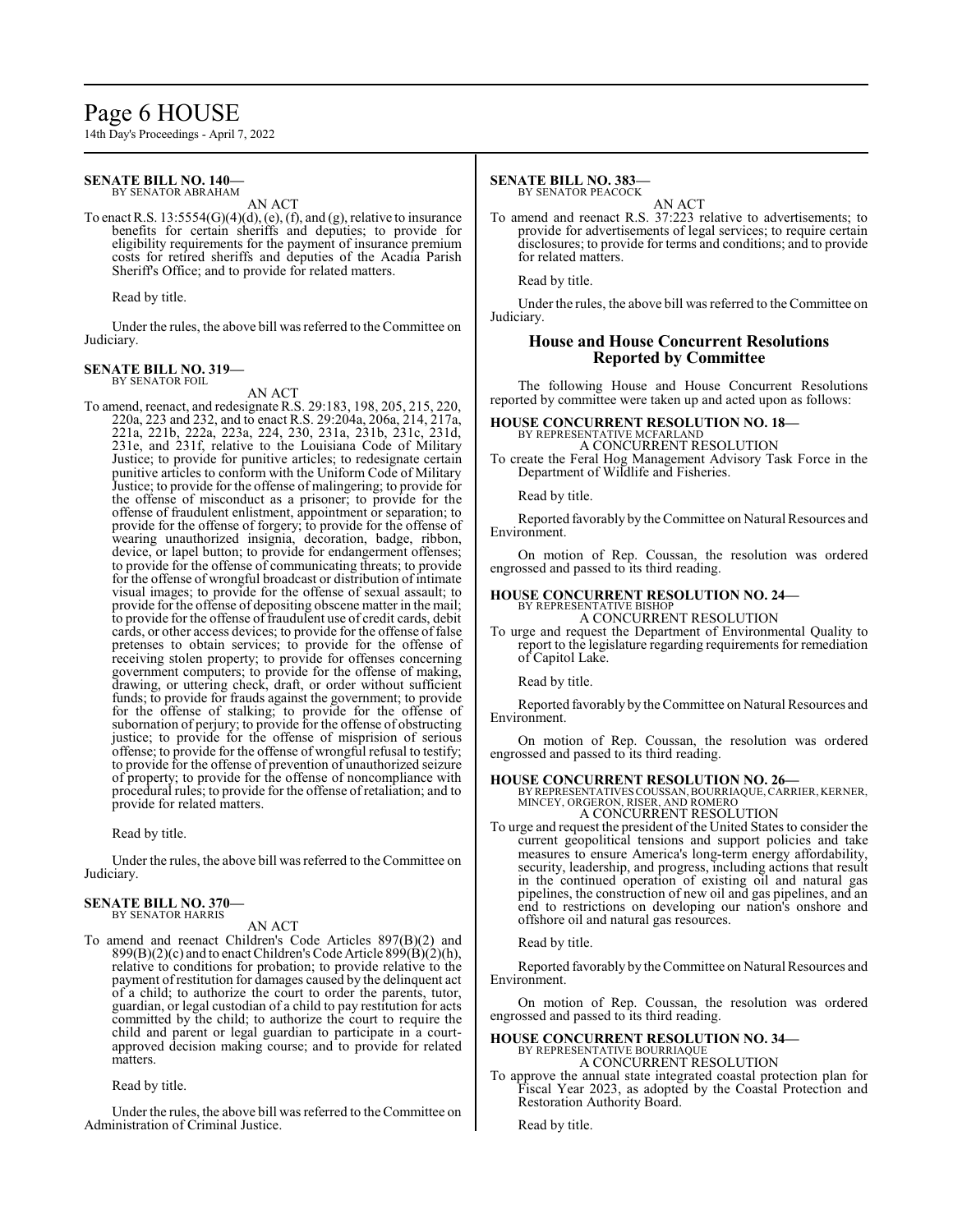14th Day's Proceedings - April 7, 2022

Reported favorably by theCommittee on Natural Resources and Environment with recommendation that it be recommitted to the Committee on Transportation, Highways and Public Works.

#### **HOUSE CONCURRENT RESOLUTION NO. 38—** BY REPRESENTATIVE DAVIS

A CONCURRENT RESOLUTION

To urge and request the Louisiana Department of Health to facilitate a working group to study the unique needs of individuals with intellectual and developmental disabilities and co-occurring behavioral health conditions and to report findings and recommendations of the working group to the legislative committees on health and welfare.

Read by title.

Reported favorably by the Committee on Health and Welfare..

Onmotion ofRep. Bagley, the resolution was ordered engrossed and passed to its third reading.

# **HOUSE CONCURRENT RESOLUTION NO. 40—** BY REPRESENTATIVE TURNER A CONCURRENT RESOLUTION

To urge and request the Louisiana Department of Health to study the actual costs of providing nursing services in the Medicaidfunded New Opportunities Waiver and Residential Options Waiver programs and to residents of intermediate care facilities for persons with intellectual and developmental disabilities; to identify potential means for fully funding nursing services for persons served by these programs and facilities; and to report its findings to certain legislative committees.

Read by title.

Reported with amendments by the Committee on Health and Welfare.

The committee amendments were read as follows:

#### **HOUSE COMMITTEE AMENDMENTS**

Amendments proposed by House Committee on Health and Welfare to Original House Concurrent Resolution No. 40 by Representative Turner

### AMENDMENT NO. 1

On page 1, line 13, after "provide" and before "nursing care" insert "needed"

### AMENDMENT NO. 2

On page 2, line 3, after "or" and before "assure" insert "otherwise"

On motion of Rep. Bagley, the amendments were adopted.

On motion of Rep. Bagley, the resolution, as amended, was ordered engrossed and passed to its third reading.

**HOUSE CONCURRENT RESOLUTION NO. 43—**<br>BY REPRESENTATIVES ORGERON, BOURRIAQUE, CARRIER,<br>CORMIER, FISHER, GEYMANN, KERNER, MINCEY, RISER, ROMERO,<br>SCHAMERHORN, AND WHEAT

A CONCURRENT RESOLUTION

To urge and request the president of the United States (U.S.), the governor of Louisiana and the Louisiana congressional delegation to do everything in their power to halt federal actions resulting in the delay or cancellation of offshore oil and natural gas lease sales and strongly urge the U.S. Department of the Interior and the Biden Administration to expedite actions necessary to comply with the order by the U.S. District Court for the District of Columbia to resolve Lease Sale 257 and

finalize a new five-year plan for oil and gas leasing on the outer continental shelf.

Read by title.

Reported favorably by the Committee on Natural Resources and Environment.

On motion of Rep. Coussan, the resolution was ordered engrossed and passed to its third reading.

# **House Bills and Joint Resolutions on Second Reading Reported by Committee**

The following House Bills and Joint Resolutions on second reading reported by committee were taken up and acted upon as follows:

**HOUSE BILL NO. 33—**

BY REPRESENTATIVES DEVILLIER AND ROMERO AN ACT

To amend and reenact R.S. 17:236(A) and to enact Chapter 43-C of Title 17 of the Louisiana Revised Statutes of 1950, to be comprised of R.S. 17:4037.1 through 4037.8, relative to elementary and secondary education; to create and provide for the administration of a program to provide state funding for the education of students not enrolled in public school; to provide relative to the eligibility of students, schools, and service providers participating in the program; to provide relative to program funds; to provide relative to the testing of students participating in the program; to require the state Department of Education to submit annual reports to the legislature relative to the program; to provide relative to rules; to provide relative to definitions; to provide for an effective date; and to provide for related matters.

Read by title.

Reported with amendments by the Committee on Education.

The committee amendments were read as follows:

# **HOUSE COMMITTEE AMENDMENTS**

Amendments proposed by House Committee on Education to Original House Bill No. 33 by Representative DeVillier

# AMENDMENT NO. 1

On page 1, line 2, after "To" and before "enact" insert "amend and reenact R.S. 17:236(A) and to"

# AMENDMENT NO. 2

On page 1, line 13, after "Section 1." and before "Chapter 43-C" insert "R.S. 17:236(A) is hereby amended and reenacted and"

# AMENDMENT NO. 3

On page 1, between lines 14 and 15, insert the following:

"§236. Definition of a school

A. For the purposes of this Chapter, a school is defined as an institution for the teaching of children, consisting of an adequate physical plant, whether owned or leased, instructional staffmembers, and students. For such an institution to be classified as a school, within the meaning of this Chapter, instructional staff members shall meet the following requirements: if a public day school or a nonpublic school which receives local, state, or federal funds or support, directly or indirectly, they shall be certified in accordance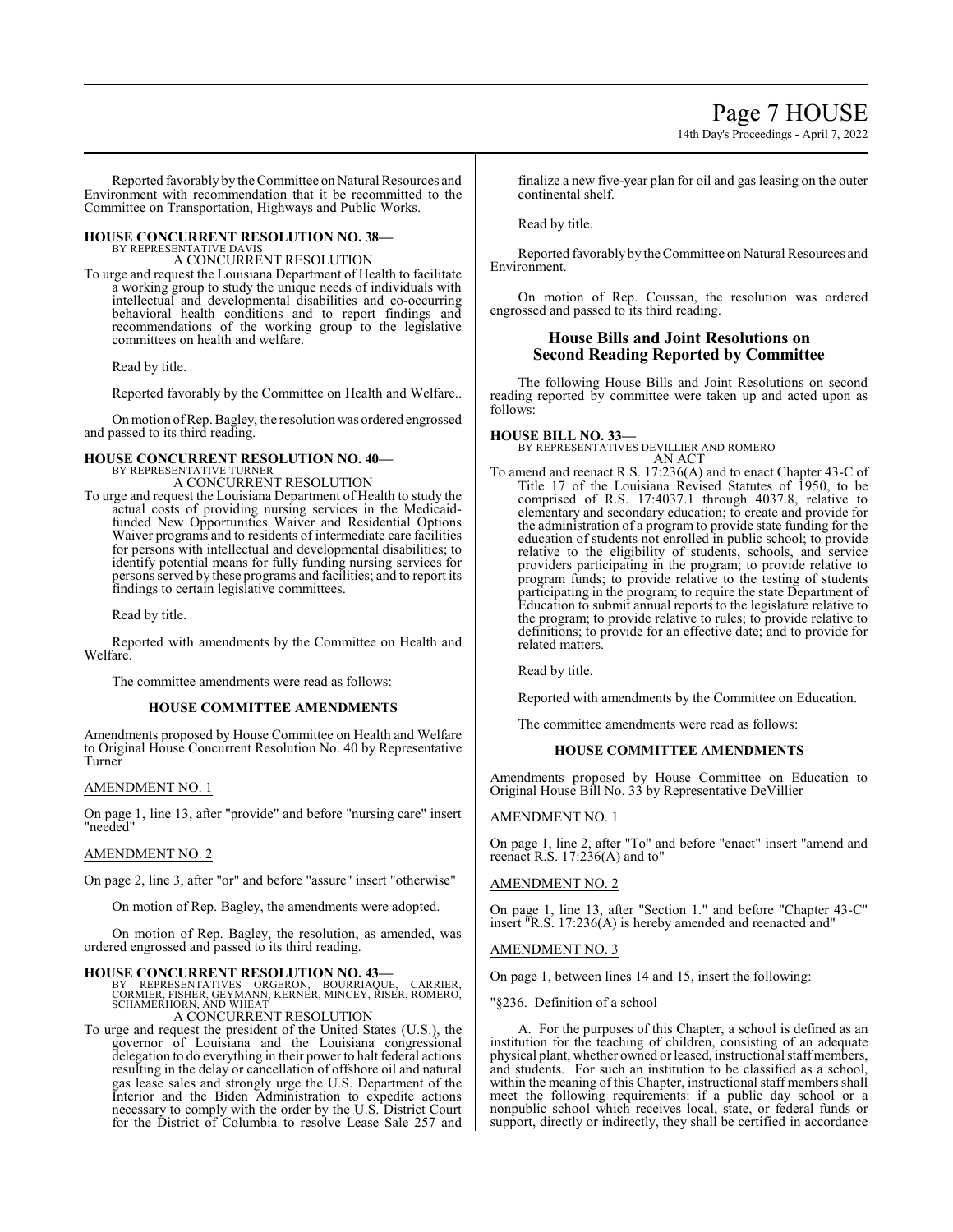# Page 8 HOUSE

14th Day's Proceedings - April 7, 2022

with rules established by the State Board of Elementary and Secondary Education; if a nonpublic school which receives no local, state, or federal funds or support, directly or indirectly, they shall meet such requirements as may be prescribed by the school or the church. In addition, except as otherwise provided in Subsection B of this Section, any such institution, to be classified as a school, shall operate a minimum session of not less than one hundred eighty days. Solely for purposes of compulsory attendance in a nonpublic school, a child who participates in a home study program approved by the State Board of Elementary and Secondary Education shall be considered in attendance at a day school; a home study programshall be approved if it offers a sustained curriculum of a quality at least equal to that offered by public schools at the same grade level. Solely for purposes of compulsory attendance in a nonpublic school, a child shall be considered in attendance at a day school if the child is eligible to participate in the Education Savings Account Program pursuant to R.S. 17:4037.4 and the child's parent has signed an agreement pursuant to R.S.  $17:4037.4(A)(3)$ .

 $*$  \*  $*$  \*  $*$  "

# AMENDMENT NO. 4

On page 3, at the end of line 15, delete "nonprofit organization" and insert "vendor"

#### AMENDMENT NO. 5

On page 3, line 20, after "state's" and before "as" delete "per-pupil allocation to the resident school system" and insert "average perpupil allocation

### AMENDMENT NO. 6

On page 3, line 24, after "transfer," and before "or" delete "the use of a debit card,"

#### AMENDMENT NO. 7

On page 7, line 5, after "administered" delete the remainder of the line and delete line 6 in its entirety and insert "a nationally normreferenced test or a statewide assessment and that the results of such"

#### AMENDMENT NO. 8

On page 7, at the beginning of line 9, delete "a nationally normreferenced test or a statewide assessment" and insert "assessments"

On motion of Rep. Harris, the amendments were adopted.

Under the rules, the above bill, as amended, was ordered engrossed and recommitted to the Committee on Appropriations.

# **HOUSE BILL NO. 35—**

BY REPRESENTATIVE FARNUM AN ACT

To amend and reenact R.S. 18:196(A)(1) and (D) and to enact R.S. 18:192.1, relative to the annual canvass of persons registered to vote; to provide for a supplemental annual canvass of persons registered to vote; to provide relative to an inactive list of voters; to provide for updating voter registration information; to provide for an effective date; and to provide for related matters.

#### Read by title.

Reported favorably by the Committee on House and Governmental Affairs.

Under the rules, the above bill was ordered engrossed and recommitted to the Committee on Appropriations.

#### **HOUSE BILL NO. 52—** BY REPRESENTATIVE HOLLIS

AN ACT

To enact R.S. 14:283.4, relative to video surveillance; to create the crime of unwarranted video surveillance ofresidential property; to provide for criminal penalties; to provide for a presumption of reasonable expectation of privacy; and to provide for related matters.

Read by title.

Reported with amendments by the Committee on Administration of Criminal Justice.

The committee amendments were read as follows:

# **HOUSE COMMITTEE AMENDMENTS**

Amendments proposed by House Committee on Administration of Criminal Justice to Original House Bill No. 52 by Representative Hollis

AMENDMENT NO. 1

On page 1, line 3, after "penalties;" and before "and" insert "to provide for a presumption of reasonable expectation of privacy;"

AMENDMENT NO. 2

On page 1, at the beginning of line 8, change "A" to "A.(1)"

AMENDMENT NO. 3

On page 1, line 8, after "property" and before "is" insert "for the purpose of publishing the video on social media"

# AMENDMENT NO. 4

On page 1, line 9, after "device" delete the remainder of the line and delete lines 10 through 13 in their entirety and insert the following:

"by a person with the intent to harass, intimidate, or cause emotional distress by using the camera or other recording device to observe, photograph, videotape, or otherwise record another person's backyard without the consent of that person who has a reasonable expectation of privacy.

(2) If the backyard of a residential property is surrounded by fencing, enclosure, or other barrier erected for the purpose of obstructing the view from a public or private roadway or walkway or from another residential property, then a reasonable expectation of privacy shall be presumed for any person who is within the fencing, enclosure, or other barrier surrounding the backyard.

# AMENDMENT NO. 5

On page 1, between lines 13 and 14, insert the following:

"B.(1) Whoever commits the crime of unwarranted video surveillance ofresidential property, upon a first offense, shall receive a written notice by a certified letter from the homeowner."

#### AMENDMENT NO. 6

On page 1, at the beginning of line 14, change " $\underline{B(1)}$ " to " $(2)$ "

#### AMENDMENT NO. 7

On page 1, line 15, after "a" and before "conviction" change "first" to "second"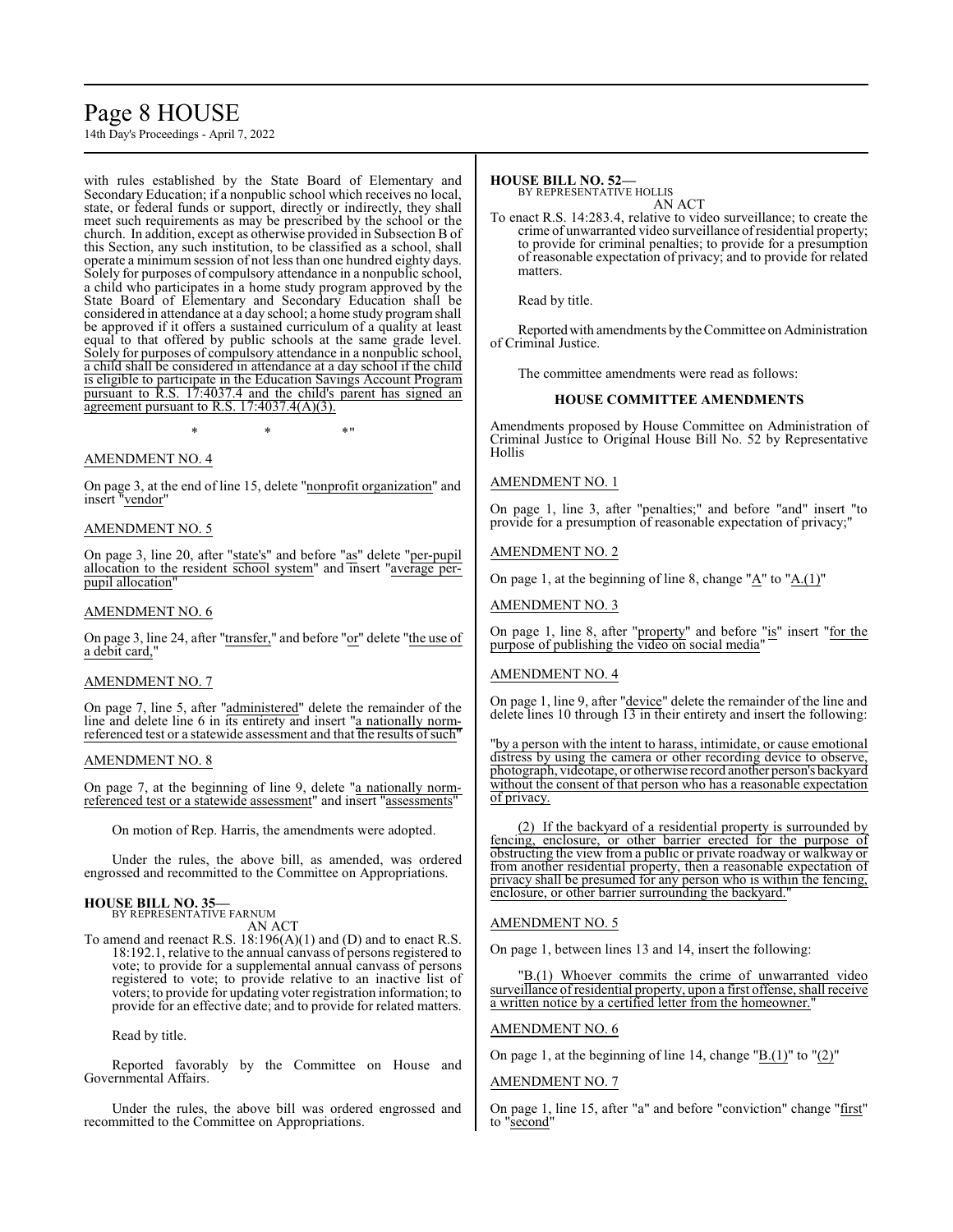# Page 9 HOUSE

14th Day's Proceedings - April 7, 2022

# AMENDMENT NO. 8

On page 1, at the beginning of line 17, delete "(2) Upon a second" and insert "(3) Upon a third"

# AMENDMENT NO. 9

On page 2, at the beginning of line 1, change  $(3)$ " to  $(4)$ "

On motion of Rep. Bacala, the amendments were adopted.

On motion of Rep. Bacala, the bill, as amended, was ordered engrossed and passed to its third reading.

# **HOUSE BILL NO. 54—**

BY REPRESENTATIVES BAGLEY AND FRIEMAN AN ACT

To enact R.S. 14:101.3, relative to discrimination; to create the crime of discrimination based on vaccination status; to provide for a fine; to provide for applicability; and to provide for related matters.

Read by title.

Reported with amendments by the Committee on Administration of Criminal Justice.

The committee amendments were read as follows:

#### **HOUSE COMMITTEE AMENDMENTS**

Amendments proposed by House Committee on Administration of Criminal Justice to Original House Bill No. 54 by Representative Bagley

# AMENDMENT NO. 1

On page 1, line 3, after "status;" delete the remainder of the line and insert "to provide for a fine; to provide for applicability; and to provide for"

### AMENDMENT NO. 2

On page 1, at the beginning of line 8, change " $\underline{A}$ ." to " $\underline{A}$ .(1)"

#### AMENDMENT NO. 3

On page 1, line 8, after "no" delete the remainder of the line and delete lines 9 through 11 in their entirety and insert the following:

"governmental entity or educational institution shall mandate proof of COVID-19 vaccination for anyone seeking admission on the premises of the entity or institution.

(2) The provisions of Paragraph (1) of this Subsection shall not apply to a healthcare provider enrolled in Medicare or Medicaid who is subject to fines or penalties for noncompliance with federal rules and regulations , but only to the extent that such provider is subject to a valid and enforceable Medicare or Medicaid condition of participation that imposes a requirement contrary to this Section.

#### AMENDMENT NO. 4

On page 1, line 13, after "dollars" delete the remainder ofthe line and insert a period "."

#### AMENDMENT NO. 5

On page 1, after line 13, add the following:

"C. The provisions ofthis Section shall be enforced by summons in lieu of arrest in accordance with Code of Criminal Procedure Article 212."

On motion of Rep. Bacala, the amendments were adopted.

On motion of Rep. Bacala, the bill, as amended, was ordered engrossed and passed to its third reading.

#### **HOUSE BILL NO. 69—** BY REPRESENTATIVE DEVILLIER

AN ACT

To amend and reenact R.S. 30:2531(D)(1) and 2531.1(B)(1), relative to photographic evidence of littering from a vehicle; to provide for an inference of guilt for the registered owner of the vehicle from which the littering occurred; and to provide for related matters.

Read by title.

Reported favorably by the Committee on Natural Resources and Environment.

On motion of Rep. Coussan, the bill was ordered engrossed and passed to its third reading.

**HOUSE BILL NO. 144—**

BY REPRESENTATIVE DESHOTEL AN ACT

To amend and reenact R.S. 18:463(A)(1)(a), relative to notice of candidacy, to provide for required information on a notice of candidacy; to provide for an effective date; and to provide for related matters.

Read by title.

Reported favorably by the Committee on House and Governmental Affairs.

On motion ofRep. Stefanski, the bill was ordered engrossed and passed to its third reading.

**HOUSE BILL NO. 188—** BY REPRESENTATIVE VILLIO AN ACT

To amend and reenact R.S.  $18:1463(C)(1)$ , (E), and (F) and to enact R.S. 18:1463(G) and (H), relative to political material; to provide for prohibitions relative to political materials, to provide for requirements and prohibitions relative to digital materials; to provide for penalties; to provide for an effective date; and to provide for related matters.

Read by title.

Reported with amendments by the Committee on House and Governmental Affairs.

The committee amendments were read as follows:

#### **HOUSE COMMITTEE AMENDMENTS**

Amendments proposed by House Committee on House and Governmental Affairs to Original House Bill No. 188 by Representative Villio

#### AMENDMENT NO. 1

On page 1, line 2, after "enact" delete "R.S. 18:1463(G)," and insert "R.S. 18:1463(G) and (H),"

# AMENDMENT NO. 2

On page 1, line 8, after "R.S. 18:1463(G)" and before "hereby" delete "is" and insert "and (H) are"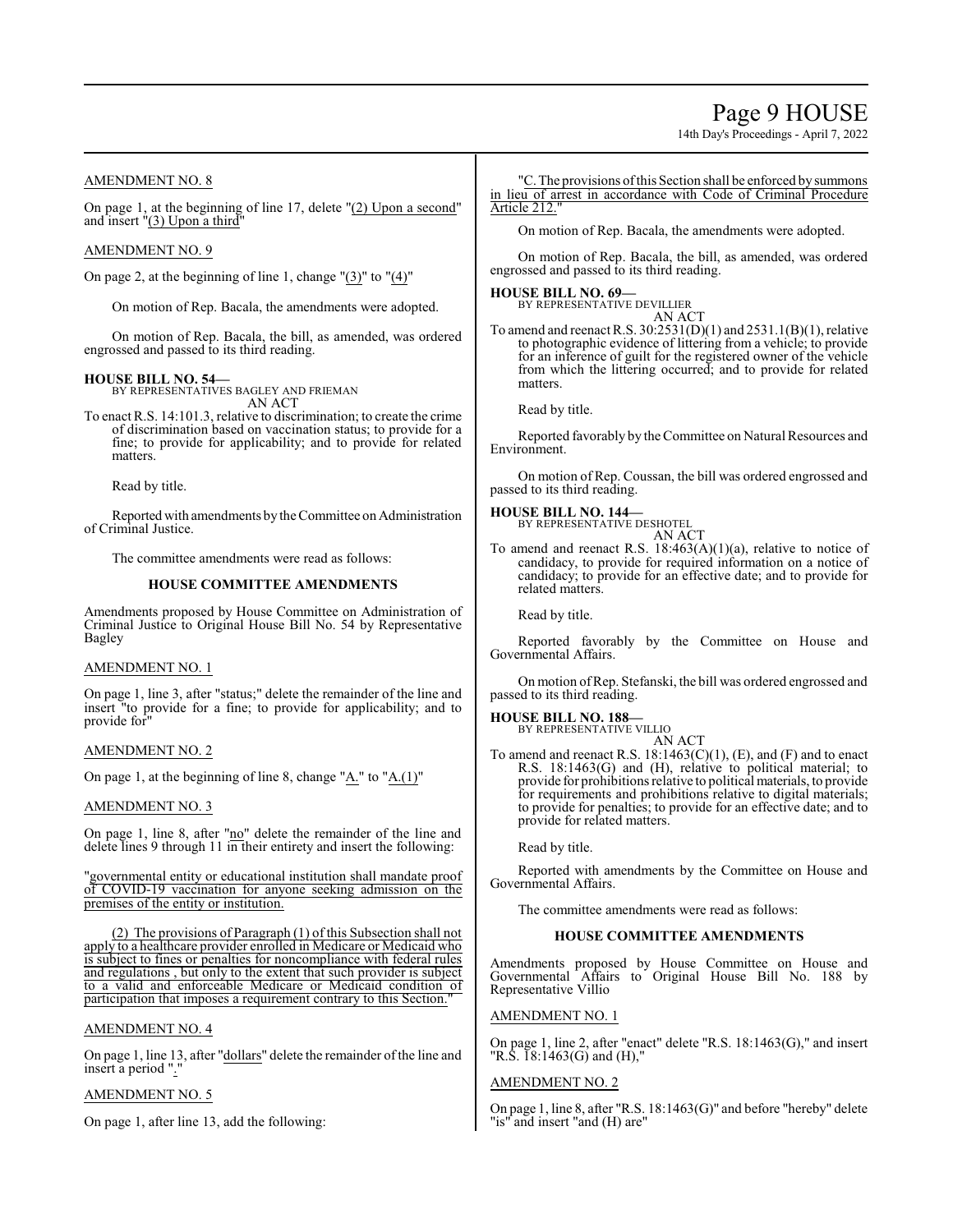# Page 10 HOUSE

14th Day's Proceedings - April 7, 2022

# AMENDMENT NO. 3

On page 2, at the end line 9, change "disclosure statement" to "name of the third-party entity"

# AMENDMENT NO. 4

On page 2, line 14, change "disclosure statement" to "name of the third-party entity"

# AMENDMENT NO. 5

On page 2, line 17, after "subsidiaries" delete the semicolon ";" and insert a period "." and delete the remainder of the line and delete line 18 in its entirety

# AMENDMENT NO. 6

On page 2, line 19 between "F." and "For the" insert the following:

"For the purposes of this Section, "person" does not include a radio broadcast station, television broadcast station, cable or satellite television company, or other video service provider, streaming video provider, newspaper company, periodical company, billboard company, advertisement agency, or media platform responsible for the production or publication of any advertisement, voice, data, or other communications, information services, or internet access provider, or bona fide news or public interest website operator.

# G."

# AMENDMENT NO. 7

On page 2, at the beginning of line 23, change "G." to "H."

On motion of Rep. Stefanski, the amendments were adopted.

On motion of Rep. Stefanski, the bill, as amended, was ordered engrossed and passed to its third reading.

# **HOUSE BILL NO. 189—**

BY REPRESENTATIVES BAGLEY, TRAVIS JOHNSON, AND MCMAHEN AN ACT

To amend and reenact the heading of Part I-A of Chapter 11-A of Title 37 of the Louisiana Revised Statutes of 1950 and R.S. 37:1026.1, 1026.2, 1026.3(4), 1026.4, 1026.6(A) and (B)(6), 1026.7(8), and 1026.8, relative to medication attendant services; to provide for applicable facilities; to provide for definitions; to provide for authorizations and prohibitions of medication attendants; to provide for the promulgation of rules and regulations; to provide for applicant qualifications for the Medication administration course; to provide for registration information; and to provide for related matters.

Read by title.

Reported with amendments by the Committee on Health and Welfare.

The committee amendments were read as follows:

# **HOUSE COMMITTEE AMENDMENTS**

Amendments proposed by House Committee on Health and Welfare to Original House Bill No. 189 by Representative Bagley

# AMENDMENT NO. 1

On page 2, at the end of line 9, delete "facilities"

# AMENDMENT NO. 2

On page 2, line 10, after "homes" and before the period "." insert a comma "," and "as defined in R.S.  $40:2009.2$ "

# AMENDMENT NO. 3

On page 2, line 11, delete "facilities" and insert in lieu thereof a comma "," and "providers as defined in R.S. 40:2166.3"

On motion of Rep. Bagley, the amendments were adopted.

On motion of Rep. Bagley, the bill, as amended, was ordered engrossed and passed to its third reading.

# **HOUSE BILL NO. 194—**

BY REPRESENTATIVES BUTLER AND WRIGHT

AN ACT To amend and reenact R.S. 17:236(A) and to enact Chapter 43-C of Title 17 of the Louisiana Revised Statutes of 1950, to be comprised of R.S. 17:4037.1 through 4037.7, relative to elementary and secondary education; to create and provide for the administration of a program to provide state funding for the education of certain students with exceptionalities who are not enrolled in public school; to provide relative to the eligibility of students, schools, and service providers participating in the program; to provide relative to program funds; to provide relative to the testing of students participating in the program; to require the state Department of Education to submit annual reports to the legislature relative to the program; to provide relative to rules; to provide relative to definitions; to provide for an effective date; and to provide for related matters.

Read by title.

Reported with amendments by the Committee on Education.

The committee amendments were read as follows:

#### **HOUSE COMMITTEE AMENDMENTS**

Amendments proposed by House Committee on Education to Original House Bill No. 194 by Representative Butler

# AMENDMENT NO. 1

On page 1, line 2, after "To" and before "enact" insert "amend and reenact R.S. 17:236(A) and to"

# AMENDMENT NO. 2

On page 1, line 13, after "Section 1." and before "Chapter 43-C" insert "R.S. 17:236(A) is hereby amended and reenacted and"

# AMENDMENT NO. 3

On page 1, between lines 14 and 15, insert the following:

"§236. Definition of a school

A. For the purposes of this Chapter, a school is defined as an institution for the teaching of children, consisting of an adequate physical plant, whether owned or leased, instructional staffmembers, and students. For such an institution to be classified as a school, within the meaning of this Chapter, instructional staff members shall meet the following requirements: if a public day school or a nonpublic school which receives local, state, or federal funds or support, directly or indirectly, they shall be certified in accordance with rules established by the State Board of Elementary and Secondary Education; if a nonpublic school which receives no local, state, or federal funds or support, directly or indirectly, they shall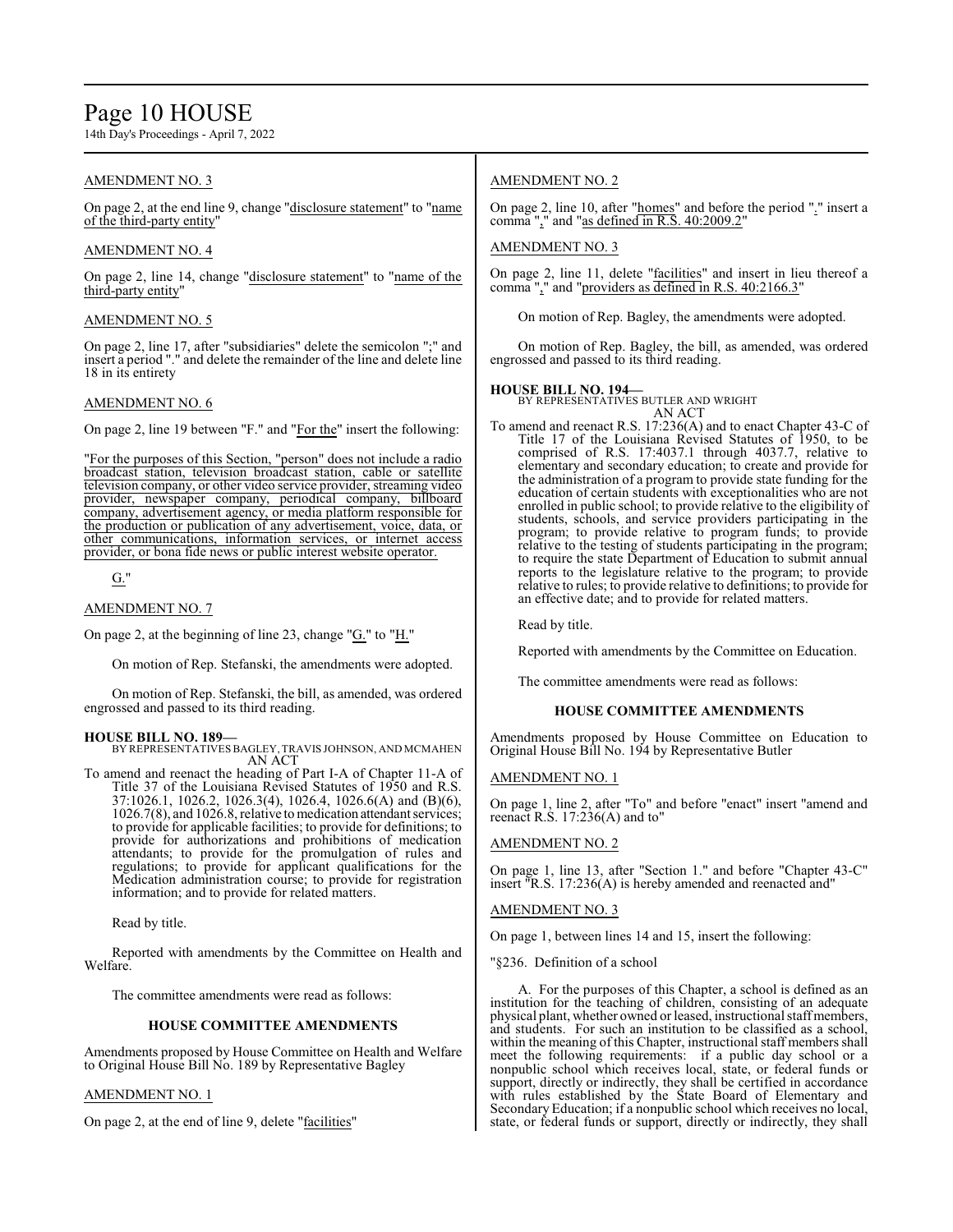14th Day's Proceedings - April 7, 2022

meet such requirements as may be prescribed by the school or the church. In addition, except as otherwise provided in Subsection B of this Section, any such institution, to be classified as a school, shall operate a minimum session of not less than one hundred eighty days. Solely for purposes of compulsory attendance in a nonpublic school, a child who participates in a home study program approved by the State Board of Elementary and Secondary Education shall be considered in attendance at a day school; a home study program shall be approved if it offers a sustained curriculum of a quality at least equal to that offered by public schools at the same grade level. Solely for purposes of compulsory attendance in a nonpublic school, a child shall be considered in attendance at a day school if the child is eligible to participate in the Education Savings Account Program pursuant to R.S. 17:4037.4 and the child's parent has signed an agreement pursuant to R.S.  $17:4037.4(A)(3)$ .

 $*$  \*  $*$  \*

# AMENDMENT NO. 4

On page 2, line 15, after "following" insert a colon ":" and delete "as incurred" and delete lines 16 and 17

# AMENDMENT NO. 5

On page 2, line 20, after "(b)" delete the remainder of the line and delete line 21 and insert "Instructional or tutoring services."

# AMENDMENT NO. 6

On page 2, between lines 25 and 26, insert the following:

"(e) Therapeutic services a student would receive at school if enrolled in a public school."

# AMENDMENT NO. 7

On page 3, at the end of line 20, delete "nonprofit organization" and insert "vendor or provider"

# AMENDMENT NO. 8

On page 3, between lines 21 and 22, insert the following:

"(5) A requirement that the program shall begin enrolling participating students not later than the beginning of the 2023-2024 school year."

#### AMENDMENT NO. 9

On page 3, delete lines 25 and 26 and insert "state's base per-pupil allocation as provided in the minimum foundation program formula, plus any applicable weighted funds based on student characteristics. The department may withhold up to five percent of funds allocated for each account annually for program administration."

# AMENDMENT NO. 10

On page 3, line 29, after "transfer," and before "or" delete "the use of a debit card,"

#### AMENDMENT NO. 11

On page 4, line 1, after "a" and before "to" delete "private financial management firm" and insert "vendor or provider"

# AMENDMENT NO. 12

On page 5, line 16, after "R.S. 17:11" insert a period "." and delete the remainder of the line and delete lines 17 and 18

# AMENDMENT NO. 13

On page 5, delete lines 21 through 24 and at the beginning of line 25, delete  $"$ (4)" and insert "(3)"

# AMENDMENT NO. 14

On page 5, line 27, after "for" and before "service" insert "both schools and"

# AMENDMENT NO. 15

On page 5, at the end of line 28, delete the period "." and insert "in a way that maximizes school and provider participation."

# AMENDMENT NO. 16

On page 6, delete lines 6 through 14 and insert the following:

The department shall develop a process for the annual administration of either of the following to participating students:

(1) Any examination required pursuant to the school and district accountability system at the prescribed grade level.

(2) A nationally norm-referenced test or statewide assessment.

B. The department shall develop a process for the collection and aggregate reporting of results and shall ensure that the results of such assessments are provided to parents of participating students.

#### AMENDMENT NO. 17

On page 7, between lines 2 and 3, insert the following:

"(7) Results of a parental satisfaction survey."

On motion of Rep. Harris, the amendments were adopted.

Under the rules, the above bill, as amended, was ordered engrossed and recommitted to the Committee on Appropriations.

# **HOUSE BILL NO. 206—** BY REPRESENTATIVE GREEN

AN ACT

To amend and reenact R.S. 18:551(D), relative to election ballots; to provide relative to designating a candidate's political party on ballots; to prohibit such designation on ballots for certain candidates; to provide for an effective date; and to provide for related matters.

Read by title.

Reported with amendments by the Committee on House and Governmental Affairs.

The committee amendments were read as follows:

# **HOUSE COMMITTEE AMENDMENTS**

Amendments proposed by House Committee on House and Governmental Affairs to Original House Bill No. 206 by Representative Green

#### AMENDMENT NO. 1

On page 2, after line 4, insert the following:

"Section 2. This Act shall become effective on February 15, 2023."

On motion of Rep. Stefanski, the amendments were adopted.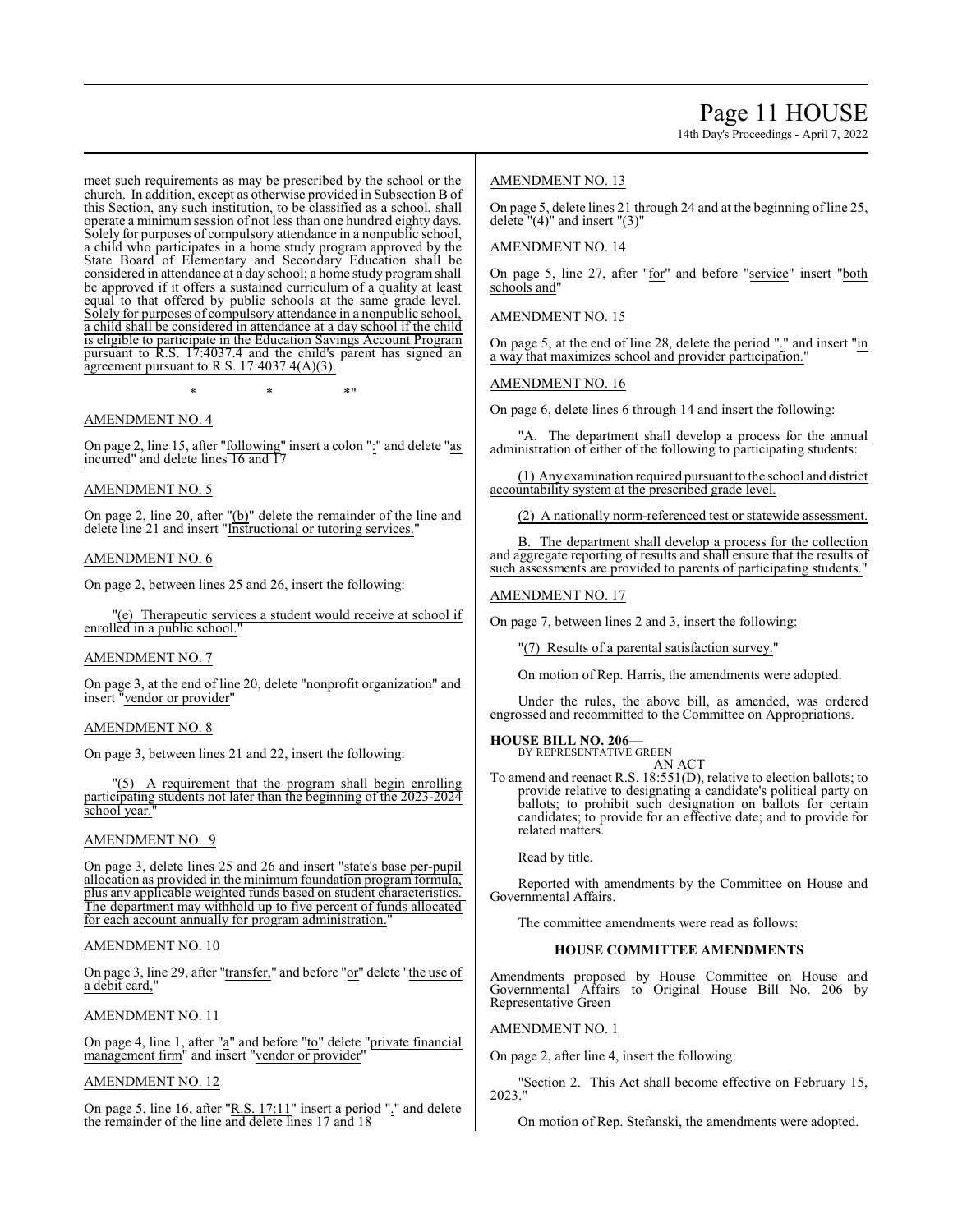# Page 12 HOUSE

14th Day's Proceedings - April 7, 2022

On motion of Rep. Stefanski, the bill, as amended, was ordered engrossed and passed to its third reading.

# **HOUSE BILL NO. 231—** BY REPRESENTATIVE BRASS

AN ACT

To amend and reenact R.S. 17:3161.1(A) and to enact R.S. 17:3161.1(C), relative to the transfer of academic credit between postsecondary education institutions; to require certain institutions to enter transfer agreements; to provide relative to the facilitation of credit transfers; and to provide for related matters.

Read by title.

Reported with amendments by the Committee on Education.

The committee amendments were read as follows:

# **HOUSE COMMITTEE AMENDMENTS**

Amendments proposed by House Committee on Education to Original House Bill No. 231 by Representative Brass

# AMENDMENT NO. 1

On page 1, line 2, after "R.S. 17:3161.1(A)" and before "relative" delete the comma "," and insert "and to enact R.S. 17:3161.1(C),"

# AMENDMENT NO. 2

On page 1, line 4, after "agreements;" and before "and" insert "to provide relative to the facilitation of credit transfers;"

#### AMENDMENT NO. 3

On page 1, line 6, after "reenacted" and before "to" insert "and R.S.  $17:3161.1(C)$  is hereby enacted"

# AMENDMENT NO. 4

On page 1, after line 14, insert the following:

"C. The Board of Regents, in collaboration with the Statewide Articulation and Transfer Council, shall develop, coordinate, and maintain processes to facilitate the reverse transfer of academic credits.

On motion of Rep. Harris, the amendments were adopted.

On motion of Rep. Harris, the bill, as amended, was ordered engrossed and passed to its third reading.

#### **HOUSE BILL NO. 286—** BY REPRESENTATIVE TURNER

AN ACT

To enact R.S. 46:460.61(F) through (H), relative to the Medicaid managed care program of this state; to provide with respect to healthcare provider credentialing requirements in Medicaid managed care; to establish requirements relative to credentialing of certain providers who are affiliated with certain healthcare facilities; to provide for indemnification of the Louisiana Department of Health in certain instances; and to provide for related matters.

Read by title.

Reported with amendments by the Committee on Health and Welfare.

The committee amendments were read as follows:

# **HOUSE COMMITTEE AMENDMENTS**

Amendments proposed by House Committee on Health and Welfare to Original House Bill No. 286 by Representative Turner

# AMENDMENT NO. 1

On page 1, line 2, after "R.S. 46:460.61(F)" and before the comma "," insert "through (H)"

# AMENDMENT NO. 2

On page 1, line 5, delete "licensed hospitals;" and insert in lieu thereof "certain healthcare facilities; to provide for indemnification of the Louisiana Department of Health in certain instances;"

# AMENDMENT NO. 3

On page 1, line 7, delete "R.S. 46:460.61(F) is" and insert in lieu thereof "R.S.  $46:460.61(F)$  through (H) are"

# AMENDMENT NO. 4

On page 1, line 10, after " $E$ ." delete the remainder of the line and delete line 11 in its entirety and insert in lieu thereof "All of the following providers"

AMENDMENT NO. 5

On page 1, at the beginning of line 12, delete "Licensing Law, R.S.  $40:2100$  et seq.,"

# AMENDMENT NO. 6

On page 1, at the end of line 14, change the period "." to a colon ":" and insert the following:

"(1) Any provider who maintains hospital privileges or is a member of a hospital medical staff with a hospital licensed in accordance with the Hospital Licensing Law, R.S. 40:2100 et seq.

Any provider who is a member of the medical staff of a rural health clinic licensed in accordance with R.S. 40:2197 et seq.

(3) Any provider who is a member of the medical staff of a federally qualified health center as defined in R.S. 40:1185.3.

G. Ifthe Centers for Medicare and Medicaid Services withholds or defers payment of, or disallows a claim for, federal financial participation, in whole or in part, based upon a determination that a provider exempted by Subsection F of this Section has not been credentialed or recredentialed as required by 42 CFR 438.214, the state may recoup or initiate other actions to recover fromthe provider or the hospital an amount equal to the federal financial participation withheld, deferred, or disallowed, in order that the state is indemnified from all losses and made whole.

H. The department may promulgate rules in accordance with the Administrative Procedure Act to provide for further credentialdeeming applicable to other provider types with appropriate safeguards."

On motion of Rep. Bagley, the amendments were adopted.

On motion of Rep. Bagley, the bill, as amended, was ordered engrossed and passed to its third reading.

### **HOUSE BILL NO. 334—**

BY REPRESENTATIVES DUPLESSIS, ADAMS, HUGHES, TRAVIS JOHNSON, LARVADAIN, MCMAHEN, AND SELDERS AN ACT

To amend and reenact R.S. 40:1203.3(A)(introductory paragraph) and to enact R.S. 40:1203.3(E), relative to employment of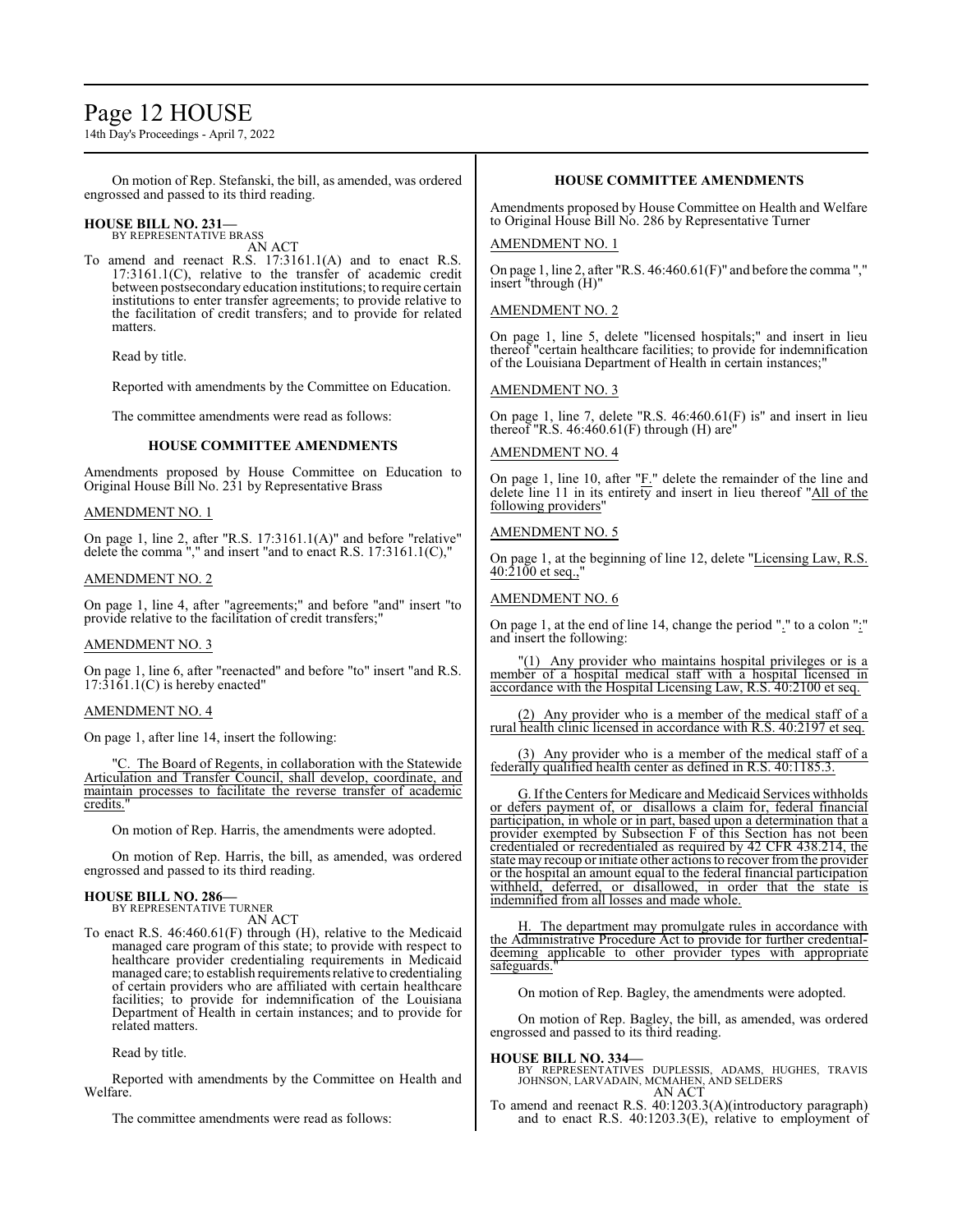# Page 13 HOUSE

14th Day's Proceedings - April 7, 2022

nonlicensed persons with certain healthcare providers; to define and provide with respect to the role of peer support specialists in behavioral health settings; to authorize the employment by licensed behavioral health services providers of peer support specialists who have been convicted of certain offenses; to provide conditions for the employment of such persons; to provide for administrative rulemaking by the Louisiana Department of Health; and to provide for related matters.

Read by title.

Reported with amendments by the Committee on Health and Welfare.

The committee amendments were read as follows:

#### **HOUSE COMMITTEE AMENDMENTS**

Amendments proposed by House Committee on Health and Welfare to Original House Bill No. 334 by Representative Duplessis

#### AMENDMENT NO. 1

On page 2, line 18, delete "five" and insert in lieu thereof "three"

On motion of Rep. Bagley, the amendments were adopted.

On motion of Rep. Bagley, the bill, as amended, was ordered engrossed and passed to its third reading.

**HOUSE BILL NO. 335—**

BY REPRESENTATIVE DUPLESSIS AN ACT

To amend and reenact R.S.  $28:2(13)$  and  $69(B)(2)$ , to enact R.S.  $28:2(40)$ , and to repeal R.S.  $28:68(C)$ , relative to behavioral health; to provide for a definition of the term "psychiatric deterioration"; to amend the definition of "gravely disabled"; to provide for certain regulations regarding a Physician's Report to Court or an affidavit from certain mental health professionals; and to provide for related matters.

Read by title.

Reported with amendments by the Committee on Health and Welfare.

The committee amendments were read as follows:

#### **HOUSE COMMITTEE AMENDMENTS**

Amendments proposed by House Committee on Health and Welfare to Original House Bill No. 335 by Representative Duplessis

# AMENDMENT NO. 1

On page 1, delete line 2, and insert "To amend and reenact R.S.  $28:\overline{2}(13)$  and  $69(B)(2)$ , to enact R.S.  $28:2(40)$ , and to repeal R.S.  $28:68(\text{C})$ , relative to behavioral"

#### AMENDMENT NO. 2

On page 1, line 4, after ""gravely disabled";" and before "and" insert "to provide for certain regulations regarding a Physician's Report to Court or an affidavit from certain mental health professionals;

#### AMENDMENT NO. 3

On page 1, line 6, after "R.S. 28:2(13)" delete "is" and insert in lieu thereof "and  $69(B)(2)$  are"

#### AMENDMENT NO. 4

On page 2, after line 6, insert the following:

\* \* \* \* \* §69. Procedure \* \* \* B. \* \* \*

(2) If the court determines that probable cause exists, the court shall appoint a physician, psychiatric mental health nurse practitioner, or psychologist to examine the respondent and to provide a written Physician's Report to Court and testify at the hearing. The Physician's Report to Court shall be completed on the form provided by the office of behavioral health of the Louisiana Department of Health and provided to the court, the respondent's counsel, and the petitioner's counsel at least three days before the hearing. Nothing in this Paragraph shall prevent the court from appointing a willing and available physician, psychiatric mental health nurse practitioner, or psychologist who has been put forth by the petitioner or fromaccepting a Physician's Report to Court that has been completed pursuant to an examination of the respondent conducted within ten days prior to the filing of the petition.

\* \* \*

Section 2. R.S. 28:68(C) is hereby repealed in its entirety."

On motion of Rep. Bagley, the amendments were adopted.

On motion of Rep. Bagley, the bill, as amended, was ordered engrossed and passed to its third reading.

**HOUSE BILL NO. 347—**

BY REPRESENTATIVE TURNER AN ACT

To amend and reenact R.S. 40:1241(A), relative to the Louisiana Medical Assistance Program; to provide for recognition of hospitals with affiliation agreements with the Commission on OsteopathicCollege Accreditation; to provide for recognition of certain facilities as major teaching hospitals; and to provide for related matters.

Read by title.

Reported favorably by the Committee on Health and Welfare.

On motion of Rep. Bagley, the bill was ordered engrossed and passed to its third reading.

#### **HOUSE BILL NO. 349—**

BY REPRESENTATIVE BRYANT AN ACT

To amend and reenact R.S. 17:493(D), relative to the removal of school bus operators; to provide for appeals of disciplinary actions under certain circumstances; to provide for effectiveness; and to provide for related matters.

Read by title.

Reported with amendments by the Committee on Education.

The committee amendments were read as follows:

### **HOUSE COMMITTEE AMENDMENTS**

Amendments proposed by House Committee on Education to Original House Bill No. 349 by Representative Bryant

#### AMENDMENT NO. 1

On page 1, line 2, after "reenact" and before "relative" delete "R.S. 17:493(C)(1)" and insert "R.S. 17:493(D)"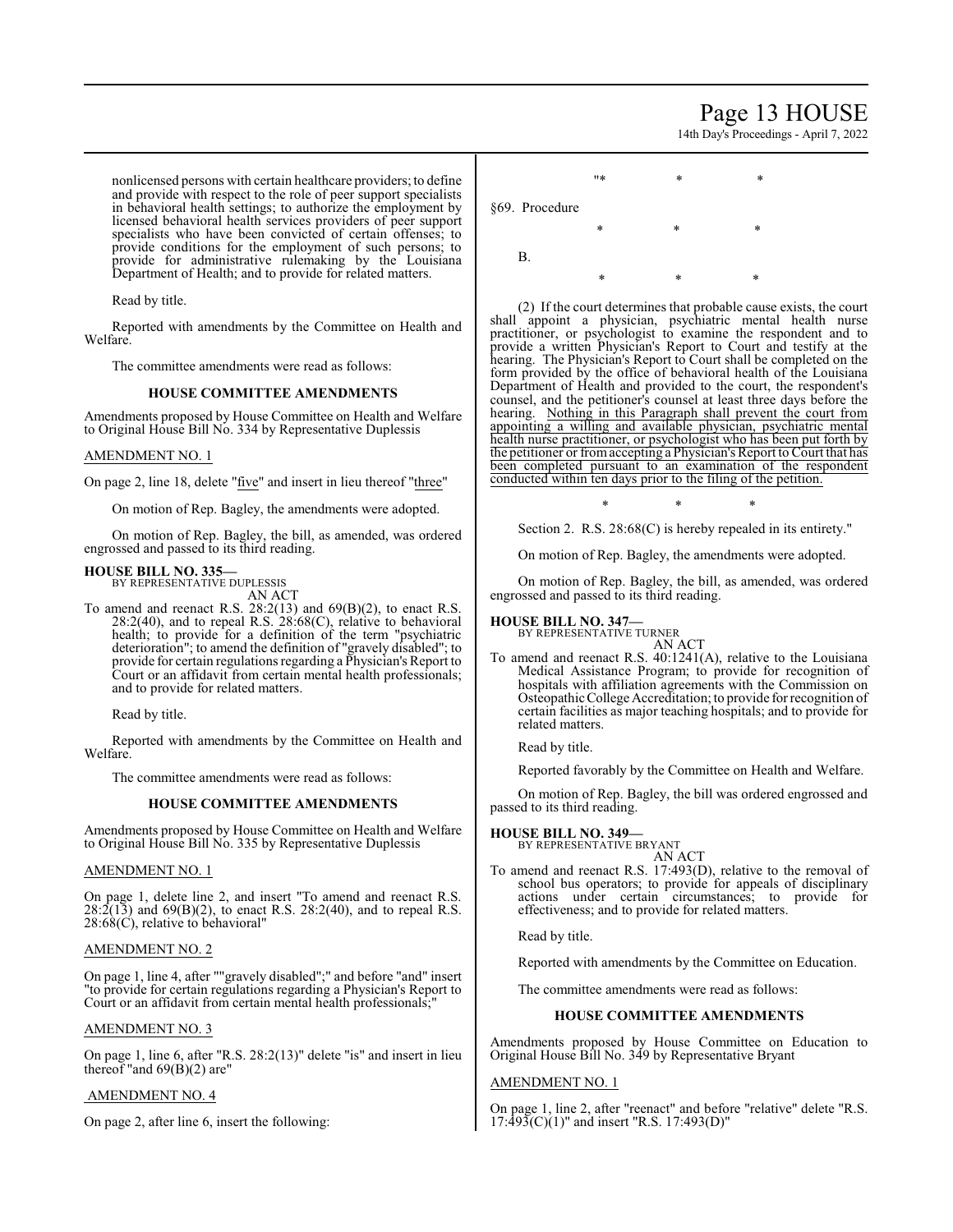# Page 14 HOUSE

14th Day's Proceedings - April 7, 2022

# AMENDMENT NO. 2

On page 1, line 3, after "appeals" and before "disciplinary" insert "of"

# AMENDMENT NO. 3

On page 1, line 3, after "circumstances;" and before "and" insert "to provide for effectiveness;"

### AMENDMENT NO. 4

On page 1, line 6, after "Section 1." and before "is" delete "R.S.  $17:493(C)(1)$ " and insert "R.S. 17:493(D)"

# AMENDMENT NO. 5

On page 1, delete lines 9 through 19 in their entirety and insert the following:

"D. Within twenty calendar days after written notice of the charges receipt of the superintendent's interim disciplinary action, if any, the bus operator may request a hearing before a disciplinary hearing officer. If the bus operator fails to timely request a hearing, the disciplinary action becomes final.

\* \* \*

Section 2. This Act shall become effective upon signature by the governor or, if not signed by the governor, upon expiration of the time for bills to become law without signature by the governor, as provided by Article III, Section 18 of the Constitution of Louisiana. If vetoed by the governor and subsequently approved by the legislature, this Act shall become effective on the day following such approval."

On motion of Rep. Harris, the amendments were adopted.

On motion of Rep. Harris, the bill, as amended, was ordered engrossed and passed to its third reading.

#### **HOUSE BILL NO. 374—** BY REPRESENTATIVE BEAULLIEU

AN ACT

To amend and reenact R.S. 30:2418.1(C) and (E) and 2531.1(D)(1), (2), and (3), relative to tires; to increase penalties for failure to obtain a generator identification number; to provide for exceptions; to provide for increased penalties for the offense of gross littering involving tires; and to provide for related matters.

Read by title.

Reported with amendments by the Committee on Natural Resources and Environment.

The committee amendments were read as follows:

#### **HOUSE COMMITTEE AMENDMENTS**

Amendments proposed by House Committee on Natural Resources and Environment to Original House Bill No. 374 by Representative Beaullieu

#### AMENDMENT NO. 1

On page 1, line 2, after "R.S. 30:2418.1(C)" and before "and" insert "and (E)"

# AMENDMENT NO. 2

On page 1, line 3, after "number;" and before "to" insert "to provide for exceptions;"

# AMENDMENT NO. 3

On page 1, line 7, after "R.S. 30:2418.1(C)" and before "and" insert "and (E)"

AMENDMENT NO. 4

On page 1, between lines 14 and 15 insert the following:

"E. The provisions of this Section shall not apply to persons operating a vehicle fleet, and performing on-site maintenance exclusively on their own vehicles, until such time as the department promulgates regulations governing such maintenance activities.

 $*$  \*  $*$  \*

On motion of Rep. Coussan, the amendments were adopted.

On motion of Rep. Coussan, the bill, as amended, was ordered engrossed and passed to its third reading.

#### **HOUSE BILL NO. 397—** BY REPRESENTATIVE BISHOP

AN ACT

To amend and reenact R.S. 30:2531(C)(4) and 2532(Section heading) and (A)(5), R.S. 32:412(A)(1), (2), (5), and (6), and (B)(1), (2), and  $(7)(e)(i)(ce)$  and  $(ee)$  and  $(ii)(ce)$  and  $(ee)$ , R.S. 47:463.43(Section heading), (A), and (D), and R.S. 56:10(B)(15), to enact R.S. 56:10(B)(17), and to repeal R.S. 30:2532(B), relative to funding for environmental education and litter abatement; to separate the litter abatement and education account into an account for litter abatement and an account for environmental education; to redirect existing fines, fees, and donations dedicated for these purposes into the separate accounts; and to provide for related matters.

Read by title.

Reported with amendments by the Committee on Natural Resources and Environment.

The committee amendments were read as follows:

#### **HOUSE COMMITTEE AMENDMENTS**

Amendments proposed by House Committee on Natural Resources and Environment to Original House Bill No. 397 by Representative Bishop

# AMENDMENT NO. 1

On page 1, line 2, after "2532" and before "(A)(5)" insert "(Section heading) and"

# AMENDMENT NO. 2

On page 1, line 3, delete "R.S. 47:463.43(A)" and insert "R.S. 47:463.43(Section heading), (A),"

# AMENDMENT NO. 3

On page 1, line 11, after "2532" and before "(A)(5)" insert "(Section heading) and"

### AMENDMENT NO. 4

On page 5, line 17, delete "R.S. 47:463.43(A)" and insert "R.S. 47:463.43(Section heading), (A),"

On motion of Rep. Coussan, the amendments were adopted.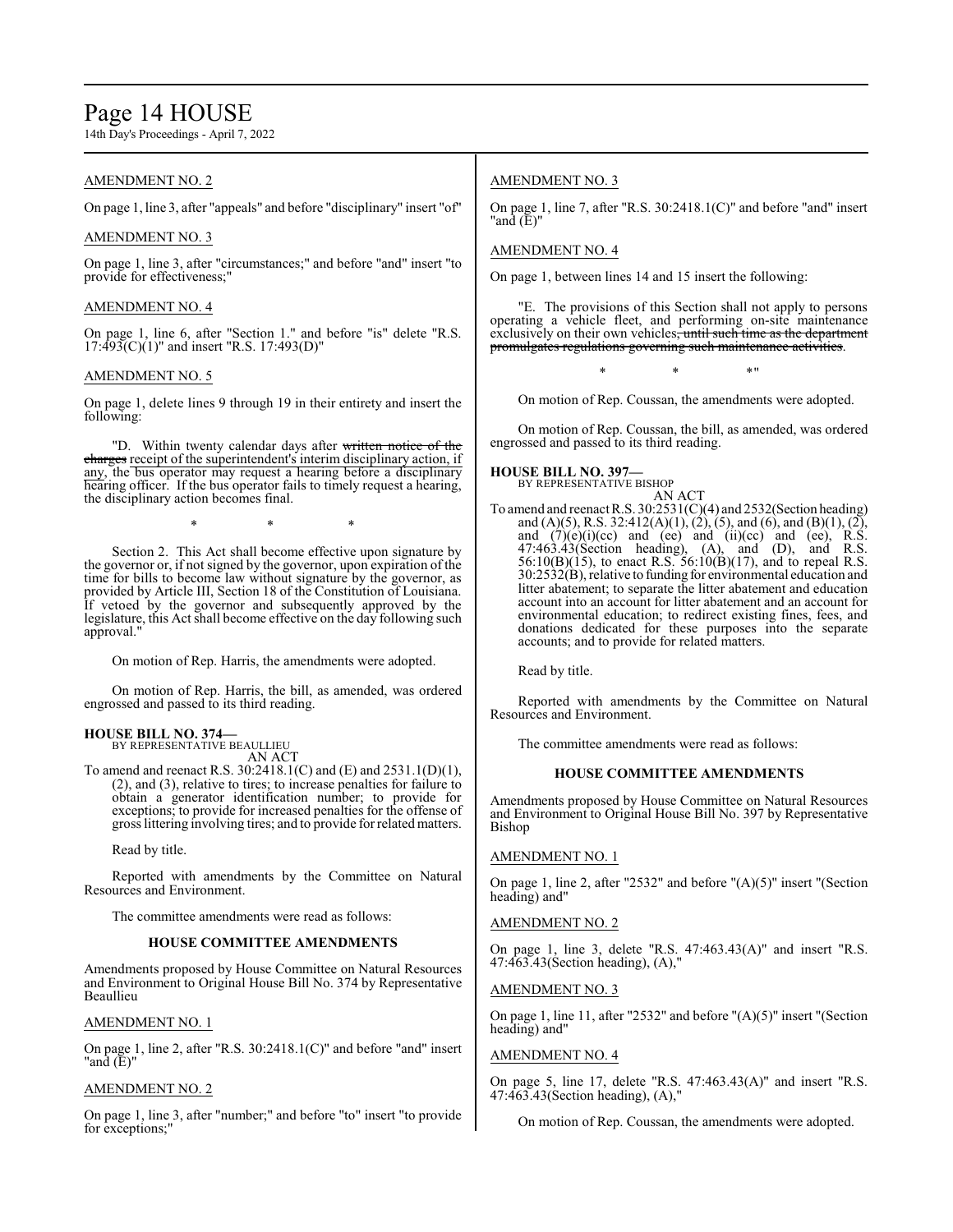14th Day's Proceedings - April 7, 2022

On motion of Rep. Coussan, the bill, as amended, was ordered engrossed and passed to its third reading.

#### **HOUSE BILL NO. 409—** BY REPRESENTATIVE MARINO

AN ACT

To enact Code of Criminal Procedure Article 211(E), relative to summons by an officer instead of arrest and booking; to provide an exception to the issuance of a summons by an officer instead of arrest and booking when certain domestic violence crimes have occurred; and to provide for related matters.

Read by title.

Reported with amendments by the Committee on Administration of Criminal Justice.

The committee amendments were read as follows:

# **HOUSE COMMITTEE AMENDMENTS**

Amendments proposed by House Committee on Administration of Criminal Justice to Original House Bill No. 409 by Representative Marino

# AMENDMENT NO. 1

On page 1, line 12, after "committed" delete the remainder of the line and insert "the offense of domestic abuse battery, battery of a dating partner, violation

#### AMENDMENT NO. 2

On page 1, line 14, change "member," to "members,"

On motion of Rep. Bacala, the amendments were adopted.

On motion of Rep. Bacala, the bill, as amended, was ordered engrossed and passed to its third reading.

#### **HOUSE BILL NO. 419—** BY REPRESENTATIVE MCFARLAND

AN ACT

To amend and reenact R.S.  $56:320(A)(3)$  and  $(C)(1)$ , relative to methods for taking fish; to provide for taking of bream with minnow traps; to allow hand-grabbing of catfish; and to provide for related matters.

Read by title.

Reported favorably by the Committee on Natural Resources and Environment.

On motion of Rep. Coussan, the bill was ordered engrossed and passed to its third reading.

# **HOUSE BILL NO. 452—**

BY REPRESENTATIVE FREIBERG AN ACT

To amend and reenact R.S. 17:236(A) and 416.13(D)(3)(f)(i) and (v) and to enact Chapter 43-C of Title 17 of the Louisiana Revised Statutes of 1950, to be comprised of R.S. 17:4037.1 through 4037.8, relative to elementary and secondary education; to provide relative to parental options under certain circumstances related to bullying in public schools; to create and provide for the administration of a program to provide state funding for the education of certain students who have been victims of bullying and who are not enrolled in public school; to provide relative to the eligibility of students, schools, and service providers participating in the program; to provide relative to program funds; to provide relative to the testing of students participating in the program; to require the state Department of Education to submit annual reports to the legislature relative to the program; to provide relative to rules; to provide relative to definitions; to provide for an effective date; and to provide for related matters.

Read by title.

Reported with amendments by the Committee on Education.

The committee amendments were read as follows:

# **HOUSE COMMITTEE AMENDMENTS**

Amendments proposed by House Committee on Education to Original House Bill No. 452 by Representative Freiberg

# AMENDMENT NO. 1

On page 1, line 2, after "reenact" and before "and to" delete "R.S.  $17:\hat{4}16.13(D)(3)(f)(i)$  and (v)" and insert "R.S. 17:236(A) and 416.13(D)(3)(f)(i) and (v)"

# AMENDMENT NO. 2

On page 1, line 15, after "Section 1." and before "are" delete "R.S. 17:416.13(D)(3)(f)(i) and (v)" and insert "R.S. 17:236(A) and 416.13(D)(3)(f)(i) and (v)"

# AMENDMENT NO. 3

On page 1, after line 17, insert the following:

"§236. Definition of a school

A. For the purposes of this Chapter, a school is defined as an institution for the teaching of children, consisting of an adequate physical plant, whether owned or leased, instructional staff members, and students. For such an institution to be classified as a school, within the meaning of this Chapter, instructional staff members shall meet the following requirements: if a public day school or a nonpublic school which receives local, state, or federal funds or support, directly or indirectly, they shall be certified in accordance with rules established by the State Board of Elementary and Secondary Education; if a nonpublic school which receives no local, state, or federal funds or support, directly or indirectly, they shall meet such requirements as may be prescribed by the school or the church. In addition, except as otherwise provided in Subsection B of this Section, any such institution, to be classified as a school, shall operate a minimum session of not less than one hundred eighty days. Solely for purposes of compulsory attendance in a nonpublic school, a child who participates in a home study program approved by the State Board of Elementary and Secondary Education shall be considered in attendance at a day school; a home study program shall be approved if it offers a sustained curriculum of a quality at least equal to that offered by public schools at the same grade level. Solely for purposes of compulsory attendance in a nonpublic school, a child shall be considered in attendance at a day school if the child is eligible to participate in the Education Savings Account Program pursuant to R.S. 17:4037.4 and the child's parent has signed an agreement pursuant to R.S.  $17:4037.4(A)(3)$ .

 $*$  \*  $*$  \*

# AMENDMENT NO. 4

On page 2, at the end of line 25, insert "Any student who has been the victim of bullying in which the behavior was sexual in nature and involved sexual assault where the perpetrator is a student at the victim's school may exercise an option after the first such incident of sexual assault to apply for an education savings account as provided in Chapter 43-C of this Title or to have the student enroll in or attend another school operated by the governing authority of the public elementary or secondary school in which the student was enrolled.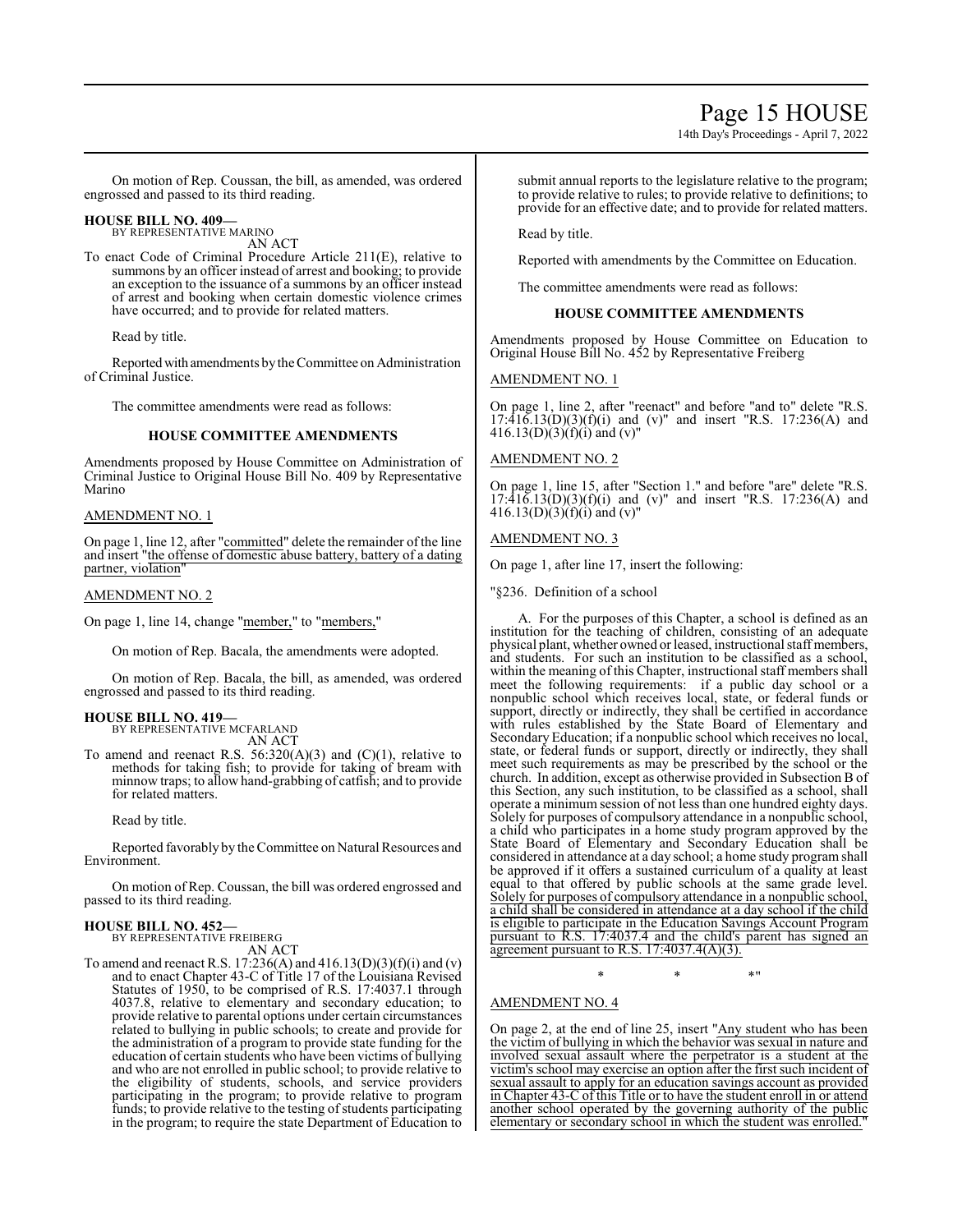# Page 16 HOUSE

14th Day's Proceedings - April 7, 2022

# AMENDMENT NO. 5

On page 3, delete lines 26 and 27 and insert the following:

"(b) Instructional or tutoring services."

# AMENDMENT NO. 6

On page 4, at the end of line 23, delete "nonprofit organization" and insert "vendor or provider"

# AMENDMENT NO. 7

On page 4, between lines 24 and 25, insert the following:

A requirement that the program shall begin enrolling participating students not later than the beginning of the 2023-2024 school year.

# AMENDMENT NO. 8

On page 4, line 28, after "state's" and before "as provided" delete "per-pupil allocation to the resident school system" and insert "average per-pupil allocation"

# AMENDMENT NO. 9

On page 4, at the end of line 29, insert "The department may withhold up to five percent of funds allocated for each account annually for program administration.

# AMENDMENT NO. 10

On page 5, line 3, after "transfer," and before "or another" delete "the use of a debit card,"

# AMENDMENT NO. 11

On page 6, at the end of line 23, delete the period "." and insert "in a way that maximizes provider participation.

# AMENDMENT NO. 12

On page 8, between lines 27 and 28, insert the following:

"(7) The results of a parental satisfaction survey."

On motion of Rep. Harris, the amendments were adopted.

Under the rules, the above bill, as amended, was ordered engrossed and recommitted to the Committee on Appropriations.

# **HOUSE BILL NO. 492—**

BY REPRESENTATIVE FONTENOT AN ACT

To enact Code of Criminal Procedure Article 211(A)(1)(e) and (f), (E), and (F), relative to arrest; to provide relative to the issuance of a summons by a peace officer instead of arrest and booking; to require an officer to make an arrest under certain conditions; to provide an exception to the issuance of a summons by an officer instead of arrest and booking for certain domestic violence offenses; to provide relative to causes of action; and to provide for related matters.

Read by title.

Reported with amendments bytheCommittee on Administration of Criminal Justice.

The committee amendments were read as follows:

# **HOUSE COMMITTEE AMENDMENTS**

Amendments proposed by House Committee on Administration of Criminal Justice to Original House Bill No. 492 by Representative Fontenot

# AMENDMENT NO. 1

On page 1, line 19, after "offense" and before the period "." insert "arising from the same incident"

# AMENDMENT NO. 2

On page 2, line 6, after "battery," and before "violation" insert "battery of a dating partner,"

On motion of Rep. Bacala, the amendments were adopted.

On motion of Rep. Bacala, the bill, as amended, was ordered engrossed and passed to its third reading.

# **HOUSE BILL NO. 495—**

BY REPRESENTATIVES SCHLEGEL, AMEDEE, BRASS, FREEMAN, FREIBERG, HARRIS, CHARLES OWEN, ST. BLANC, AND TARVER AN ACT

To amend and reenact R.S. 17:282.4(C)(1)(introductory paragraph) and (c) and  $286(A)$  and to enact R.S. 17:282.4(G) and (H), relative to suicide prevention and violence in schools; to require training on related topics for certain students; to provide for requirements of the state Department of Education; to require formation of student organizations; and to provide for related matters.

Read by title.

Reported with amendments by the Committee on Education.

The committee amendments were read as follows:

# **HOUSE COMMITTEE AMENDMENTS**

Amendments proposed by House Committee on Education to Original House Bill No. 495 by Representative Schlegel

# AMENDMENT NO. 1

On page 1, between lines 7 and 8 insert the following: "Section 1. This Act shall be known and may be cited as the "Suicide, Safety, and Violence Education (SAVE) Students Act."

# AMENDMENT NO. 2

On page 1, at the beginning of line 8, change "Section 1." to "Section 2."

# AMENDMENT NO. 3

On page 1, line 11, after "programs;" and before "policies;" insert 'student safety and violence and social isolation prevention training;

# AMENDMENT NO. 4

On page 2, line 12, after "student" and before "to" delete "safety, violence prevention and social inclusion" and insert "safety and violence and social isolation prevention"

# AMENDMENT NO. 5

On page 2, delete lines 25 through 28 in their entirety and insert the following:

"(2) Each student shall receive not less than one hour or one standard class period, whichever is shorter, of training in suicide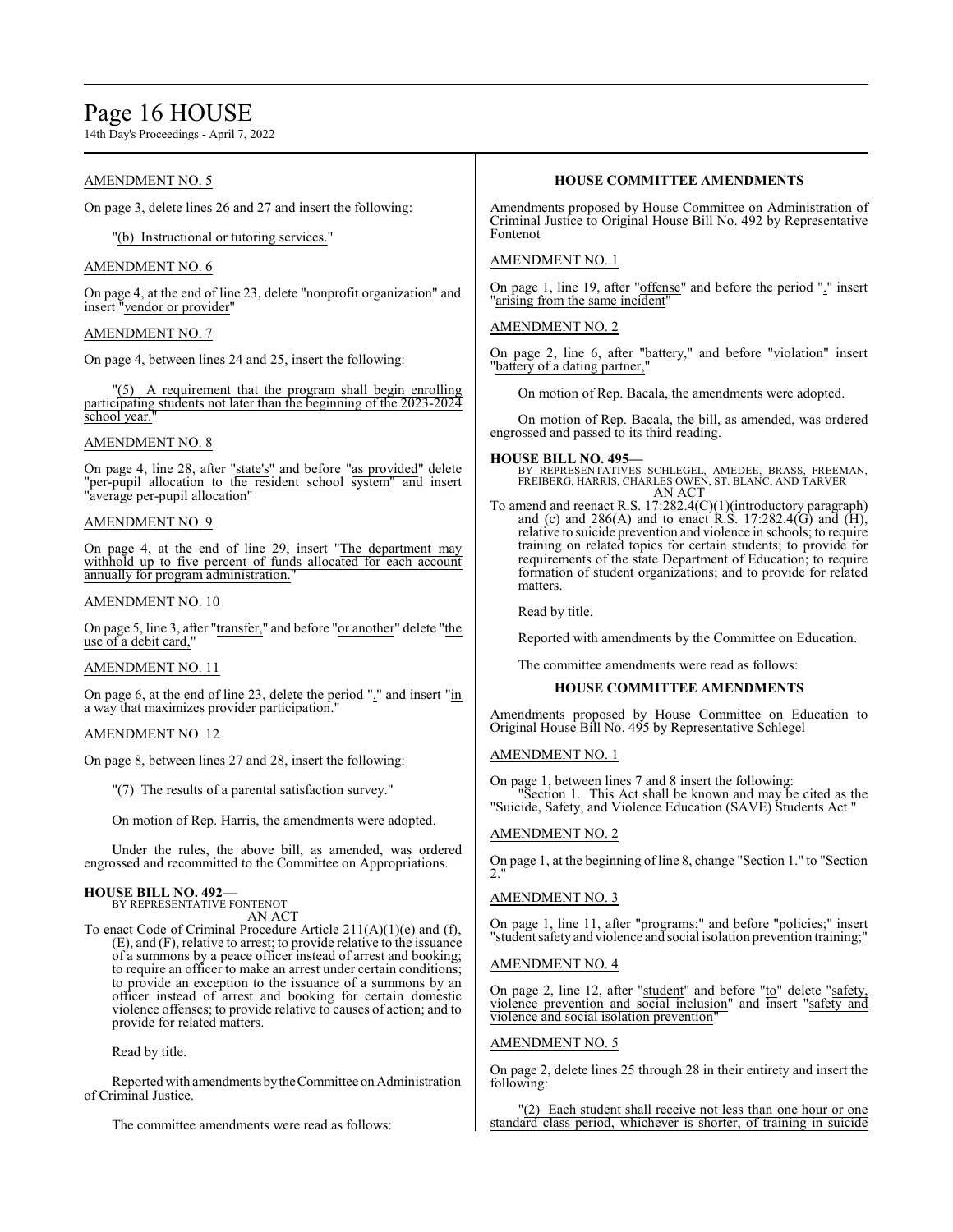# Page 17 HOUSE

14th Day's Proceedings - April 7, 2022

prevention per year. Such training may be administered through student assemblies or in-person, video, or a combination of in-person and video training, and shall include but need not be limited to:"

### AMENDMENT NO. 6

On page 3, delete lines 5 through 8 in their entirety and insert the following:

"(3) Each student shall receive not less than one hour or one standard class period, whichever is shorter, of training in student safety and violence and social isolation prevention per year. Such training may be administered through student assemblies, digital learning, and homework, and shall include but need not be limited to:

# AMENDMENT NO. 7

On page 3, line 14, after "social" and before "is" delete "inclusion" and insert "isolation"

# AMENDMENT NO. 8

On page 3, line 22, after "student" delete the remainder of the line and at the beginning of line 23, delete "inclusion" and insert "safety and violence and social isolation prevention"

# AMENDMENT NO. 9

On page 3, line 25, after "shall" and before "a" delete "establish" and insert "offer"

# AMENDMENT NO. 10

On page 3, line 26, after "student" delete the remainder of the line and at the beginning of line 27, delete "inclusion" and insert "safety and violence and social isolation prevention"

# AMENDMENT NO. 11

On page 4, line 3, after "student" and before "training." delete "safety, violence prevention, and social inclusion" and insert "safety and violence and social isolation prevention"

On motion of Rep. Harris, the amendments were adopted.

On motion of Rep. Harris, the bill, as amended, was ordered engrossed and passed to its third reading.

#### **HOUSE BILL NO. 500—** BY REPRESENTATIVE BACALA

AN ACT

To amend and reenact Code of Criminal Procedure Article 312(B), relative to bail; to provide relative to the right to bail before and after conviction; to provide relative to a contradictory hearing prior to setting bail; to require a contradictory hearing prior to setting bail for certain persons; and to provide for related matters.

Read by title.

Reported by substitute by the Committee on Administration of Criminal Justice.

The substitute was read by title as follows:

**HOUSE BILL NO. 1059** (Substitute for House Bill No. 500 by Representative Bacala)— BY REPRESENTATIVE BACALA

AN ACT

To enact Code of Criminal Procedure Article 313(E), relative to bail; to provide relative to a contradictory bail hearing prior to setting bail; to require a contradictory bail hearing prior to setting bail for certain persons; to require the court to order a contradictory hearing to be held within a certain period of time; and to provide for related matters.

Read by title.

On motion of Rep. Bacala, the substitute was adopted and became House Bill No. 1059 by Rep. Gregory Miller, on behalf of the Committee on Administration of Criminal Justice, as a substitute for House Bill No. 500 by Rep. Gregory Miller.

Under the rules, lies over in the same order of business.

#### **HOUSE BILL NO. 508—**

BY REPRESENTATIVE GREGORY MILLER AN ACT

To enact R.S. 46:1844(N)(5), relative to notification of an inmate's release; to provide relative to notification for victims, family members of victims, persons who filed victim registration and notification forms, law enforcement agencies, and district attorneys; to provide relative to notification of the release of an inmate who has been convicted of a crime of violence or sex offense; and to provide for related matters.

Read by title.

Reported with amendments by the Committee on Administration of Criminal Justice.

The committee amendments were read as follows:

# **HOUSE COMMITTEE AMENDMENTS**

Amendments proposed by House Committee on Administration of Criminal Justice to Original House Bill No. 508 by Representative Gregory Miller

# AMENDMENT NO. 1

On page 1, line 2, delete "R.S. 46:1844(O)(3)" and insert "R.S. 46:1844(N)(5)"

# AMENDMENT NO. 2

On page 1, delete lines 8 though 18 in their entirety and on page 2 delete lines 1 through 11 in their entirety and insert the following:

"Section 1. R.S. 46:1844(N)(5) is hereby enacted to read as follows:

§1844. Basic rights for victim and witness

N. Duties of the Department of Public Safety and Corrections. (1) In cases where the sentence is the death penalty, the victim's family shall have the right to be notified by the Department of Public Safety and Corrections of the time, date, and place of the execution, and a minimum of two representatives of the victim's family shall have the right to be present.

\* \* \*

(5) When an inmate who has been convicted of a crime of violence as defined in R.S. 14:2(B) or a sex offense as defined in R.S. 15:541 is eligible for release pursuant to R.S. 15:571.3, the Department of Public Safety and Corrections shall notify the victim or the victim's family, all persons who have filed a victim registration and notification form, the appropriate law enforcement agency, and the appropriate district attorney no later than sixty days prior to the inmate's release.

On motion of Rep. Bacala, the amendments were adopted.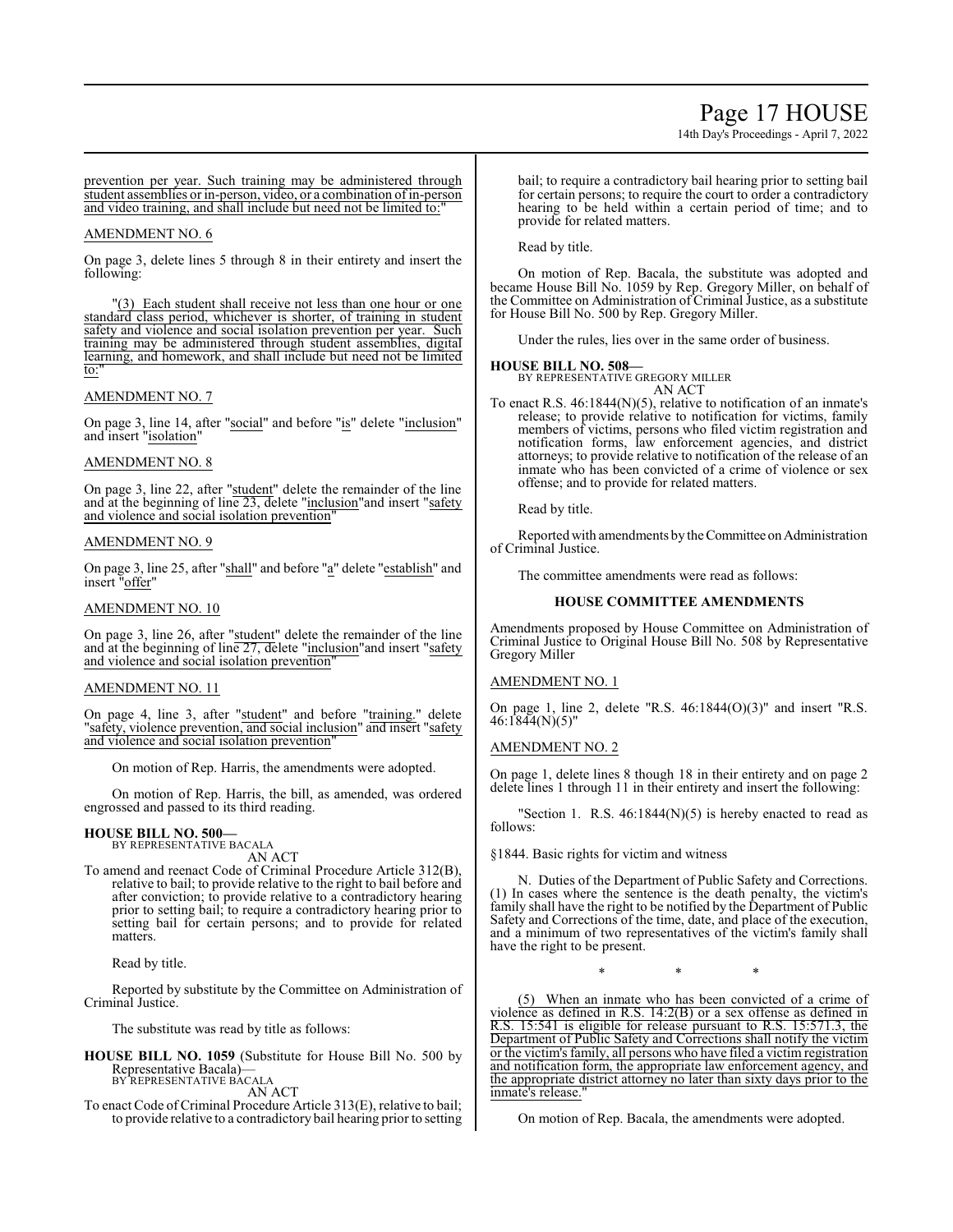# Page 18 HOUSE

14th Day's Proceedings - April 7, 2022

On motion of Rep. Bacala, the bill, as amended, was ordered engrossed and passed to its third reading.

#### **HOUSE BILL NO. 521—** BY REPRESENTATIVE HUVAL

AN ACT

To amend and reenact R.S. 22:572, relative to catastrophe response plans for insurance; to provide for the requirements for catastrophe response plans; to provide for filing with and review of plans by the commissioner; to provide for confidentiality; to provide for enforcement and penalties; and to provide for related matters.

Read by title.

Reported with amendments by the Committee on Insurance.

The committee amendments were read as follows:

# **HOUSE COMMITTEE AMENDMENTS**

Amendments proposed by House Committee on Insurance to Original House Bill No. 521 by Representative Huval

# AMENDMENT NO. 1

On page 1, between lines 17 and 18, insert the following:

"However, insurers are not required to ensure compliance by thirdparty administrators with this Section."

# AMENDMENT NO. 2

On page 2, line 6, after "sites" and before the period "." insert "likely to be used in the event of a catastrophe"

# AMENDMENT NO. 3

On page 2, line 8, after "data" and before the period "." insert "used to adjust claims'

# AMENDMENT NO. 4

On page 2, line 9, delete "arising"

# AMENDMENT NO. 5

On page 2, line 11, change "The" to "Relevant"

# AMENDMENT NO. 6

On page 2, delete line 12 in its entirety and insert in lieu thereof the following:

"(d) Communication with agents, policyholders, and subscribers, in the event of mail delivery or other communication system disruption. Such communication shall address, at minimum, the process for filing a claim and the method whereby an agent, policyholder, or subscriber can obtain information concerning a claim.

# AMENDMENT NO. 7

On page 2, line 13, after "information" and before the period "." insert "to policyholders or subscribers"

# AMENDMENT NO. 8

On page 2, line 16, after "The" and before "number" insert "approximate"

# AMENDMENT NO. 9

On page 2, delete lines 18 through 25 in their entirety and insert in lieu thereof the following:

(b) The process through which the insurer will provide claims and administrative personnel to service policyholder and subscriber needs in a timely manner.

The process through which the insurer will provide logistical support for claims and administrative personnel in the area affected by the catastrophe.

# AMENDMENT NO. 10

On page 3, delete lines 10 through 12 in their entirety and insert in lieu thereof the following:

"E. The commissioner maypromulgate rules in accordance with the Administrative Procedure Act to implement and enforce the provisions of this Section."

# AMENDMENT NO. 11

On page 3, after line 15, add the following:

"Section 2. This Act shall become effective January 1, 2023.

On motion of Rep. Huval, the amendments were adopted.

On motion of Rep. Huval, the bill, as amended, was ordered engrossed and passed to its third reading.

#### **HOUSE BILL NO. 567—** BY REPRESENTATIVES BOYD, LANDRY, AND SCHLEGEL AND SENATOR BARROW

AN ACT To enact R.S. 17:195.2, relative to school nutrition programs; to create a pilot program to be implemented in certain schools; to require the State Board of Elementary and Secondary Education and the Department of Agriculture and Forestry to collaborate relative to the pilot program; requires the state Department of

Education to administer the pilot program; and to provide for

related matters. Read by title.

Reported favorably by the Committee on Education.

Under the rules, the above bill was ordered engrossed and recommitted to the Committee on Appropriations.

# **HOUSE BILL NO. 607—**

BY REPRESENTATIVES GEYMANN AND MCKNIGHT AN ACT

To amend and reenact R.S. 14:102.1(A)(2)(a), relative to cruelty to animals; to provide relative to the penalties for a first offense of the crime of cruelty to animals; to provide relative to payments for expenses incurred for the animal; and to provide for related matters.

Read by title.

Reported with amendments bythe Committee on Administration of Criminal Justice.

The committee amendments were read as follows:

# **HOUSE COMMITTEE AMENDMENTS**

Amendments proposed by House Committee on Administration of Criminal Justice to Original House Bill No. 607 by Representative Geymann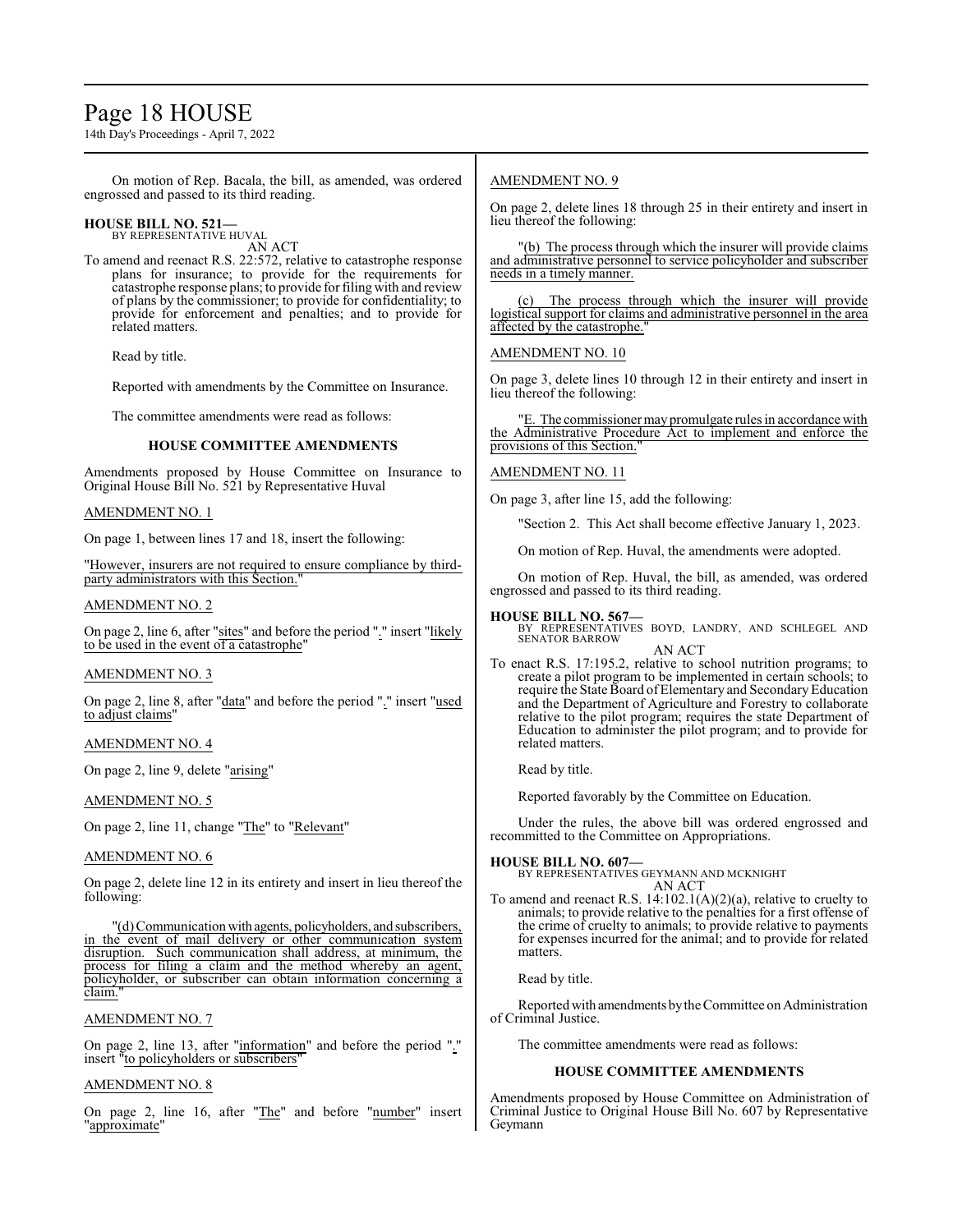# Page 19 HOUSE

14th Day's Proceedings - April 7, 2022

# AMENDMENT NO. 1

On page 1, line 3, after "animals;" and before "and" insert "to provide relative to payments for expenses incurred for the animal;

# AMENDMENT NO. 2

On page 1, line 12, after "not" and before "more" delete "less than three hundred dollars nor"

# AMENDMENT NO. 3

On page 1, line 13, after "not" and before "more" delete "less than thirty days nor"

# AMENDMENT NO. 4

On page 1, line 14, after "incurred for" and before "medical" insert "the housing of the animal and for"

# AMENDMENT NO. 5

On page 1, line 15, after "animal" and before the period "." insert a comma "," and insert "pursuant to Code of Criminal Procedure Article 883.2"

On motion of Rep. Bacala, the amendments were adopted.

On motion of Rep. Bacala, the bill, as amended, was ordered engrossed and passed to its third reading.

# **HOUSE BILL NO. 611—**

BY REPRESENTATIVE SELDERS AN ACT

To amend and reenact R.S. 40:2116(A), relative to regulation of healthcare facilities and providers by the Louisiana Department of Health; to provide relative to the facility need review process for healthcare facilities and providers; to prohibit the department from conducting facility need review without authorization by either of the legislative committees on health and welfare to do so; and to provide for related matters.

Read by title.

Reported with amendments by the Committee on Health and Welfare.

The committee amendments were read as follows:

# **HOUSE COMMITTEE AMENDMENTS**

Amendments proposed by House Committee on Health and Welfare to Original House Bill No. 611 by Representative Selders

# AMENDMENT NO. 1

On page 1, line 16, delete "No" and insert in lieu thereof "Except for facilities that are subject to the provisions of Paragraph  $(D)(2)$  of this Section, no"

On motion of Rep. Bagley, the amendments were adopted.

On motion of Rep. Bagley, the bill, as amended, was ordered passed to its third reading.

#### **HOUSE BILL NO. 612—** BY REPRESENTATIVE HUVAL

AN ACT

To enact R.S. 22:1483.1, relative to the Louisiana Fortify Homes Program; to provide for financial grants to retrofit residential property; to define certain terms; to provide for eligibility requirements; to provide for confidentiality of applicants; to provide for an effective date; and to provide for related matters.

Read by title.

Reported favorably by the Committee on Insurance.

Under the rules, the above bill was ordered engrossed and recommitted to the Committee on Appropriations.

# **HOUSE BILL NO. 618—** BY REPRESENTATIVE NELSON

AN ACT

To enact R.S. 17:2119, relative to schools; to grant certain patriotic organizations access to school facilities; to grant representatives of such organizations the opportunity to speak to and recruit students; and to provide for related matters.

Read by title.

Reported favorably by the Committee on Education.

On motion of Rep. Harris, the bill was ordered engrossed and passed to its third reading.

# **HOUSE BILL NO. 625—**

BY REPRESENTATIVE SELDERS AN ACT

To amend and reenact R.S. 40:2155(B)(2) and to enact R.S. 40:2155(B)(3), relative to behavioral health service providers; to provide for off-site locations; to provide for defined geographic service locations; and to provide for related matters.

Read by title.

Reported with amendments by the Committee on Health and Welfare.

The committee amendments were read as follows:

# **HOUSE COMMITTEE AMENDMENTS**

Amendments proposed by House Committee on Health and Welfare to Original House Bill No. 625 by Representative Selders

# AMENDMENT NO. 1

On page 1, line 2, after "R.S. 40:2155(B)(2)" and before the comma "," insert "and to enact R.S.  $40:2155(\dot{B})(3)^{6}$ "

# AMENDMENT NO. 2

On page 1, line 6, after "reenacted" and before "to" insert "and R.S.  $40:\overline{2155(B)}(3)$  is hereby enacted"

# AMENDMENT NO. 3

On page 1, line 18, after "office" delete the remainder of the line and insert in lieu thereof a period "."

# AMENDMENT NO. 4

On page 1, between lines 18 and 19, insert the following:

|                                                         |  |  |  | "(3) A behavioral health service provider may operate within a |
|---------------------------------------------------------|--|--|--|----------------------------------------------------------------|
| fifty-mile radius of one designated off-site location." |  |  |  |                                                                |

On motion of Rep. Bagley, the amendments were adopted.

On motion of Rep. Bagley, the bill, as amended, was ordered engrossed and passed to its third reading.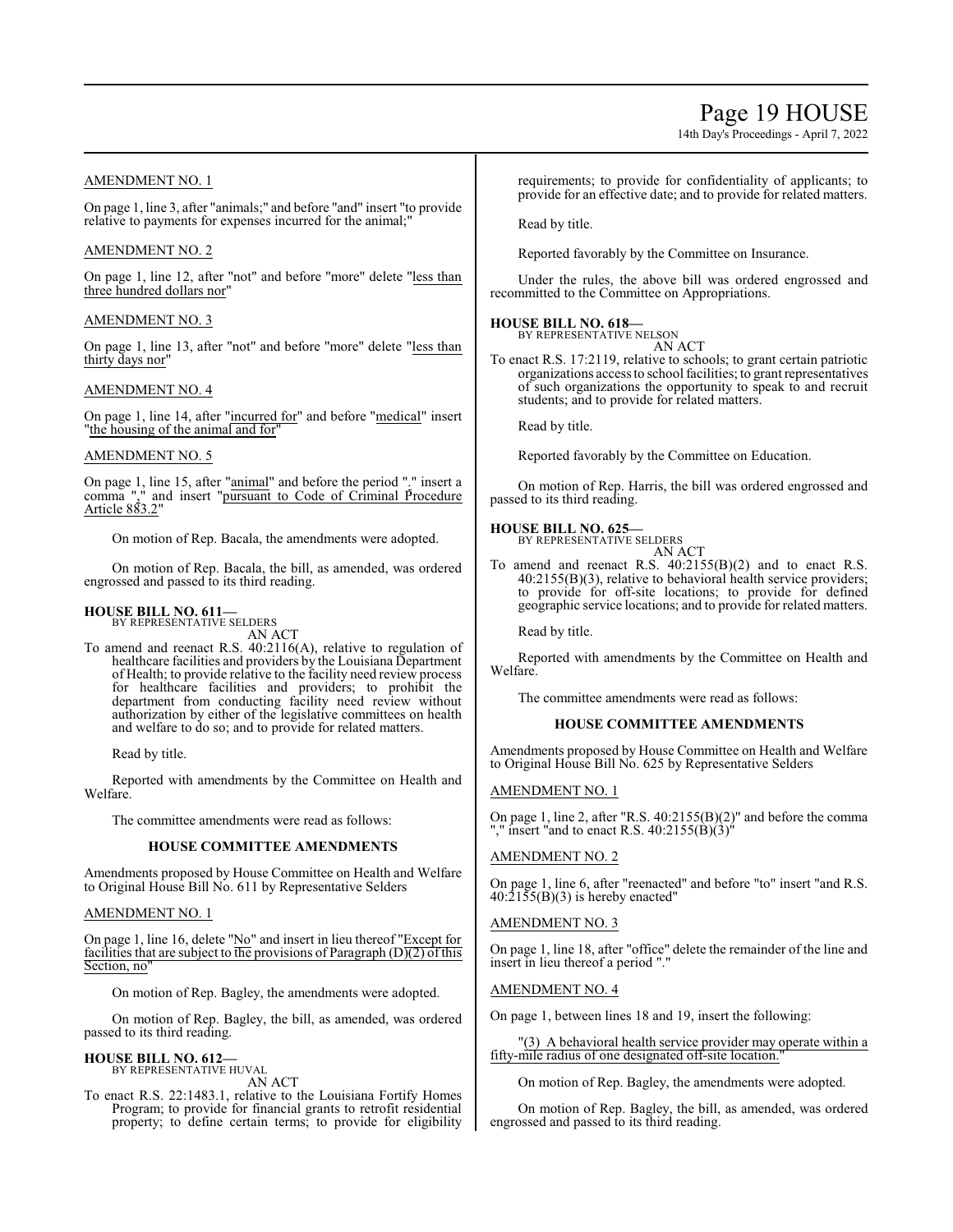# Page 20 HOUSE

14th Day's Proceedings - April 7, 2022

# **HOUSE BILL NO. 632—**

BY REPRESENTATIVE MCFARLAND AN ACT

To enact R.S. 30:2004(19) and R.S. 47:301(31) and 818.2(74), relative to small refineries; to provide definitions applicable to the La. Environmental Quality Act; and to provide for related matters.

Read by title.

Reported favorably by the Committee on Natural Resources and Environment.

On motion of Rep. Coussan, the bill was ordered engrossed and passed to its third reading.

# **HOUSE BILL NO. 646—**

BY REPRESENTATIVE STEFANSKI

AN ACT To amend and reenact R.S.  $18:59.4(D)(2)$  and  $(E)(2)(c)$ , 115(F)(1)(introductory paragraph) and (a) and (2)(a)(iii),  $154(C)(2)(c)$  and  $(D)(1)$  and  $(2)$ ,  $423(C)$ ,  $(E)$ , and  $(H)$ ,  $433(A)(1)$  and (5), (B)(1), and (D),  $434(D)(2)$ ,  $435(B)(1)(b)$ , 602(E)(2)(b), 604(B)(2)(b), 621(B), 1278(B), 1279, 1300.2(C)(1), 1300.7(B), 1306(B)(1), 1308(A)(2)(j)(ii), 1309(J), 1313(H)(13) and (K)(2)(a), 1313.1(I)(5) and (L)(2)(a), 1371, and  $1511.3(E)$ , to enact R.S.  $18:154(\overrightarrow{C})(2)(f)$ , and to repeal R.S. 18:1532, relative to the Louisiana Election Code; to revise the system of laws comprising the Louisiana Election Code; to provide relative to the Louisiana Voter Registration Administrators' Certification Program; to provide relative to registration by mail; to provide relative to records of the registrars of voters; to provide relative to the replacement of a commissioner; to provide relative to watchers; to provide relative to vacancies in certain offices; to provide relative to petitions for a recall election; to provide relative to preparation, distribution, and tabulation of absentee bymail and early voting ballots; to provide relative to absentee voting by mail; to provide relative to early voting; to provide relative to parish boards of election supervisors; to provide relative to courses of instruction of commissioners; to remove the requirement for election day expenditure reports; to provide for effective dates; and to provide for related matters.

Read by title.

Reported with amendments by the Committee on House and Governmental Affairs.

The committee amendments were read as follows:

#### **HOUSE COMMITTEE AMENDMENTS**

Amendments proposed by House Committee on House and Governmental Affairs to Original House Bill No. 646 by Representative Stefanski

#### AMENDMENT NO. 1

On page 1, line 6, after " $(K)(2)(a)$ ," and before "1313.1(I)(5)" delete "and"

### AMENDMENT NO. 2

On page 1, line 7, after  $''(L)(2)(a)$ ," and before "to enact" insert "1371, and 1511.3(E),"

#### AMENDMENT NO. 3

On page 2, line 4, after "1313(H)(13)" delete the remainder of the line and insert "and  $(K)(2)(a)$ ,  $1313.1(I)(5)$  and  $(L)(2)(a)$ , and 1511.3(E) are"

# AMENDMENT NO. 4

On page 2, line 15, after "impacts the" and before "process" delete "election" and insert "certification"

### AMENDMENT NO. 5

On page 3, line 8, after "impacts the" and before "process" delete "election" and insert "certification"

AMENDMENT NO. 6

On page 6, line 22, after "authority" delete the comma "," and insert "or"

AMENDMENT NO. 7

On page 6, line 22, after "board," delete the remainder of the line and insert "as the case may be, or"

# AMENDMENT NO. 8

On page 6, line 23, before "shall" delete "secretary of state, as the case may be," and insert "ifthe governor issued the proclamation, the secretary of state"

#### AMENDMENT NO. 9

On page 7, line 3, after "authority or" delete the remainder of the line and at the beginning of line 4, delete "as the case may be," and insert "if the governor issued the proclamation, the secretary of state"

#### AMENDMENT NO. 10

On page 16, between lines 5 and 6, insert the following:

"§1511.3. Filing of reports; forms; notice

\* \* \*

E. The supervisory committee shall notify each person who has qualified for office the preceding year and whose last filed disclosure report reflects a deficit, each person who filed a supplemental report the preceding year which reflected a deficit, and each declared but unqualified candidate who filed a report the previous year, ofthe date that the annual report as provided in R.S. 18:1491.6(E) and 18:1495.4(E) is due and of the information required in the report. Each notice shall be mailed or sent by electronic mail at least thirty days prior to the date the report is due; however, failure by the supervisory committee to notify a candidate, committee, or other person as required by this Subsection shall not bar or be a defense to any action brought against a candidate, treasurer or chairman of any committee, or other person by the supervisory committee under the provisions of this Chapter."

# AMENDMENT NO. 11

On page 16, line 6, after "Section 2." delete the reminder of the line and insert "R.S. 18:423(C), (E), and (H), 433(A)(1) and (5), (B)(1), and (D), and 1371 are"

#### AMENDMENT NO. 12

On page 19, between lines 13 and 14, insert the following:

"§1371. Delivery and return ofmachines and supplies; contract; time of delivery

 $A(1)$  (a) The secretary of state shall contract for the delivery to the voting precincts of the election day machines and other election equipment and supplies for which he is responsible and for their return to the storage warehouses. The specifications for the contract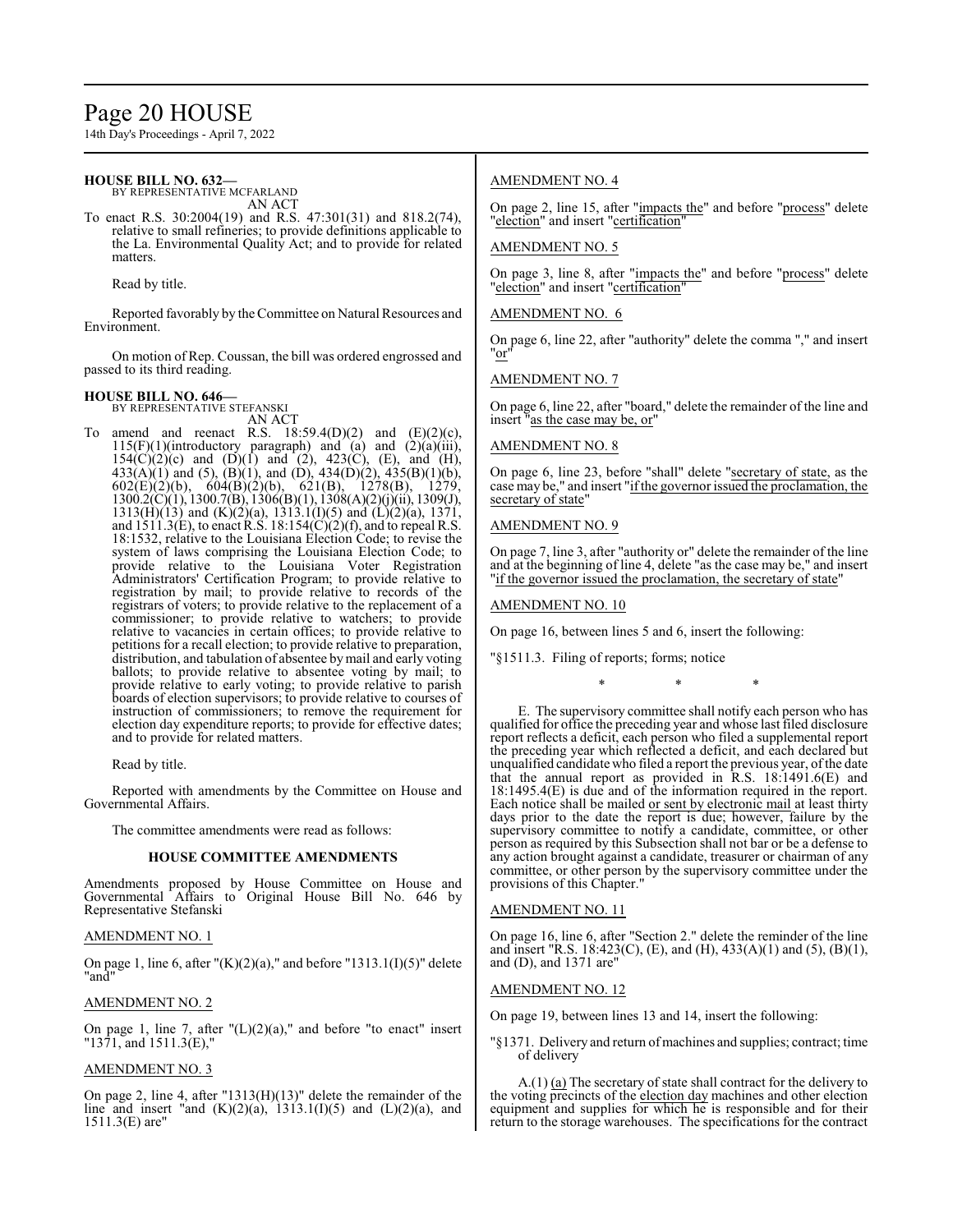# Page 21 HOUSE

14th Day's Proceedings - April 7, 2022

shall be prepared by the secretary of state after consultation with and approval by the parish custodian of the parish in which the contract is to be performed. The contract shall be advertised and let in accordance with the Louisiana Procurement Code. The governing authority of the parish or municipality in which the voting machines are to be used may submit bids and be awarded contracts for the drayage of the voting machines.

The secretary of state may contract for delivery the week prior to the beginning of early voting until no later than 11:59 p.m. on the day before early voting begins for an election, in the parishes that have three or more early voting locations, of the voting machines and other election equipment and supplies for which he is responsible and for their return to the offices of the registrars of voters or the location designated by the registrar of voters within twenty-four hours of the end of early voting. The specifications for the contract shall be prepared by the secretary of state after consultation with and approval by the registrar of voters of the parish in which the contract is to be performed. The contract shall be advertised and let in accordance with the Louisiana Procurement Code. The governing authority of the parish or municipality in which the voting machines are to be used may submit bids and be awarded contracts for the drayage of the early voting machines.

(2) In addition to all other notices and advertisements for bids required, the secretary of state shall furnish notice of the invitation for bids at least thirty days prior to the opening of bids for each contract for the delivery of machines to the early voting locations or voting precincts for a parish in the following manner:

(a) Publish notice of the invitation for bids in a newspaper of general circulation printed in such parish or, if there is no newspaper printed in such parish, in a newspaper printed in the nearest parish that has a general circulation in the parish covered by the contract.

(b) Send such notice to the clerk of court for such parish who shall prominently post such notice in his office.

(c) Notify the parish governing authority for such parish of the contract and that such parish governing authority is allowed to bid on such contract.

(3) Contracts for the delivery of voting machines to the early voting locations or voting precincts in a parish may be entered into on a parish or regional basis. If a single contract provides for the delivery of voting machines to the early voting locations or voting precincts in more than one parish then the notices required by this Subsection shall be provided in each parish covered by such contract in accordance with this Subsection.

B.(1) No later than 11:59 p.m. on the day before an election, the contractor, under the supervision of the parish custodian or his representative, shall deliver the proper number of voting machines, a seal for sealing each voting machine after termination of voting, and other election equipment, supplies, and paraphernalia to the polling places of each precinct and shall place the machines in the polling place for use in voting. Each machine shall remain sealed until examined by or under the supervision of the commissioner-incharge immediately before the polls are opened as required by R.S. 18:553.

(2) No later than 11:59 p.m. on the day before early voting begins for an election, the contractor, under the supervision of the parish registrar of voters or his representative, shall deliver the proper number of early voting machines and other election equipment, supplies, and paraphernalia to the early voting locations and shall place the machines in the early voting location for use in early voting. Each early voting machine shall remain sealed until Each early voting machine shall remain sealed until examined by or under the supervision of the registrar or his deputy immediately before the early voting locations are opened."

On motion of Rep. Stefanski, the amendments were adopted.

On motion of Rep. Stefanski, the bill, as amended, was ordered engrossed and passed to its third reading.

# **HOUSE BILL NO. 655—**

BY REPRESENTATIVE COUSSAN AND SENATOR ALLAIN AN ACT

To amend and reenact R.S. 30:136.3(D) and 1154(A)(introductory paragraph) and (6), (B), (C), and (D) and to enact R.S. 30:136.3(B)(5) and 1154(A)(9), (E), and (F), relative to solar energy; to provide for the powers and duties of the secretary of the Department of Natural Resources; to require a permit to construct or operate a solar power generation facility; to provide for fees; to provide for financial security; to provide for the Mineral and Energy Operation Fund; to provide for definitions; and to provide for related matters.

Read by title.

Reported with amendments by the Committee on Natural Resources and Environment.

The committee amendments were read as follows:

#### **HOUSE COMMITTEE AMENDMENTS**

Amendments proposed by House Committee on Natural Resources and Environment to Original House Bill No. 655 by Representative Coussan

# AMENDMENT NO. 1

On page 1, line 5, after "permit to" and before "operate" insert "construct or"

### AMENDMENT NO. 2

On page 2, line 27, after "construct" and before "operate" change "and" to "or"

#### AMENDMENT NO. 3

On page 3, delete lines 17 through 19 in their entirety and insert in lieu thereof the following:

"(iii) The estimated cost of site closure and remediation that includes the estimated cost of removing the solar power generation facility and associated infrastructure from the property and restoring the property to as near as reasonably possible to the condition of the property prior to the commencement of construction of the facility. The secretary shall adjust the estimated cost based upon any updated decommissioning plan submitted pursuant to Paragraph (D)(2) ofthis Section. Any increase in the amount of financial security required shall be secured by the permit holder within thirty days of notification of the increase."

#### AMENDMENT NO. 4

On page 4, at the beginning of line 1, after "D." insert " $(1)$ "

#### AMENDMENT NO. 5

On page 4, line 4, after "collect" delete the remainder of the line and delete lines 5 through 8 in their entirety and insert in lieu thereof the following:

#### 'the following fees:

(a) An application fee not to exceed fifty dollars per acre of the solar power generation facility footprint.

(b) An application processing fee not to exceed five hundred dollars.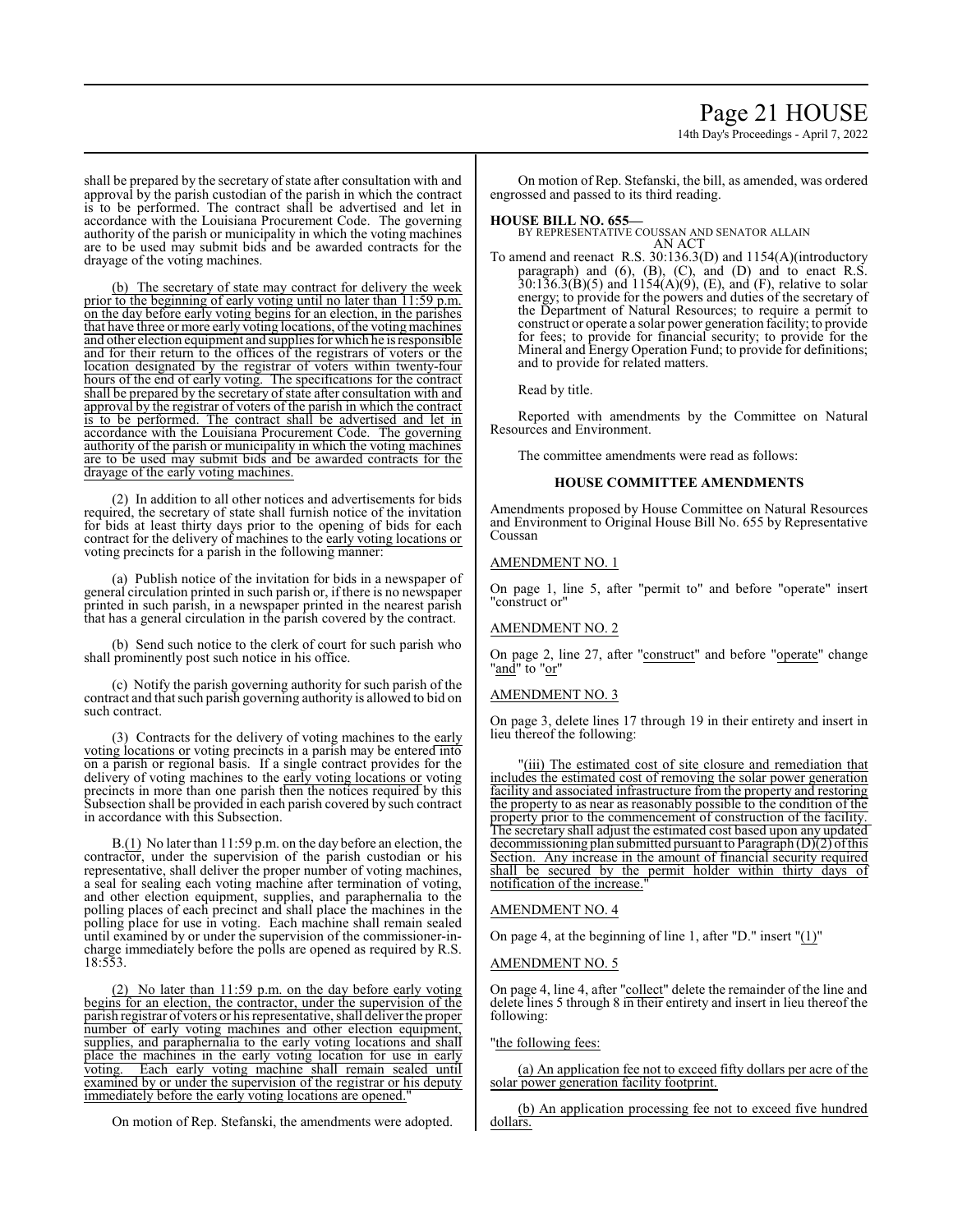# Page 22 HOUSE

14th Day's Proceedings - April 7, 2022

(c) An annual monitoring and maintenance fee beginning the year after issuance of the permit and every year thereafter not to exceed fifty dollars per acre of the facility footprint.

(d) Notwithstanding the provisions of this Paragraph, no applicant or permit holder shall be charged a fee that exceeds the department's budgeted costs of implementing and administering the provisions of this Section for the fiscal year in which the fee is charged.

(2) Any application for a permit"

# AMENDMENT NO. 6

On page 4, delete line 12 in its entirety and insert in lieu thereof the following:

"updated every five years after the initial submission. All submitted plans shall be reviewed for sufficiency by the department and approved by the secretary.

(3) Any power generation facility in construction or operating before August 1, 2022, shall register with the department and pay the annual monitoring and maintenance fee provided for in this Subsection. Beginning January 1, 2024, such facilities shall be in compliance with this Section and any rules and regulations promulgated pursuant to this Section, including obtaining financial security and submitting a decommissioning plan.

### (4) All the monies collected from the fees"

On motion of Rep. Coussan, the amendments were adopted.

On motion of Rep. Coussan, the bill, as amended, was ordered engrossed and passed to its third reading.

#### **HOUSE BILL NO. 664—** BY REPRESENTATIVE FRIEMAN

AN ACT

To amend and reenact R.S. 22:33(A)(introductory paragraph), 88(F)(7) and (I)(1), 255, 258, 462(G), 550.12(A)(introductory paragraph), 651(K), 691.5(E)(1)(b), 691.8(B)(2), 691.13(B) and  $(C)$ , 1472(B), 1550.1(D), 1571(H), 1627(A)(introductory paragraph) and (B), 1781.5, 1835(A), 2057(E), 2059(A)(2),  $2089(A)(2)$ , and  $2331$  and to enact R.S. 22:691.13(G), relative to hearings arising out of the Louisiana Insurance Code; to provide for an opportunity for a public hearing for certain acquisitions; to remove the requirement for a hearing by the commissioner prior to taking certain actions; and to provide for related matters.

Read by title.

Reported with amendments by the Committee on Insurance.

The committee amendments were read as follows:

#### **HOUSE COMMITTEE AMENDMENTS**

Amendments proposed by House Committee on Insurance to Original House Bill No. 664 by Representative Frieman

#### AMENDMENT NO. 1

On page 1, line 5, delete "1731(A)(introductory paragraph),"

#### AMENDMENT NO. 2

On page 1, line 14, delete "1731(A)(introductory paragraph),"

# AMENDMENT NO. 3

On page 6, delete lines 5 and 6 and insert in lieu thereof the following:

"or order may seek judicial review of the decision pursuant to R.S. 22:691.17.

# AMENDMENT NO. 4

On page 7, delete lines 2 and 3 and insert in lieu thereof the following:

"may seek judicial review of the decision pursuant to R.S. 22:691.17.

# AMENDMENT NO. 5

On page 8, delete lines 19 through 23 in their entirety

On motion of Rep. Huval, the amendments were adopted.

On motion of Rep. Huval, the bill, as amended, was ordered engrossed and passed to its third reading.

# **HOUSE BILL NO. 666—** BY REPRESENTATIVE WRIGHT

AN ACT To enact R.S. 49:964(H), relative to administrative hearing decisions and judicial review of such decisions; to provide relative to interpretation of statutes and rules; and to provide for related matters.

Read by title.

Reported favorably by the Committee on House and Governmental Affairs.

On motion ofRep. Stefanski, the bill was ordered engrossed and passed to its third reading.

#### **HOUSE BILL NO. 736—** BY REPRESENTATIVE BEAULLIEU

AN ACT To enact Chapter 31 of Title 17 of the Louisiana Revised Statutes of 1950, to be comprised ofR.S. 17:3721 through 3726, relative to increasing the number of certified athletic trainers in rural areas; to establish the Athletic Trainer Professional Development Program; to provide with respect to the powers and duties of the Department of Education; to provide funding for the program; to provide qualifications and restrictions for the program; to provide for an effective date; and to provide for related matters.

Read by title.

Reported favorably by the Committee on Education.

Under the rules, the above bill was ordered engrossed and recommitted to the Committee on Appropriations.

**HOUSE BILL NO. 742—**

BY REPRESENTATIVE BISHOP AN ACT

To enact R.S. 27:416(C)(3)(c) and 417(A)(6)(h) and to repeal R.S.  $27:417(A)(2)$ , relative to the Video Draw Poker Devices Control Law; to provide relative to qualified truck stop facilities; to provide relative to the requirements of qualified truck stop facilities; to provide relative to the criteria of qualified truck stop facilities; to provide relative to amenity requirements; and to provide for related matters.

Read by title.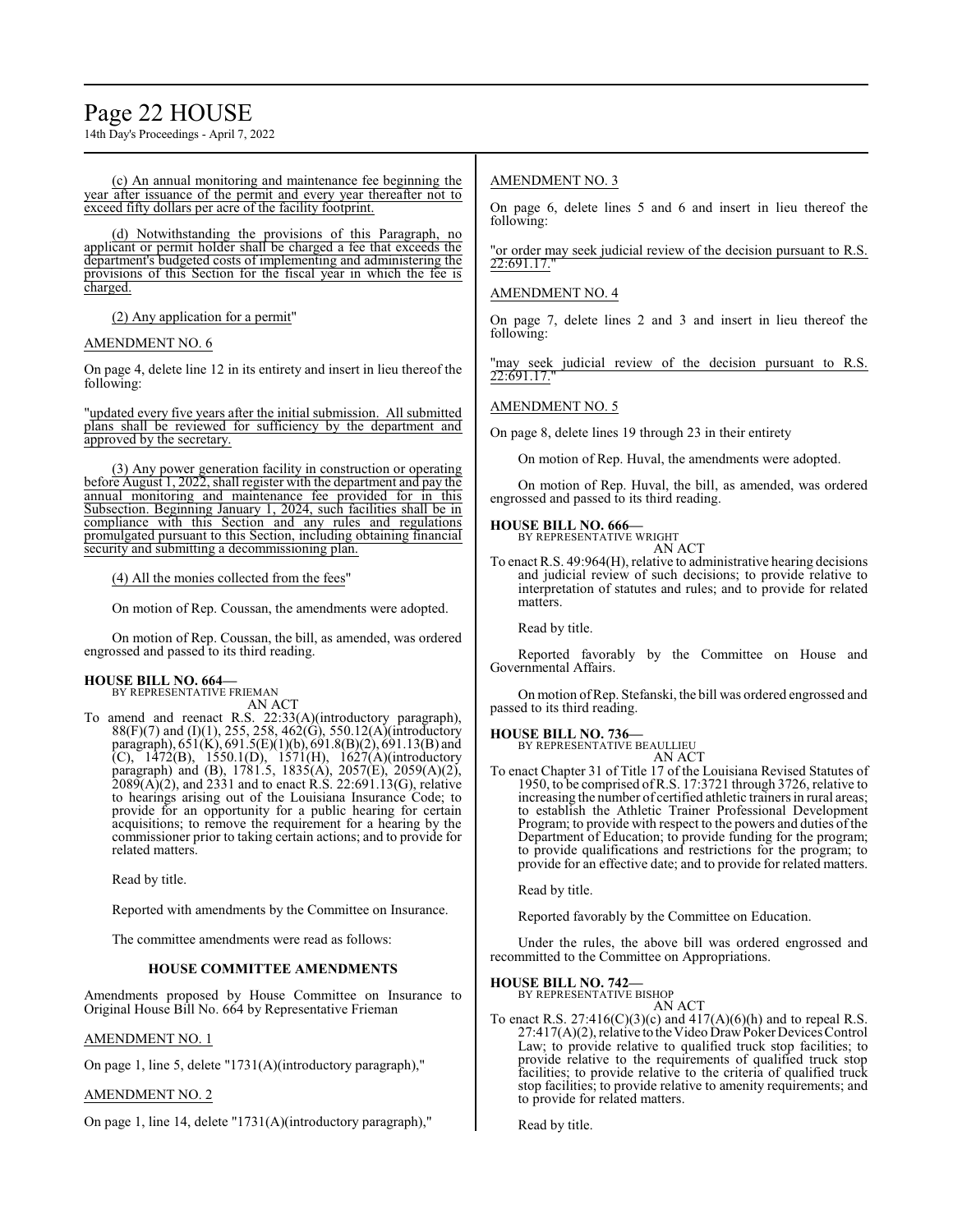# Page 23 HOUSE

14th Day's Proceedings - April 7, 2022

Reported favorably by the Committee on Administration of Criminal Justice.

On motion of Rep. Bacala, the bill was ordered engrossed and passed to its third reading.

#### **HOUSE BILL NO. 749—** BY REPRESENTATIVE BISHOP

AN ACT

To amend and reenact the heading of Subpart B-1 of Part III of Chapter I of Title 17 of the Louisiana Revised Statutes of 1950, R.S. 17:200, 203(7) and 205(Section heading) and (A) and to enact R.S. 17:215(E) and Chapter 17-A of Title 49 of the Revised Statutes of 1950, to be comprised of R.S. 49:1131 through 1143 and to repeal R.S. 17:203(3) through (6), 204,  $205(\overline{C})$ , and  $206$  through 214, relative to litter abatement responsibilities and programs; to remove litter reduction and litter awareness functions from the Department of Education and place them within the Department of Culture, Recreation, and Tourism; to provide for the litter abatement grant program; and to provide for related matters.

Read by title.

Reported with amendments by the Committee on Natural Resources and Environment.

The committee amendments were read as follows:

#### **HOUSE COMMITTEE AMENDMENTS**

Amendments proposed by House Committee on Natural Resources and Environment to Original House Bill No. 749 by Representative Bishop

# AMENDMENT NO. 1

On page 1, line 2, after "reenact" and before "R.S. 17:200" insert "the heading of Subpart B-1 of Part III of Chapter I of Title 17 of the Louisiana Revised Statutes of 1950,

# AMENDMENT NO. 2

On page 1, line 11, after "Section 1." and before "R.S. 17:200" insert "The heading of Subpart B-1 of Part III of Chapter I of Title 17 of the Louisiana Revised Statutes of 1950,"

On motion of Rep. Coussan, the amendments were adopted.

On motion of Rep. Coussan, the bill, as amended, was ordered engrossed and passed to its third reading.

#### **HOUSE BILL NO. 750—** BY REPRESENTATIVE BISHOP

AN ACT

To amend and reenact R.S. 30:2531(C), 2531.3(G), 2531.5(B) and (D), and  $2532(A)$  and R.S. 56:32.1(A) and (B), relative to fines and court costs for littering violations; to provide for the prosecution of civil littering violations cited by the Department of Wildlife and Fisheries; to specify civil procedure for simple and commercial littering violations; to provide for special court costs for littering violations; to provide for the distribution of littering fines and special court costs; to authorize civil actions and adjudicatory hearings for littering violations prosecuted by the Department of Wildlife and Fisheries; and to provide for related matters.

Read by title.

Reported favorably by the Committee on Natural Resources and Environment.

On motion of Rep. Coussan, the bill was ordered engrossed and passed to its third reading.

#### **HOUSE BILL NO. 784—**

BY REPRESENTATIVES DUPLESSIS, ADAMS, HUGHES, TRAVIS<br>JOHNSON, LARVADAIN, MCMAHEN, DUSTIN MILLER, PRESSLY,<br>SELDERS,AND STAGNI AN ACT

To enact Part XIII of Chapter 5-B of the Louisiana Revised Statutes of 1950, to be comprised of R.S. 40:1125.1 through 1125.4, relative to perinatal mental health policy; to provide for furnishing of certain information by hospitals and birthing centers that provide labor and delivery services; to provide for perinatal mood disorder screening; to provide for treatment; to provide for collaborative care; and to provide for related matters.

Read by title.

Reported with amendments by the Committee on Health and Welfare.

The committee amendments were read as follows:

# **HOUSE COMMITTEE AMENDMENTS**

Amendments proposed by House Committee on Health and Welfare to Original House Bill No. 784 by Representative Duplessis

# AMENDMENT NO. 1

On page 1, line 3, delete "1125.6," and insert in lieu thereof "1125.4,"

#### AMENDMENT NO. 2

On page 1, line 6, delete "to provide for reimbursement;"

#### AMENDMENT NO. 3

On page 1, line 10, delete "1125.6," and insert in lieu thereof "1125.4,"

#### AMENDMENT NO. 4

On page 2, line 3, after "Screening" delete the remainder of the line and insert in lieu thereof "for postpartum or related mental health disorders"

#### AMENDMENT NO. 5

On page 2, line 8, after "Gynecologists" and before the period "." insert "if in the exercise of their professional, medical judgment the healthcare providers believe that such screening would be in the best interest of the patient"

#### AMENDMENT NO. 6

On page 2, delete lines 9 through 27 in their entirety and insert in lieu thereof the following:

"B. Upon the consent of the caregiver, a healthcare provider who is providing pediatric care to an infant shall screen the caregiver for postpartum depression or related mental health disorders in accordance with the recommendations of the American Academy of Pediatrics if in the exercise of his professional medical judgment the healthcare provider believes that such screening would be in the best interest of the patient. Screenings pursuant to this Subsection shall not create either a physician-patient relationship between the healthcare provider and the caregiver or any continuing obligation to provide medical services or referral by the healthcare provider."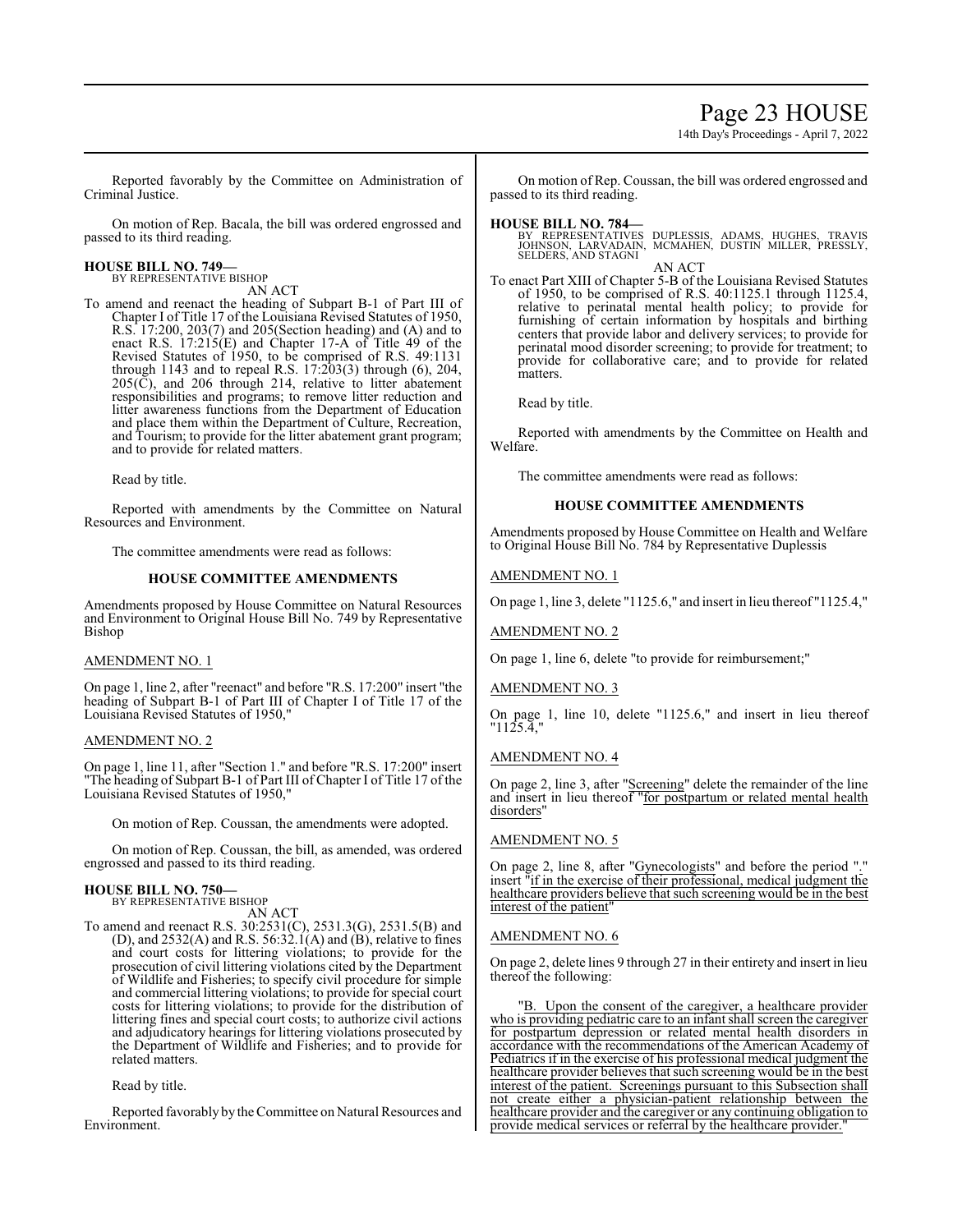# Page 24 HOUSE

14th Day's Proceedings - April 7, 2022

# AMENDMENT NO. 7

On page 2, line 28, after "§1125.4." delete the remainder of the line and insert in lieu thereof the following:

"Treatment; access to perinatal mental health providers

The Louisiana Department of Health shall work with the Medicaid managed care organizations to do the following:

(1) Identify providers who specialize in pregnancy-related and postpartum depression or related mental health disorders and pregnancy-related and postpartumsubstance use disorders, which are searchable by location.

(2) Develop network adequacy standards for treatment of pregnant and postpartum women with depression or related mental health disorders and pregnant and postpartum women with substance use disorders.

### AMENDMENT NO. 8

Delete pages 3 and 4 in their entirety

On motion of Rep. Bagley, the amendments were adopted.

On motion of Rep. Bagley, the bill, as amended, was ordered engrossed and passed to its third reading.

# **HOUSE BILL NO. 817—**

BY REPRESENTATIVE MIKE JOHNSON AN ACT

To amend and reenact R.S. 15:1202(A), relative to the membership of the Louisiana Commission on Law Enforcement and Administration of Criminal Justice; to add a member to the commission; to provide for related matters.

Read by title.

Reported favorably by the Committee on Administration of Criminal Justice.

On motion of Rep. Bacala, the bill was ordered engrossed and passed to its third reading.

**HOUSE BILL NO. 824—** BY REPRESENTATIVES SCHLEGEL AND GAROFALO AN ACT

To amend and reenact R.S. 17:236(A) and to enact Chapter 43-C of Title 17 of the Louisiana Revised Statutes of 1950, to be comprised of R.S. 17:4037.1 through 4037.8, relative to elementary and secondary education; to create and provide for the administration of a program to provide state funding for the education of students not enrolled in public school; to provide relative to the eligibility of students, schools, and service providers participating in the program; to provide relative to program funds; to provide relative to the testing of students participating in the program; to require the state Department of Education to submit annual reports to the legislature relative to the program; to provide relative to rules; to provide relative to definitions; to provide for an effective date; and to provide for related matters.

Read by title.

Reported with amendments by the Committee on Education.

The committee amendments were read as follows:

#### **HOUSE COMMITTEE AMENDMENTS**

Amendments proposed by House Committee on Education to Original House Bill No. 824 by Representative Schlegel

# AMENDMENT NO. 1

On page 1, line 2, after "To" and before "enact" insert "amend and reenact R.S.  $17:236(A)$  and to"

# AMENDMENT NO. 2

On page 1, line 13, after "Section 1." and before "Chapter 43-C" insert "R.S. 17:236(A) is hereby amended and reenacted and"

# AMENDMENT NO. 3

On page 1, between lines 14 and 15, insert the following:

"§236. Definition of a school

A. For the purposes of this Chapter, a school is defined as an institution for the teaching of children, consisting of an adequate physical plant, whether owned or leased, instructional staffmembers, and students. For such an institution to be classified as a school, within the meaning of this Chapter, instructional staff members shall meet the following requirements: if a public day school or a nonpublic school which receives local, state, or federal funds or support, directly or indirectly, they shall be certified in accordance with rules established by the State Board of Elementary and Secondary Education; if a nonpublic school which receives no local, state, or federal funds or support, directly or indirectly, they shall meet such requirements as may be prescribed by the school or the church. In addition, except as otherwise provided in Subsection B of this Section, any such institution, to be classified as a school, shall operate a minimum session of not less than one hundred eighty days. Solely for purposes of compulsory attendance in a nonpublic school, a child who participates in a home study program approved by the State Board of Elementary and Secondary Education shall be considered in attendance at a day school; a home study program shall be approved if it offers a sustained curriculum of a quality at least equal to that offered by public schools at the same grade level. Solely for purposes of compulsory attendance in a nonpublic school, a child shall be considered in attendance at a day school if the child is eligible to participate in the Education Savings Account Program pursuant to R.S. 17:4037.4 and the child's parent has signed an agreement pursuant to R.S.  $17:4037.4(A)(3)$ .

 $*$  \*  $*$  \*

# AMENDMENT NO. 4

On page 3, between lines 19 and 20, insert the following:

"(5) A requirement that the program shall begin enrolling participating students not later than the beginning of the 2023-2024 school year.

#### AMENDMENT NO. 5

On page 3, at the end of line 28, insert "The department may withhold up to five percent of funds allocated for each account annually for program administration."

On motion of Rep. Harris, the amendments were adopted.

Under the rules, the above bill, as amended, was ordered engrossed and recommitted to the Committee on Appropriations.

# **HOUSE BILL NO. 826—** BY REPRESENTATIVE BAGLEY

AN ACT To amend and reenact R.S. 40:1223.3(3) and to enact R.S. 37:3386.3(B)(3), relative to healthcare services delivered through telehealth; to provide for powers and duties of the Addictive Disorder Regulatory Authority; to provide relative to telehealth services delivered by certain professionals who are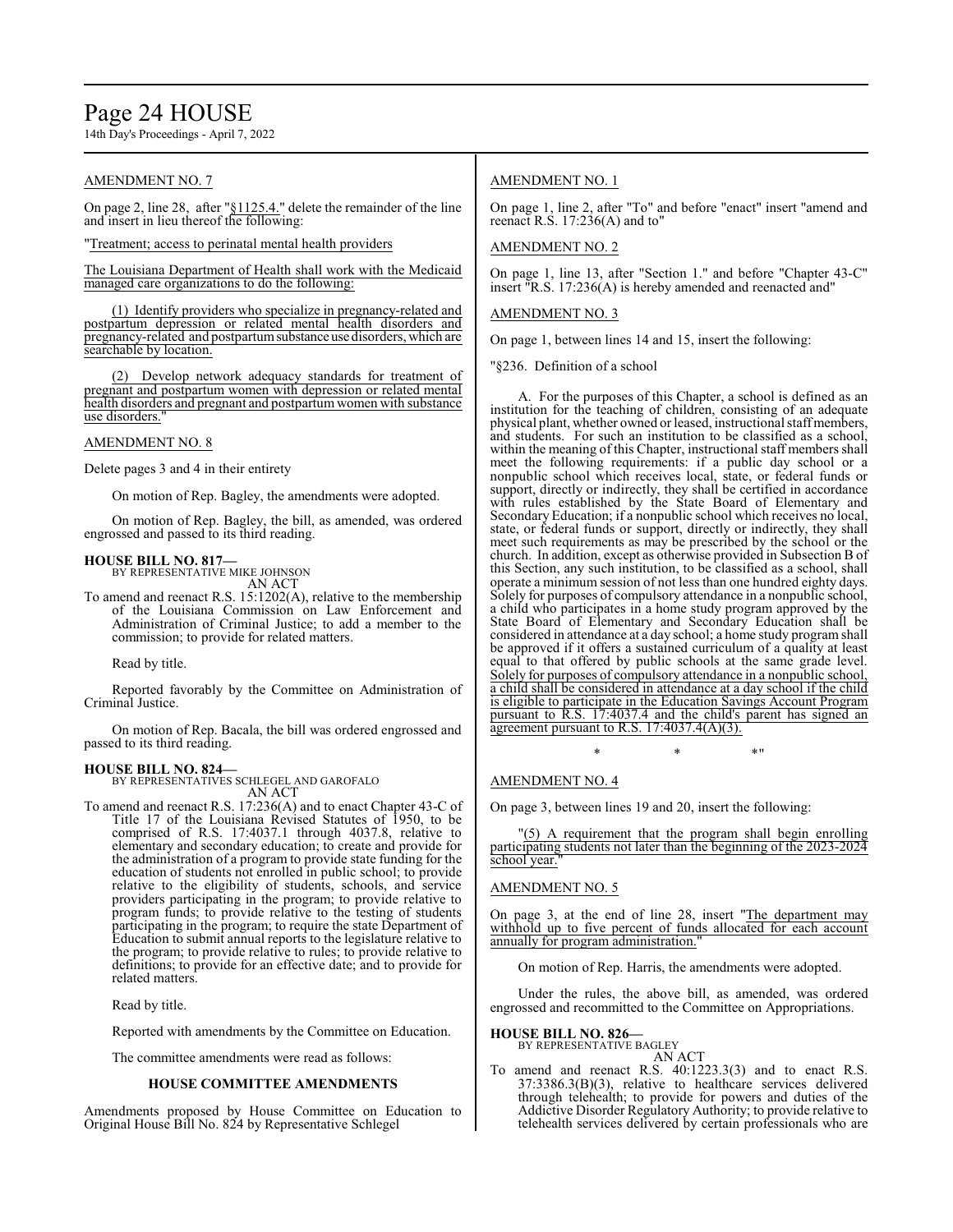# Page 25 HOUSE

14th Day's Proceedings - April 7, 2022

licensed, certified, or registered by the authority and other behavioral health providers; to authorize the promulgation of certain rules by the authority; to revise the definition of "healthcare provider" within the Louisiana Telehealth Access Act; and to provide for related matters.

Read by title.

Reported with amendments by the Committee on Health and Welfare.

The committee amendments were read as follows:

# **HOUSE COMMITTEE AMENDMENTS**

Amendments proposed by House Committee on Health and Welfare to Original House Bill No. 826 by Representative Bagley

# AMENDMENT NO. 1

On page 1, at the beginning of line 6, change "by the authority;" to "by the authority and other behavioral health providers;"

# AMENDMENT NO. 2

On page 1, line 17, after "professionals;" and before "and" insert "behavioral health providers who work for licensed agencies or credentialed providers which provide community psychiatric support and treatment services or psychosocial rehabilitation services, as defined in R.S. 40:2162;"

# AMENDMENT NO. 3

On page 2, line 15, after "counselor," and before "or" insert "behavioral health provider who works for a licensed agency or credentialed provider which provides community psychiatric support and treatment services or psychosocial rehabilitation services as defined in R.S. 40:2162,

On motion of Rep. Bagley, the amendments were adopted.

On motion of Rep. Bagley, the bill, as amended, was ordered engrossed and passed to its third reading.

# **HOUSE BILL NO. 832—**

BY REPRESENTATIVE CARRIER AN ACT

To enact Section 2 of Act No. 444 of the 2021 Regular Session of the Legislature of Louisiana, relative to restroom access for individuals with certain conditions; to provide for designation of an Act of the Legislature of Louisiana by means of a short title; and to provide for related matters.

Read by title.

Reported favorably by the Committee on Health and Welfare.

On motion of Rep. Bagley, the bill was ordered engrossed and passed to its third reading.

#### **HOUSE BILL NO. 866—** BY REPRESENTATIVE FRIEMAN

AN ACT

To amend and reenact R.S. 22:165(B) and to enact R.S. 22:81(D), 82(D) and (E),  $111(D)$ ,  $112(D)$  and (E), and  $165(C)$ , relative to capital and surplus requirements for certain domestic insurers; to provide for minimum requirements for domestic insurers writing homeowners' insurance and fire and allied lines insurance; and to provide for related matters.

Read by title.

Reported with amendments by the Committee on Insurance.

The committee amendments were read as follows:

# **HOUSE COMMITTEE AMENDMENTS**

Amendments proposed by House Committee on Insurance to Original House Bill No. 866 by Representative Frieman

# AMENDMENT NO. 1

On page 2, delete line 19 and insert in lieu thereof the following:

"31, 2026, and totaling at least ten million dollars by December 31, 2031."

# AMENDMENT NO. 2

On page 3, after line 8 insert the following:

"Section 2. This Act shall become effective January 1, 2023."

On motion of Rep. Huval, the amendments were adopted.

On motion of Rep. Huval, the bill, as amended, was ordered engrossed and passed to its third reading.

**HOUSE BILL NO. 1058** (Substitute for House Bill No. 387 by Representative Hollis)— BY REPRESENTATIVE HOLLIS

AN ACT

To amend and reenact R.S. 9:3198(A)(2)(a) and (3), relative to the sale of immovable property; to provide for property disclosure requirements regarding homeowners' associations; to provide for property disclosures regarding restrictive covenants and building restrictions; and to provide for related matters.

Read by title.

On motion of Rep. Davis, the bill was ordered engrossed and passed to its third reading.

# **House Bills and Joint Resolutions on Third Reading and Final Passage**

The following House Bills and Joint Resolutions on third reading and final passage were taken up and acted upon as follows:

# **HOUSE BILL NO. 426—** BY REPRESENTATIVE MCKNIGHT

AN ACT

To amend and reenact R.S. 4:202(C)(introductory paragraph) and (2) and 203, relative to horse racing; to provide for funding of the Louisiana Champions Day; to expand the permissible uses of certain fees; to remove a requirement that funds be remitted to the state treasurer; to make technical changes; and to provide for related matters.

Read by title.

Rep. McKnight moved the final passage of the bill.

# **ROLL CALL**

The roll was called with the following result:

#### YEAS

Adams Gadberry<br>Amedee Gaines Amedee Gaines Miller, D.<br>Bacala Garofalo Miller, G. Bacala Garofalo Miller, G.<br>Bagley Geymann Mincey Bagley Geymann<br>Beaullieu Glover

Mr. Speaker Frieman McMahen<br>Adams Gadberry Miguez Muscarello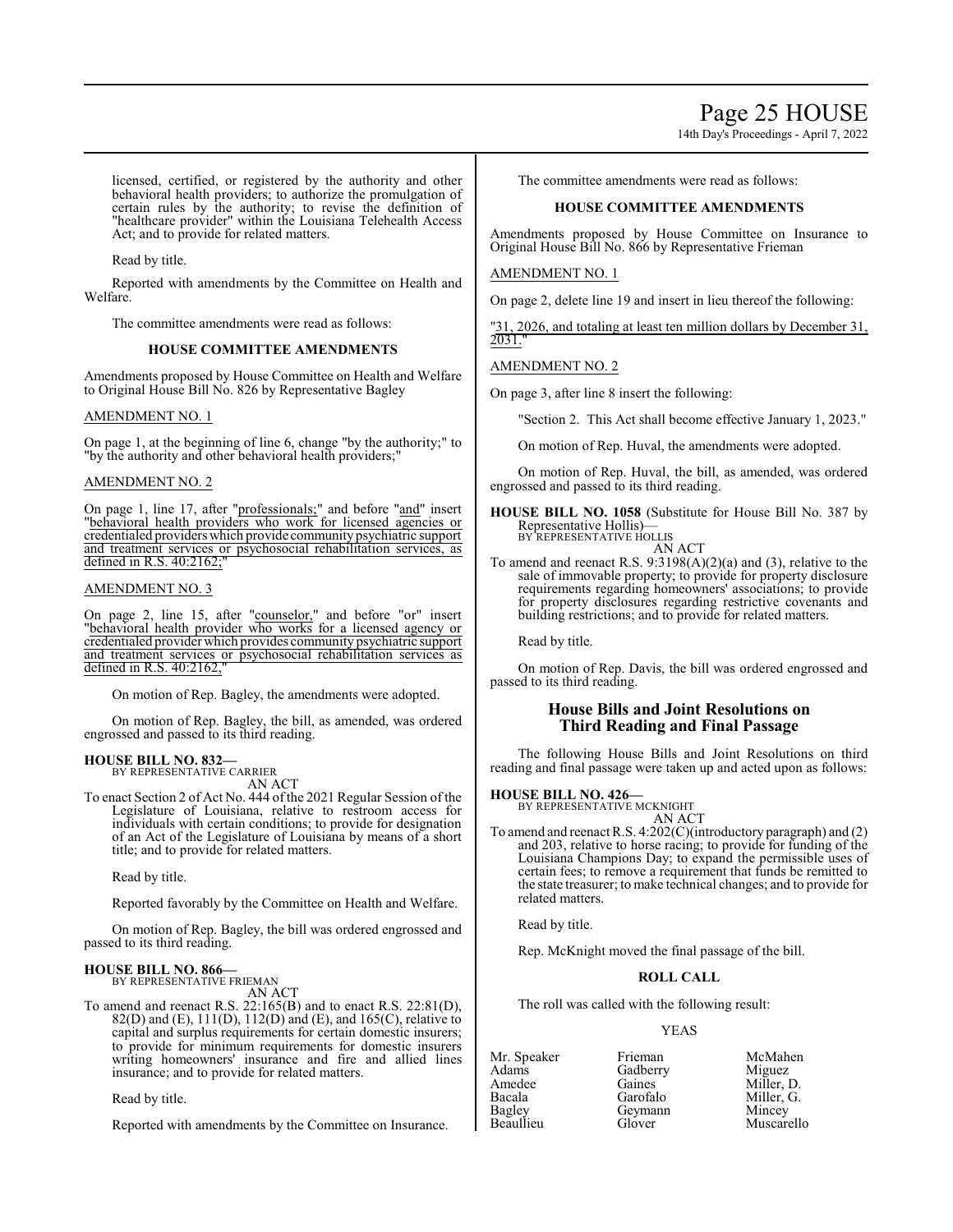# Page 26 HOUSE

14th Day's Proceedings - April 7, 2022

| Bishop<br>Bourriaque<br>Boyd<br>Brass<br>Brown<br>Bryant<br>Carpenter<br>Carrier<br>Carter, R.<br>Carter, W.<br>Cormier<br>Coussan<br>Crews<br>Davis<br>DeVillier<br>DuBuisson<br>Duplessis<br>Echols<br>Edmonds<br>Emerson<br>Farnum<br>Fisher<br>Fontenot<br>Freeman | Goudeau<br>Green<br>Harris<br>Hilferty<br>Horton<br>Hughes<br>Huval<br>Illg<br><i>lvey</i><br>Jefferson<br>Jenkins<br>Johnson, M.<br>Johnson, T.<br>Jordan<br>Kerner<br>LaCombe<br>Landry<br>Larvadain<br>Lyons<br>Magee<br>Marcelle<br>Marino<br>McCormick<br>McFarland | Nelson<br>Newell<br>Owen, C.<br>Owen, R.<br>Phelps<br>Pierre<br>Pressly<br>Riser<br>Romero<br>Schamerhorn<br>Schlegel<br>Selders<br>St. Blanc<br>Stagni<br>Stefanski<br>Tarver<br>Thomas<br>Thompson<br>Turner<br>Villio<br>Wheat<br>White<br>Willard |
|------------------------------------------------------------------------------------------------------------------------------------------------------------------------------------------------------------------------------------------------------------------------|--------------------------------------------------------------------------------------------------------------------------------------------------------------------------------------------------------------------------------------------------------------------------|-------------------------------------------------------------------------------------------------------------------------------------------------------------------------------------------------------------------------------------------------------|
| Freiberg                                                                                                                                                                                                                                                               | McKnight                                                                                                                                                                                                                                                                 | Wright<br>Zeringue                                                                                                                                                                                                                                    |
| Total - 93                                                                                                                                                                                                                                                             | <b>NAYS</b>                                                                                                                                                                                                                                                              |                                                                                                                                                                                                                                                       |

#### Total - 0

#### ABSENT

| <b>Butler</b><br>Cox<br>Deshotel<br>Edmonston | Firment<br>Hodges<br>Hollis<br>Mack | Moore<br>Orgeron<br>Seabaugh |
|-----------------------------------------------|-------------------------------------|------------------------------|
| Total - $11$                                  |                                     |                              |

The Chair declared the above bill was finally passed.

The title of the above bill was read and adopted.

Rep. McKnight moved to reconsider the vote by which the above bill was finally passed, and, on his own motion, the motion to reconsider was laid on the table.

# **HOUSE BILL NO. 485—**

BY REPRESENTATIVE MARCELLE AN ACT

To amend and reenact R.S.  $47:1676(C)(2)(a)$ , (E), and (G)(1) and (4), relative to debt recovery; to limit the additional fees assessed by the office of debt recovery assessed on the collection of criminal fines, fees, and costs; and to provide for related matters.

Read by title.

# **Motion**

On motion of Rep. Marcelle, the bill was returned to the calendar.

# **Notice of Intention to Call**

Pursuant to House Rule No. 8.20(A), Rep. Marcelle gave notice of her intention to call House Bill No. 485 from the calendar on Monday, April 11, 2022.

### **HOUSE BILL NO. 512—**

BY REPRESENTATIVE ZERINGUE

- AN ACT
- To amend and reenact R.S.  $32:1306(C)(1)(c)$  and to repeal R.S. 32:1306(C)(5), relative to an annual commercial motor vehicle inspection; to repeal provisions relative to the annual fee or

charge along with the percentage retained by the inspector and the percentage transferred to certain offices for a commercial motor vehicle inspection; to exempt commercial vehicles from the required one-year or two-year certificates of inspection; and to provide for related matters.

Read by title.

#### **Motion**

On motion of Rep. Zeringue, the bill was returned to the calendar.

# **Notice of Intention to Call**

Pursuant to House Rule No. 8.20(A), Rep. Zeringue gave notice of his intention to call House Bill No. 512 from the calendar on Wednesday, April 13, 2022.

#### **HOUSE BILL NO. 549—**

BY REPRESENTATIVES BOYD, AMEDEE, BROWN, ROBBY CARTER, WILFORD CARTER, GAROFALO, JEFFERSON, NELSON, AND SEABAUGH AN ACT

To amend and reenact R.S. 9:1141.8 and to enact R.S. 9:1122.103(C), 1131.5(C), and 2734, relative to immovable property; to provide relative to restrictions on immovable property; to prohibit restrictions based on race or religion; to provide relative to condominium associations, timeshare associations, and homeowners associations; to provide relative to community documents; and to provide for related matters.

Read by title.

Rep. Boyd moved the final passage of the bill.

# **ROLL CALL**

The roll was called with the following result:

#### YEAS

| Mr. Speaker   | Gaines      | Miguez      |
|---------------|-------------|-------------|
| Adams         | Garofalo    | Miller, D.  |
| Amedee        | Geymann     | Miller, G.  |
| Bacala        | Glover      | Mincey      |
| <b>Bagley</b> | Goudeau     | Muscarello  |
| Beaullieu     | Green       | Nelson      |
| Bishop        | Harris      | Newell      |
| Bourriaque    | Hilferty    | Owen, C.    |
| Boyd          | Hodges      | Owen, R.    |
| <b>Brass</b>  | Hollis      | Phelps      |
| Brown         | Horton      | Pierre      |
| Bryant        | Hughes      | Pressly     |
| Carpenter     | Huval       | Riser       |
| Carter, R.    | Illg        | Romero      |
| Carter, W.    | Ivey        | Schamerhorn |
| Cormier       | Jefferson   | Schlegel    |
| Coussan       | Jenkins     | Seabaugh    |
| Crews         | Johnson, M. | Selders     |
| Davis         | Johnson, T. | St. Blanc   |
| DeVillier     | Jordan      | Stagni      |
| DuBuisson     | Kerner      | Stefanski   |
| Duplessis     | LaCombe     | Tarver      |
| Echols        | Landry      | Thomas      |
| Edmonds       | Larvadain   | Thompson    |
| Edmonston     | Lyons       | Turner      |
| Emerson       | Mack        | Villio      |
| Firment       | Magee       | Wheat       |
| Fisher        | Marcelle    | White       |
| Fontenot      | Marino      | Willard     |
| Freeman       | McCormick   | Wright      |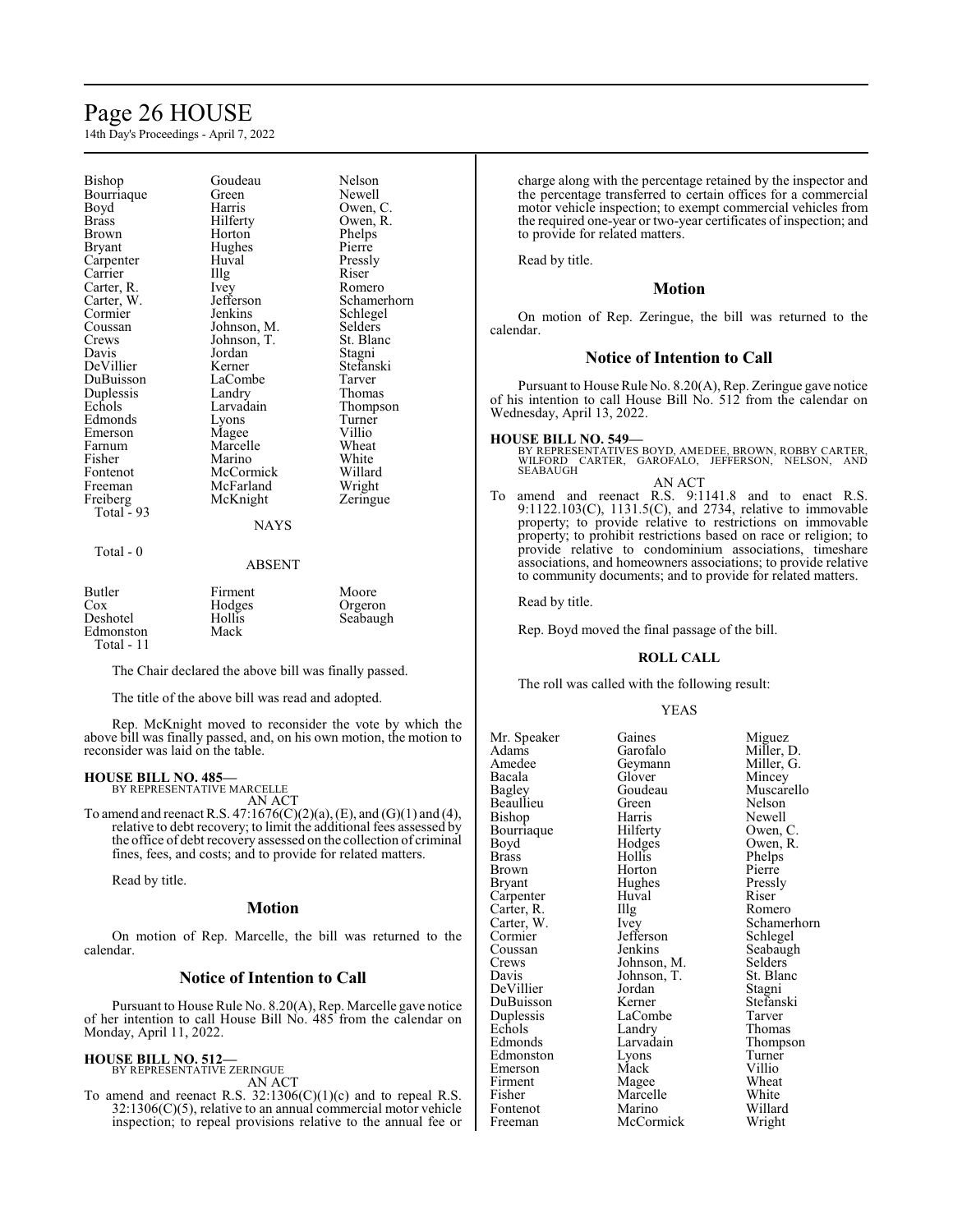Page 27 HOUSE

14th Day's Proceedings - April 7, 2022

| Freiberg<br>Frieman<br>Gadberry<br>Total - 97 | McFarland<br>McKnight<br>McMahen<br><b>NAYS</b> | Zeringue |
|-----------------------------------------------|-------------------------------------------------|----------|
| Carrier<br>Total - 1                          | <b>ABSENT</b>                                   |          |
|                                               |                                                 |          |

Butler Deshotel Moore<br>Cox Farnum Orgero Orgeron Total - 6

The Chair declared the above bill was finally passed.

The title of the above bill was read and adopted.

Rep. Boyd moved to reconsider the vote by which the above bill was finally passed, and, on her own motion, the motion to reconsider was laid on the table.

# **HOUSE BILL NO. 599—**

BY REPRESENTATIVE BEAULLIEU A JOINT RESOLUTION

Proposing to amend Article VII, Section  $21(K)$  of the Constitution of Louisiana, relative to ad valorem tax exemptions; to provide for an ad valorem tax exemption for certain veterans with disabilities; to provide for exemption amounts; to prohibit the loss of revenue associated with certain ad valorem tax exemptions impacting the calculation of millage rates by taxing authorities; to require taxing authorities to absorb the loss of revenue as a result of the exemptions; to prohibit the reappraisal and valuation of property for purposes of millage adjustment under certain circumstances; to provide for submission of the proposed amendment to the electors; and to provide for related matters.

Read by title.

# **Motion**

On motion of Rep. Beaullieu, the bill was returned to the calendar.

# **Notice of Intention to Call**

Pursuant to House Rule No. 8.20(A), Rep. Beaullieu gave notice of his intention to call House Bill No. 599 from the calendar on Monday, April 11, 2022.

# **Suspension of the Rules**

Rep. Beaullieu moved to suspend the rules to take House Bill No. 637 out of its regular order, which motion was agreed to.

#### **HOUSE BILL NO. 637—** BY REPRESENTATIVE BEAULLIEU

AN ACT

To amend and reenact R.S. 47:1993(A)(2) and 1993.1(C), relative to tax assessors; to provide for the requirement that the tax assessor provide certain assessment data to tax collectors; to provide for certain fees when requesting a listing or roll of the assessor; and to provide for related matters.

Called from the calendar.

Read by title.

Rep. Beaullieu sent up floor amendments which were read as follows:

# **HOUSE FLOOR AMENDMENTS**

Amendments proposed by Representative Beaullieu to Engrossed House Bill No. 637 by Representative Beaullieu

### AMENDMENT NO. 1

On page 1, line 4, after "requesting a" and before "roll" delete "listing or"

# AMENDMENT NO. 2

On page 1, line 5, after "assessor;" and before "and" insert the following:

"to provide for the maximumamount of certain reimbursements to an assessor's salary and expense fund;"

# AMENDMENT NO. 3

On page 2, line 7, after "requests a" and before "roll" delete "listing or"

# AMENDMENT NO. 4

On page 2, line 10, after "requesting" and before "assessment" delete 'a listing or the" and insert "an"

#### AMENDMENT NO. 5

On page 2, line 11, after "municipality" and before "be" delete "shall" and insert "may"

#### AMENDMENT NO. 6

On page 2, line 13, after "requesting" and before "assessment" delete 'a listing or the" and insert "an'

# AMENDMENT NO. 7

On page 2, line 14, after "party" and before "be" delete "shall" and insert "may"

### AMENDMENT NO. 8

On page 2, line 16, after "there" and before "be" delete "shall" and insert "may"

#### AMENDMENT NO. 9

On page 2, line 21, after "exceed" delete the remainder of the line in its entirety and insert the following:

seven thousand five hundred dollars in parishes with a population of fifty thousand or less, ten thousand dollars in parishes with a population of greater than fifty thousand but less than two hundred fifty thousand, and fifteen thousand dollars in parishes with a population of two hundred fifty thousand or more."

On motion of Rep. Beaullieu, the amendments were adopted.

Rep. Ivey sent up floor amendments which were read as follows:

### **HOUSE FLOOR AMENDMENTS**

Amendments proposed by Representative Ivey to Engrossed House Bill No. 637 by Representative Beaullieu

#### AMENDMENT NO. 1

On page 1, line 2, after "R.S." delete "47:1993(A)(2) and 1993.1(C)," and insert "47:1993.1(C),"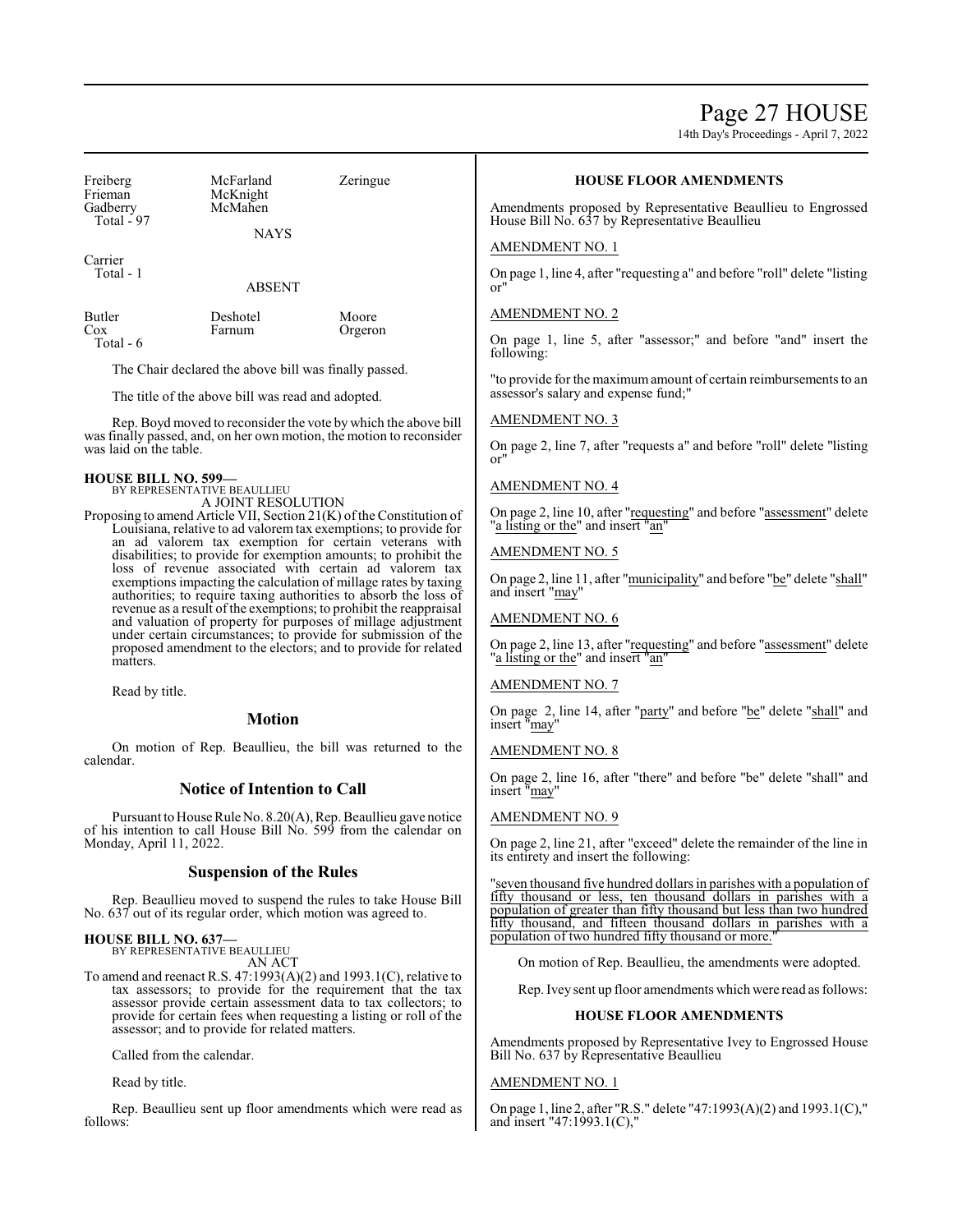# Page 28 HOUSE

14th Day's Proceedings - April 7, 2022

# AMENDMENT NO. 2

On page 1, line 7, after "R.S." delete "47:1993(A)(2) and 1993.1(C) are" and insert "47:1993.1(C) is"

# AMENDMENT NO. 3

On page 1, delete lines 9 through 19 and on page 2, delete lines 1 through 3

# AMENDMENT NO. 4

On page 2, delete lines 7 through 21 and insert the following:

"C. If any municipality For all requests for a listing or roll of the assessor, the assessor shall be entitled to demand and receive from such municipality reimbursement to the assessor's salary and expense fund in an amount not to exceed one dollar per listing for the first five thousand listings. For each listing greater than five thousand, there shall be an additional reimbursement not to exceed fifty cents per listing up to a maximum of five thousand dollars. However, in each parish the assessor may be entitled to a reimbursement to the assessor's salary and expense fund, in an amount to be determined by the assessor but in no case to exceed the provisions of this Subsection."

On motion of Rep. Ivey, the amendments were withdrawn.

Rep. Echols sent up floor amendments which were read as follows:

# **HOUSE FLOOR AMENDMENTS**

Amendments proposed by Representative Echols to Engrossed House Bill No. 637 by Representative Beaullieu

# AMENDMENT NO. 1

On page 1, line 4, after "requesting a" and before "roll" delete "listing or"

# AMENDMENT NO. 2

On page 2, line 7, after "requests a" and before "roll" delete "listing or"

# AMENDMENT NO. 3

On page 2, line 10, after " $requesting$ " and before " $the$ " delete " $a$ </u></u></u> listing or

# AMENDMENT NO. 4

On page 2, line 13, after "requesting" and before "the" delete "a listing or'

On motion of Rep. Echols, the amendments were withdrawn.

# **Motion**

On motion ofRep. Beaullieu, the bill, as amended, was returned to the calendar.

# **Notice of Intention to Call**

Pursuant to House Rule No. 8.20(A), Rep. Beaullieu gave notice of his intention to call House Bill No. 637 from the calendar on Wednesday, April 13, 2022.

# **HOUSE BILL NO. 644—**

BY REPRESENTATIVE GREEN AN ACT

To amend and reenact R.S. 13:4163(A)(1), (B), (C)(1), (D)(2),  $(E)(1)(b)$  and  $(E)(2)(c)$ ,  $(F)(1)$ ,  $(G)$ ,  $(H)$ , and  $(I)$  and to enact R.S. 13:4163(C)(3), relative to civil procedure; to provide for continuances or extension of certain deadlines; to provide relative to legislators or employees engaged in legislative or constitutional convention activities; to provide for legislative activities; to provide relative to the Public Service Commission and Board of Elementary and Secondary Education; to provide for judicial notice; to provide relative to appeals; to provide relative to appeal costs; and to provide for related matters.

Read by title.

Rep. Horton, on behalf of the Legislative Bureau, sent up floor amendments which were read as follows:

# **HOUSE FLOOR AMENDMENTS**

Amendments proposed by Representative Horton on behalf of the Legislative Bureau to Engrossed House Bill No. 644 by Representative Green

# AMENDMENT NO. 1

On page 1, line 2, following  $(D)(2)$ ," delete the remainder of the line and insert "(E)(1)(a) and (b) and  $(E)(2)$ (introductory paragraph),"

# AMENDMENT NO. 2

On page 1, line 3, following "R.S.  $13:4163(C)(3)$ " and before "," insert "and  $(E)(2)(c)$ "

AMENDMENT NO. 3

On page 1, line 11, following "(D)(2)," delete the remainder of the line and insert "(E)(1)(a) and (b) and (E)(2)(introductory paragraph),  $(F)(1)$ ,"

# AMENDMENT NO. 4

On page 1, line 12, following "R.S.  $13:4163(C)(3)$ " and before "hereby" change "is" to "and  $(\bar{E})(2)(c)$  are"

# AMENDMENT NO. 5

On page 4, between lines 2 and 3, insert "\* \* \* "

# AMENDMENT NO. 6

On page 5, line 3, delete "\* \* \* "

On motion of Rep. Horton, the amendments were adopted.

Rep. Green sent up floor amendments which were read as follows:

# **HOUSE FLOOR AMENDMENTS**

Amendments proposed by Representative Green to Engrossed House Bill No. 644 by Representative Green

AMENDMENT NO. 1

On page 1, line 18, after "and" delete the remainder of the line and insert "an employee of the legislature, Public Service Commission,"

# AMENDMENT NO. 2

On page 1, line 19, after "Education" and before "shall" delete "employee"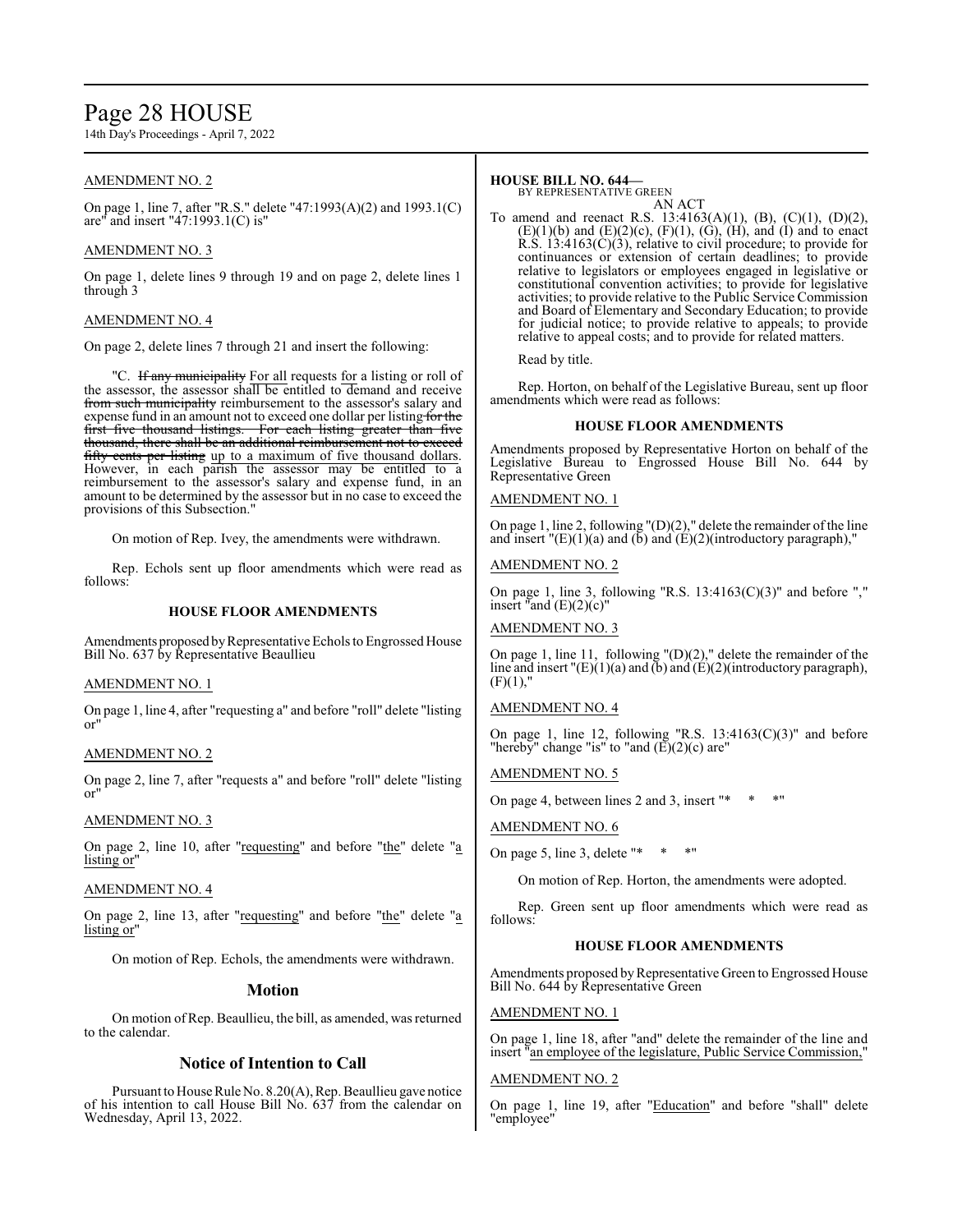14th Day's Proceedings - April 7, 2022

On motion of Rep. Green, the amendments were adopted.

Rep. Green moved the final passage of the bill, as amended.

# **ROLL CALL**

The roll was called with the following result:

# YEAS

Mr. Speaker Gadberry Miguez<br>Adams Gaines Miller, 1 Adams Gaines Miller, D.<br>Amedee Garofalo Miller, G. Bacala Geymann<br>Bagley Glover Bourriaque Harris<br>Boyd Hilferty Cormier Jefferson<br>Coussan Jenkins Crews Johnson, M.<br>Davis Jordan Echols Larvadain<br>Edmonds Lyons Freiberg McKnight<br>Frieman McMahen Total - 95 Villio Total - 1

Amedee Garofalo Miller, G.<br>Bacala Geymann Mincey Glover Muscarello<br>Goudeau Nelson Beaullieu Goudeau Nelson<br>Bishop Green Newell Bishop Green Newell<br>Bourriaque Harris Orgeron Boyd Hilferty Owen, C.<br>Brass Hodges Owen, R. Brass Hodges Owen, R. Brown Hollis Phelps Brown Hollis Phelps<br>Bryant Horton Pierre Horton Pierre<br>Hughes Pressly Carpenter Hughes Pressl<br>Carrier Huyal Riser Carrier Huval Riser Carter, R. Illg Romero<br>Carter, W. Ivey Schame Carter, W. Ivey Schamerhorn Coussan Jenkins Seabaugh<br>Crews Johnson, M. Selders Jordan St. Blanc<br>Kerner Stagni DeVillier Kerner Stagni<br>DuBuisson LaCombe Stefanski DuBuisson LaCombe Stefans<br>
Duplessis Landry Tarver Duplessis Landry Tarver<br>
Echols Larvadain Thomas Eyons Thompson<br>
Mack Turner Edmonston Mack Turner<br>Firment Magee Wheat Magee Wheat<br>
Marcelle White Fisher Marcelle White<br>Fontenot Marino Willard Fontenot Marino Willard<br>Freeman McCormick Wright Freeman McCormick Wright<br>
Freiberg McKnight Zeringue McMahen **NAYS** 

#### ABSENT

| <b>Butler</b> | Emerson     | McFarland |
|---------------|-------------|-----------|
| Cox           | Farnum      | Moore     |
| Deshotel      | Johnson, T. |           |
| Total - 8     |             |           |

The Chair declared the above bill was finally passed.

The title of the above bill was read and adopted.

Rep. Green moved to reconsider the vote by which the above bill was finally passed, and, on his own motion, the motion to reconsider was laid on the table.

### **HOUSE BILL NO. 658—**

BY REPRESENTATIVE STAGNI

AN ACT

To amend and reenact R.S. 32:422.2, relative to the Louisiana Advisory Council on Driver Education membership; to modify the rules, regulations, and standards to include driver education providers; to increase the membership of the council; to remove the additional two-year cap on members appointed to the council; to increase the number of unexcused absences; to modify the procedure for council vacancies and appointment of council officers; to provide for council meeting venues; and to provide for related matters.

Read by title.

Rep. Stagni moved the final passage of the bill.

# **ROLL CALL**

The roll was called with the following result:

#### YEAS

| Mr. Speaker<br>Adams<br>Amedee<br>Bacala<br>Bagley | Gadberry<br>Gaines<br>Garofalo<br>Geymann<br>Glover | Miller, D.<br>Miller, G.<br>Mincey<br>Muscarello<br>Nelson |
|----------------------------------------------------|-----------------------------------------------------|------------------------------------------------------------|
| Beaullieu                                          | Goudeau                                             | Newell                                                     |
| Bishop                                             | Green                                               | Orgeron                                                    |
| Bourriaque                                         | Harris                                              | Owen, C.                                                   |
| Boyd                                               | Hilferty                                            | Owen, R.                                                   |
| Brass                                              | Hodges                                              | Phelps                                                     |
| <b>Brown</b>                                       | Hollis                                              | Pierre                                                     |
| Bryant                                             | Horton                                              | Pressly                                                    |
| Carpenter                                          | Hughes                                              | Riser                                                      |
| Carrier                                            | Huval                                               | Romero                                                     |
| Carter, R.                                         | Illg                                                | Schamerhorn                                                |
| Carter, W.                                         | <i>lvey</i>                                         | Schlegel                                                   |
| Cormier                                            | Jefferson                                           | Seabaugh                                                   |
| Coussan                                            | Jenkins                                             | Selders                                                    |
| Crews                                              | Johnson, M.                                         | St. Blanc                                                  |
| Davis                                              | Jordan                                              | Stagni                                                     |
| DeVillier                                          | Kerner                                              | Stefanski                                                  |
| DuBuisson                                          | LaCombe                                             | Tarver                                                     |
| Duplessis                                          | Landry                                              | Thomas                                                     |
| Echols                                             | Larvadain                                           | Thompson                                                   |
| Edmonds                                            | Lyons                                               | Turner                                                     |
| Edmonston                                          | Mack                                                | Villio                                                     |
| Emerson                                            | Magee                                               | Wheat                                                      |
| Firment                                            | Marcelle                                            | White                                                      |
| Fisher                                             | Marino                                              | Willard                                                    |
| Fontenot                                           | McCormick                                           | Wright                                                     |
| Freeman                                            | McKnight                                            | Zeringue                                                   |
| Freiberg                                           | McMahen                                             |                                                            |
| Frieman                                            | Miguez                                              |                                                            |
| Total - 97                                         |                                                     |                                                            |
|                                                    | <b>NAYS</b>                                         |                                                            |
| Total - 0                                          |                                                     |                                                            |
|                                                    | ABSENT                                              |                                                            |
| Butler                                             | Farnum                                              | Moore                                                      |
| Cox                                                | Johnson, T.                                         |                                                            |
| Deshotel<br>Total - 7                              | McFarland                                           |                                                            |

The Chair declared the above bill was finally passed.

The title of the above bill was read and adopted.

Rep. Stagni moved to reconsider the vote by which the above bill was finally passed, and, on his own motion, the motion to reconsider was laid on the table.

# **Consent to Correct a Vote Record**

Rep. Crews requested the House consent to record his vote on final passage of House Bill No. 658 as yea, which consent was unanimously granted.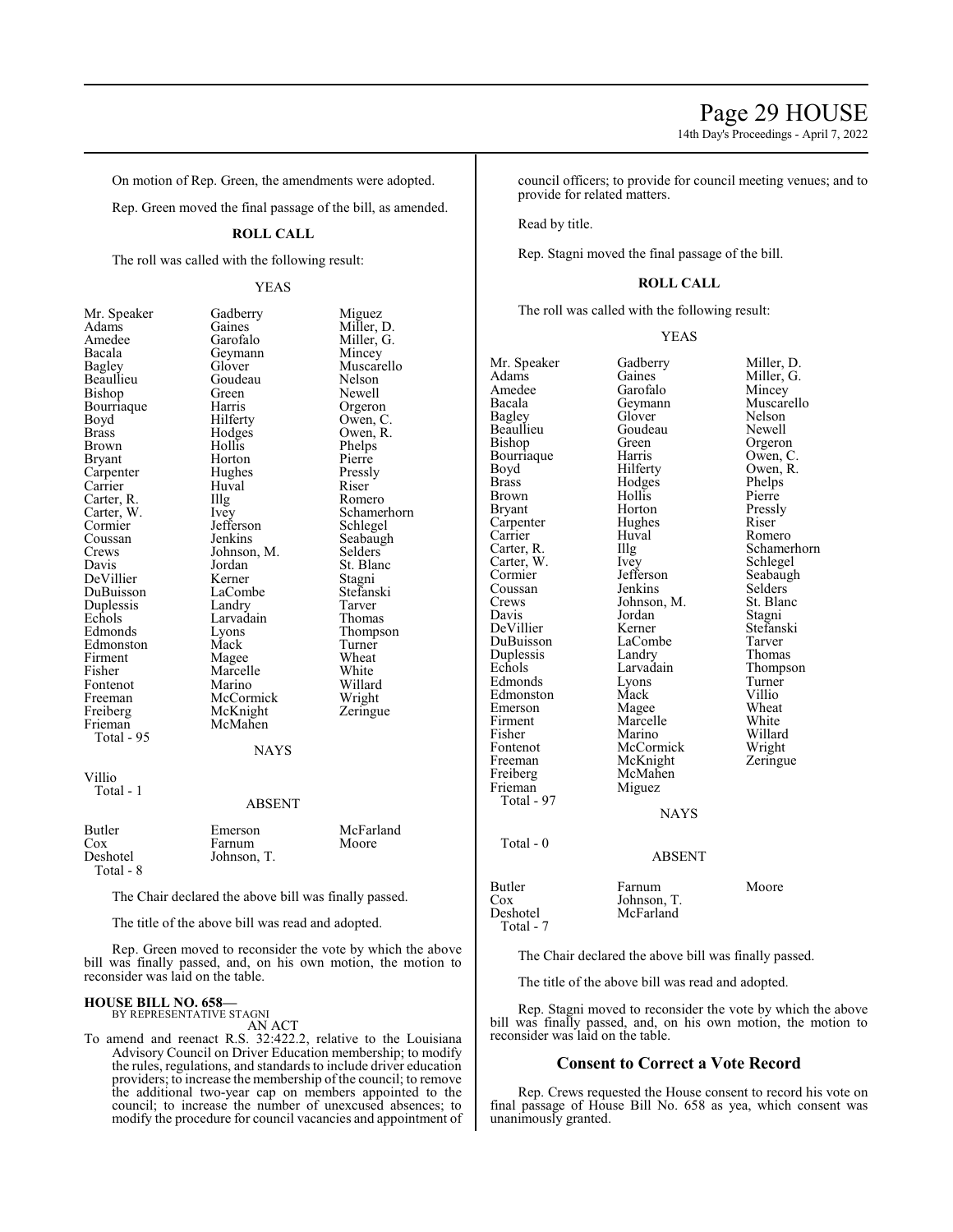# Page 30 HOUSE

14th Day's Proceedings - April 7, 2022

#### **HOUSE BILL NO. 670—** BY REPRESENTATIVE BUTLER

AN ACT

To amend and reenact R.S. 37:585(C), 586(A)(4) and (6), and 599, relative to the Louisiana Cosmetology Act; to provide for examinations for special permits; to provide for fees for licenses, permits, and certificates for certain applicants; and to provide for related matters.

Read by title.

#### **Motion**

On motion of Rep. Harris, the bill was returned to the calendar.

#### **HOUSE BILL NO. 704—**

BY REPRESENTATIVES NEWELL, BOYD, LANDRY, MOORE, AND SCHLEGEL AND SENATOR BARROW AN ACT

To amend and reenact R.S. 47:463.108(A), (D), and (E) and to repeal R.S. 47:463.108(F), relative to the breast cancer awareness special prestige license plate; provides relative to monies received from the royalty fees; and to provide for related matters.

Read by title.

Rep. Newell moved the final passage of the bill.

### **ROLL CALL**

The roll was called with the following result:

#### YEAS

| Mr. Speaker<br>Adams<br>Bacala<br>Bagley<br>Beaullieu<br>Bishop<br>Bourriaque<br>Brass<br>Brown<br>Bryant<br>Carpenter<br>Carrier<br>Carter, R.<br>Carter, W.<br>Cormier<br>Coussan<br>Crews<br>Davis<br>DeVillier<br>DuBuisson | Gaines<br>Garofalo<br>Geymann<br>Glover<br>Goudeau<br>Green<br>Harris<br>Hilferty<br>Hodges<br>Hollis<br>Horton<br>Hughes<br>Huval<br>Illg<br>Ivey<br>Jefferson<br>Jenkins<br>Johnson, M.<br>Jordan<br>Kerner | Miller, D.<br>Miller, G.<br>Mincey<br>Muscarello<br>Nelson<br>Newell<br>Owen, C.<br>Owen, R.<br>Phelps<br>Pierre<br>Pressly<br>Riser<br>Romero<br>Schamerhorn<br>Schlegel<br>Seabaugh<br>Selders<br>St. Blanc<br>Stagni<br>Stefanski |
|---------------------------------------------------------------------------------------------------------------------------------------------------------------------------------------------------------------------------------|---------------------------------------------------------------------------------------------------------------------------------------------------------------------------------------------------------------|--------------------------------------------------------------------------------------------------------------------------------------------------------------------------------------------------------------------------------------|
|                                                                                                                                                                                                                                 |                                                                                                                                                                                                               |                                                                                                                                                                                                                                      |
|                                                                                                                                                                                                                                 |                                                                                                                                                                                                               |                                                                                                                                                                                                                                      |
|                                                                                                                                                                                                                                 |                                                                                                                                                                                                               |                                                                                                                                                                                                                                      |
|                                                                                                                                                                                                                                 |                                                                                                                                                                                                               |                                                                                                                                                                                                                                      |
|                                                                                                                                                                                                                                 |                                                                                                                                                                                                               |                                                                                                                                                                                                                                      |
|                                                                                                                                                                                                                                 |                                                                                                                                                                                                               |                                                                                                                                                                                                                                      |
|                                                                                                                                                                                                                                 |                                                                                                                                                                                                               |                                                                                                                                                                                                                                      |
|                                                                                                                                                                                                                                 |                                                                                                                                                                                                               |                                                                                                                                                                                                                                      |
|                                                                                                                                                                                                                                 |                                                                                                                                                                                                               |                                                                                                                                                                                                                                      |
|                                                                                                                                                                                                                                 |                                                                                                                                                                                                               |                                                                                                                                                                                                                                      |
|                                                                                                                                                                                                                                 |                                                                                                                                                                                                               |                                                                                                                                                                                                                                      |
|                                                                                                                                                                                                                                 |                                                                                                                                                                                                               |                                                                                                                                                                                                                                      |
|                                                                                                                                                                                                                                 |                                                                                                                                                                                                               |                                                                                                                                                                                                                                      |
|                                                                                                                                                                                                                                 |                                                                                                                                                                                                               |                                                                                                                                                                                                                                      |
|                                                                                                                                                                                                                                 |                                                                                                                                                                                                               |                                                                                                                                                                                                                                      |
| Duplessis                                                                                                                                                                                                                       | LaCombe                                                                                                                                                                                                       | Tarver                                                                                                                                                                                                                               |
| Echols                                                                                                                                                                                                                          | Landry                                                                                                                                                                                                        | Thomas                                                                                                                                                                                                                               |
| Edmonds                                                                                                                                                                                                                         | Larvadain                                                                                                                                                                                                     | Thompson                                                                                                                                                                                                                             |
| Edmonston                                                                                                                                                                                                                       | Lyons                                                                                                                                                                                                         | Turner                                                                                                                                                                                                                               |
| Emerson                                                                                                                                                                                                                         | Mack                                                                                                                                                                                                          | Villio                                                                                                                                                                                                                               |
| Firment                                                                                                                                                                                                                         | Magee                                                                                                                                                                                                         | Wheat                                                                                                                                                                                                                                |
| Fisher                                                                                                                                                                                                                          | Marcelle                                                                                                                                                                                                      | White                                                                                                                                                                                                                                |
| Fontenot                                                                                                                                                                                                                        | Marino                                                                                                                                                                                                        | Willard                                                                                                                                                                                                                              |
| Freeman                                                                                                                                                                                                                         | McCormick                                                                                                                                                                                                     | Wright                                                                                                                                                                                                                               |
| Freiberg                                                                                                                                                                                                                        | McKnight                                                                                                                                                                                                      | Zeringue                                                                                                                                                                                                                             |
| Frieman                                                                                                                                                                                                                         | McMahen                                                                                                                                                                                                       |                                                                                                                                                                                                                                      |
|                                                                                                                                                                                                                                 |                                                                                                                                                                                                               |                                                                                                                                                                                                                                      |
| Gadberry<br>Total - 94                                                                                                                                                                                                          | Miguez                                                                                                                                                                                                        |                                                                                                                                                                                                                                      |
|                                                                                                                                                                                                                                 | <b>NAYS</b>                                                                                                                                                                                                   |                                                                                                                                                                                                                                      |
|                                                                                                                                                                                                                                 |                                                                                                                                                                                                               |                                                                                                                                                                                                                                      |
|                                                                                                                                                                                                                                 |                                                                                                                                                                                                               |                                                                                                                                                                                                                                      |

Total - 0

ABSENT

| Amedee      | Deshotel    | Moore   |
|-------------|-------------|---------|
| Boyd        | Farnum      | Orgeron |
| Butler      | Johnson, T. |         |
| Cox         | McFarland   |         |
| Total $-10$ |             |         |

The Chair declared the above bill was finally passed.

The title of the above bill was read and adopted.

Rep. Newell moved to reconsider the vote by which the above bill was finally passed, and, on her own motion, the motion to reconsider was laid on the table.

#### **HOUSE BILL NO. 710—**

BY REPRESENTATIVE STEFANSKI

AN ACT To amend and reenact R.S. 38:2225.2.4(B)(5)(introductory paragraph), (E), and (F)(4) and to enact R.S.  $3\hat{8}$ :  $2\hat{2}25.2.4(B)(7)$ and  $(F)(2)(f)$ , relative to the provisions of construction management at risk project delivery method; to provide for the "selection review committee" definition to include ranking proposers; to provide for the requirements of the selection review committee members; to provide for the procedures of the selection review committee; to provide for the requirements of the request for qualifications; to exempt the selection review committee meetings from the Open Meetings Law; to provide for the procedure of a nonresponsive construction management at risk bid winner; and to provide for related matters.

Read by title.

#### **Motion**

On motion of Rep. Zeringue, the bill was returned to the calendar.

# **Notice of Intention to Call**

Pursuant to House Rule No. 8.20(A), Rep. Zeringue gave notice of Rep. Stefanski's intention to call House Bill No. 710 from the calendar on Monday, April 11, 2022.

#### **HOUSE BILL NO. 714—**

BY REPRESENTATIVES FREIBERG, GEYMANN, AND FREEMAN AN ACT

To enact Part XII of Chapter 2 of Title 51 of the Louisiana Revised Statutes of 1950, to be comprised of R.S. 51:771 through 776, relative to the sale of certain cosmetics; to provide definitions; to prohibit the sale of certain cosmetics; to provide exemptions; to provide for application of law in political subdivisions; to provide for penalties; to provide for severability; and to provide for related matters.

Read by title.

Rep. Freiberg moved the final passage of the bill.

# **ROLL CALL**

The roll was called with the following result:

#### YEAS

Amedee Gaines<br>Bacala Geymann

Mr. Speaker Frieman McKnight<br>
Adams Gadberry McMahen Gadberry McMah<br>Gaines Miguez Bacala Geymann Miller, D. Glover Miller, G.<br>Goudeau Mincey Beaullieu Goudeau Mincey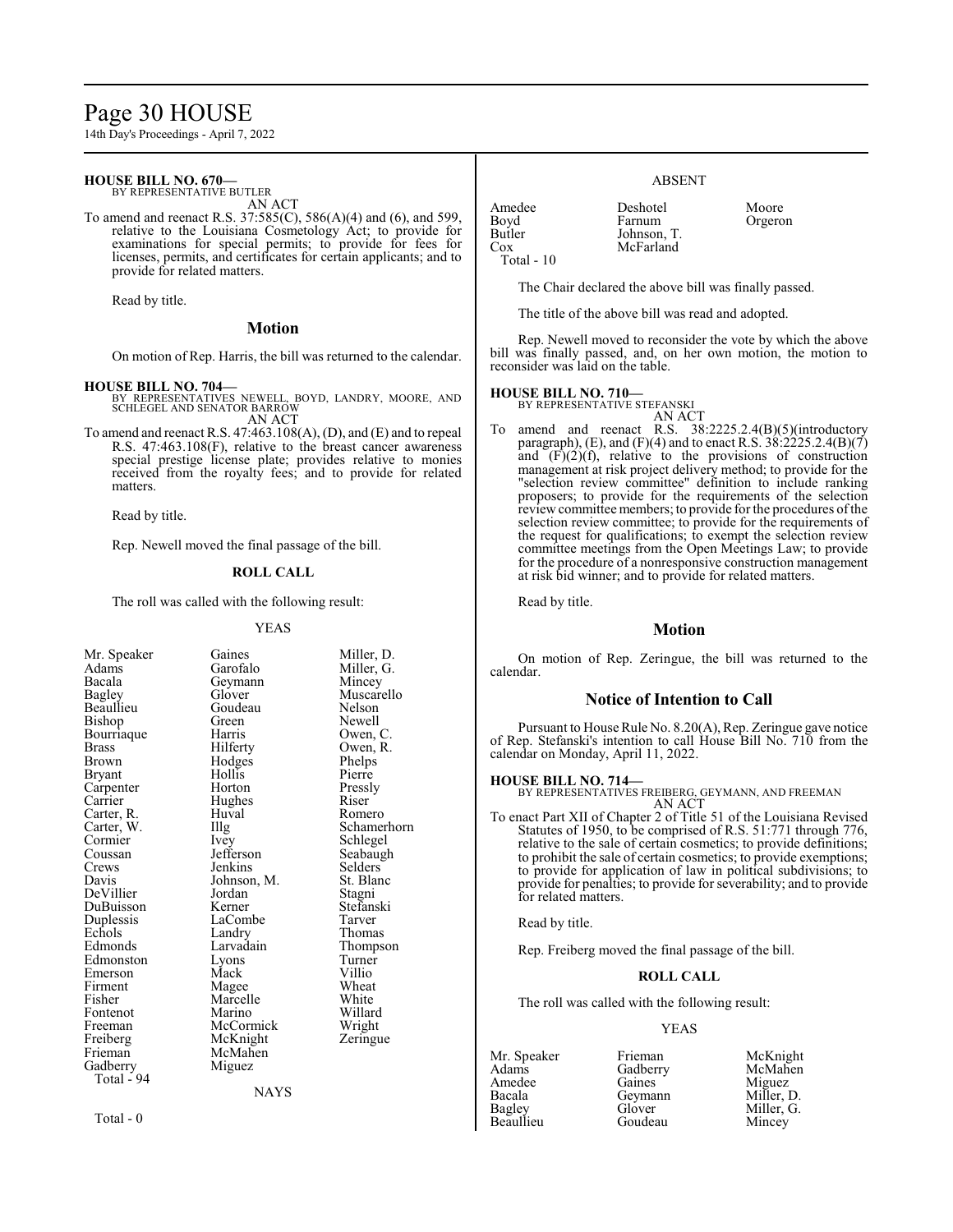# Page 31 HOUSE

14th Day's Proceedings - April 7, 2022

Bishop Green Muscarello<br>
Bourriaque Harris Nelson Bourriaque Harris Nelson<br>Bourriaque Harris Nelson<br>Boyd Hilferty Newell Boyd Hilferty<br>Brass Hodges Brass Hodges Orgeron Brown Hollis Owen, C.<br>Carpenter Horton Owen, R. Carrier Hughes Pierre<br>Carter, R. Huval Riser Carter, R. Huval Riser<br>Carter, W. Illg Romero Carter, W. Illg<br>Cormier Ivey Cormier Ivey Schamerhorn<br>
Coussan Iefferson Schlegel Coussan Jefferson Schlegel<br>Crews Jenkins Seabaugl Crews Jenkins Seabaugh<br>
Davis Johnson, M. Selders DuBuisson Jordan St. Bla<br>Duplessis Kerner Stagni Duplessis Kerner Stagni<br>
Echols I.aCombe Stefanski Edmonds Landry Tarver<br>
Edmonston Larvadain Thompson Edmonston Larvadain Thomp<br>Farnum Lyons Turner Firment Mack Villio<br>
Fisher Magee White<br>
Magee White Fisher Magee White Fontenot Marcelle Willard<br>Freeman Marino Wright Freeman Marino Wright<br>
Freiberg McCormick Zeringue Total  $-90$ 

Johnson, M. Selders<br>Jordan St. Blanc LaCombe Stefans<br>Landry Tarver Lyons Turner<br>Mack Villio **McCormick NAYS** 

Owen, R.

Phelps Total - 1

#### ABSENT

| <b>Bryant</b> | Emerson     | Pressly |
|---------------|-------------|---------|
| Butler        | Garofalo    | Thomas  |
| Cox           | Johnson, T. | Wheat   |
| Deshotel      | McFarland   |         |
| DeVillier     | Moore       |         |
| Total $-13$   |             |         |

The Chair declared the above bill, having received a two-thirds vote of the elected members, was finally passed.

The title of the above bill was read and adopted.

Rep. Freiberg moved to reconsider the vote by which the above bill was finally passed, and, on her own motion, the motion to reconsider was laid on the table.

#### **HOUSE BILL NO. 830—** BY REPRESENTATIVE DAVIS

AN ACT

To amend and reenact R.S.  $49:222(B)(1)(a)$  and to enact R.S.  $49:222(B)(15)$ , relative to fees chargeable by the secretary of state; to provide for transferring a limited liability company name; to establish a fee for certain termination services; to establish fees relative to structured settlement purchase companies; to make technical changes; and to provide for related matters.

Read by title.

Rep. Davis moved the final passage of the bill.

#### **ROLL CALL**

The roll was called with the following result:

#### YEAS

Miller, D.<br>Miller, G.

Mincey

Gadberry Miguez<br>Gaines Miller Geymann<br>Glover

Bagley Goudeau Muscarello Beaullieu Green<br>Bishop Harris Bourriaque Hilferty<br>Boyd Hodges Boyd Hodges Owen, R.<br>Brass Hollis Pierre Brass Hollis Pierre Brown Horton Pressly Bryant Hughes Riser<br>
Carpenter Huval Romero Carpenter Huv<br>Carrier Huy Carter, W. Jefferson Seabaughter Seabaughter<br>
Cormier Jenkins Selders Cormier Jenkins Selders<br>
Coussan Johnson, M. St. Blanc Coussan Johnson, M. St. Blanch<br>Crews Jordan Stagni Crews Jordan Stagni Davis Kerner Stefanski<br>DeVillier LaCombe Tarver DuBuisson Landry<br>
Duplessis Larvadain Duplessis Larvadain Thompson<br>
Echols Lyons Turner Edmonds Mack Villio<br>
Emerson Magee Wheat Emerson Magee Wheat<br>
Firment Marcelle White Firment Marcelle<br>Fisher Marino Fisher Marino Willard<br>Fontenot McCormick Wright Fontenot McCormick Wright<br>Freeman McFarland Zeringue Freeman McFarland<br>Freiberg McKnight Freiberg McKnight<br>Frieman McMahen Total - 94 Total - 0

McMahen **NAYS** 

Harris Orgeron<br>Hilferty Owen, C Carrier Illg Schamerhorn<br>Carter, R. Ivey Schlegel Ivey Schlegel<br>Jefferson Seabaugh LaCombe Tarver<br>
Landry Thomas Lyons Turner<br>Mack Villio

# ABSENT

| Butler      | Farnum      | Nelson |
|-------------|-------------|--------|
| Cox         | Garofalo    | Phelps |
| Deshotel    | Johnson, T. |        |
| Edmonston   | Moore       |        |
| Total $-10$ |             |        |
|             |             |        |

The Chair declared the above bill was finally passed.

The title of the above bill was read and adopted.

Rep. Davis moved to reconsider the vote by which the above bill was finally passed, and, on her own motion, the motion to reconsider was laid on the table.

# **Consent to Correct a Vote Record**

Rep. Turner requested the House consent to record his vote on final passage of House Bill No. 830 as yea, which consent was unanimously granted.

#### **HOUSE BILL NO. 848—**

BY REPRESENTATIVE BRYANT AN ACT

To amend and reenact Children's Code Article 615(E)(introductory paragraph) and to enact Children's Code Article 615(E)(4) and (G), relative to the disposition of reports of child abuse; to provide for the release of inconclusive or not justified reports to certain entities when in the course of investigation or legal proceedings; to provide for confidentiality; and to provide for related matters.

Read by title.

# **Motion**

On motion of Rep. Bryant, the bill was returned to the calendar.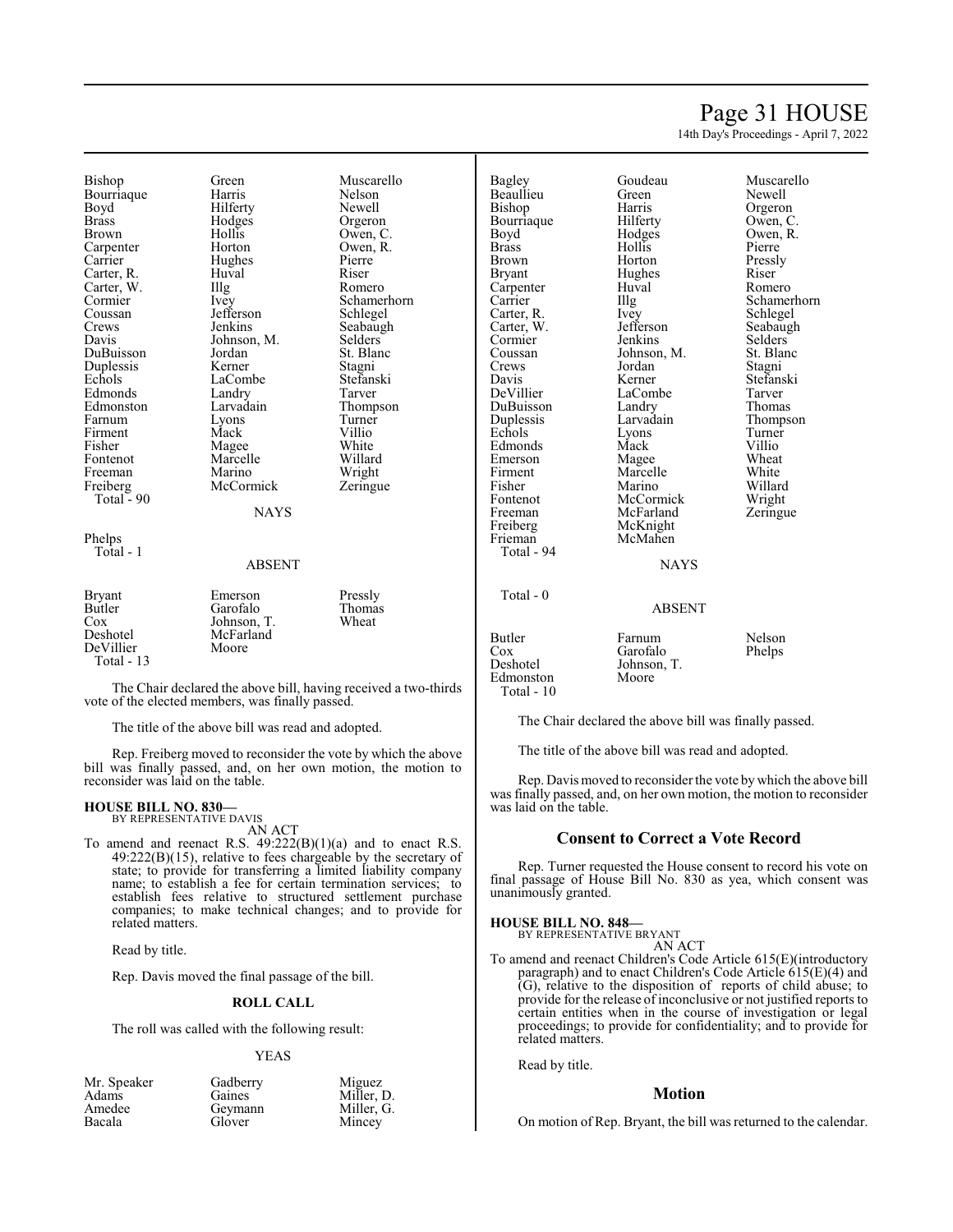# Page 32 HOUSE

14th Day's Proceedings - April 7, 2022

# **Notice of Intention to Call**

Pursuant to House Rule No. 8.20(A), Rep. Bryant gave notice of his intention to call House Bill No. 848 from the calendar on Monday, April 11, 2022.

### **HOUSE BILL NO. 864—**

BY REPRESENTATIVES DAVIS AND MCKNIGHT AND SENATOR **WARD** 

AN ACT To amend and reenact R.S. 34:1133(B), (C)(7), and (G), 1134(A), and  $1135(B)$  and to enact R.S.  $34:1136(D)$ , relative to the Board of Louisiana River Pilot Review and Oversight; to provide for the membership of the board; to provide for per diem for the judge member; to provide for a procedure regarding review of proposed rules; to provide for board funds; and to provide for related matters.

Read by title.

Rep. Davis moved the final passage of the bill.

# **ROLL CALL**

The roll was called with the following result:

# YEAS

| Mr. Speaker   | Frieman       | Miguez      |
|---------------|---------------|-------------|
| Adams         | Gadberry      | Miller, D.  |
| Amedee        | Gaines        | Miller, G.  |
| Bacala        | Garofalo      | Mincey      |
| Bagley        | Geymann       | Muscarello  |
| Beaullieu     | Glover        | Nelson      |
| Bishop        | Goudeau       | Newell      |
| Bourriaque    | Green         | Orgeron     |
| Boyd          | Harris        | Owen, C.    |
| <b>Brass</b>  | Hilferty      | Owen, R.    |
| Brown         | Hodges        | Phelps      |
| <b>Bryant</b> | Hollis        | Pierre      |
| Carpenter     | Horton        | Pressly     |
| Carrier       | Hughes        | Riser       |
| Carter, R.    | Huval         | Romero      |
| Carter, W.    | Illg          | Schamerhorn |
| Cormier       | Ivey          | Schlegel    |
| Coussan       | Jefferson     | Seabaugh    |
| Crews         | Jenkins       | Selders     |
| Davis         | Johnson, M.   | St. Blanc   |
| DeVillier     | Jordan        | Stagni      |
| DuBuisson     | Kerner        | Stefanski   |
| Duplessis     | LaCombe       | Tarver      |
| Echols        | Landry        | Thomas      |
| Edmonds       | Larvadain     | Thompson    |
| Edmonston     | Lyons         | Turner      |
| Emerson       | Mack          | Villio      |
| Farnum        | Magee         | Wheat       |
| Firment       | Marino        | White       |
| Fisher        | McCormick     | Willard     |
| Fontenot      | McFarland     | Wright      |
| Freeman       | McKnight      | Zeringue    |
| Freiberg      | McMahen       |             |
| Total - 98    |               |             |
|               | <b>NAYS</b>   |             |
|               |               |             |
| Total - 0     |               |             |
|               | <b>ABSENT</b> |             |
| Butler        | Deshotel      | Marcelle    |
| Cox           |               | Moore       |
| Total - 6     | Johnson, T.   |             |
|               |               |             |
|               |               |             |

The Chair declared the above bill was finally passed.

The title of the above bill was read and adopted.

Rep. Davis moved to reconsider the vote bywhich the above bill was finally passed, and, on her own motion, the motion to reconsider was laid on the table.

# **Consent to Correct a Vote Record**

Rep. Turner requested the House consent to record his vote on final passage of House Bill No. 864 as yea, which consent was unanimously granted.

# **HOUSE BILL NO. 867—**

BY REPRESENTATIVE MOORE AN ACT

To amend and reenact R.S.  $32:267(A)(2)$  and (E), to enact R.S. 32:267(A)(3) and (4), and to repeal R.S. 32:57.4 and 267.1, relative to the designation of highway safety corridors by the Department of Transportation and Development; to remove references to electronic enforcement; to provide for penalties; to provide for definitions; and to provide for related matters.

Read by title.

Rep. Wright moved the final passage of the bill.

### **ROLL CALL**

The roll was called with the following result:

#### YEAS

Mr. Speaker Gadberry Miller, D.<br>Adams Gaines Miller, G. Amedee Garofalo<br>Bacala Geymann Beaullieu Goude<br>Bishop Green Bourriaque Harris<br>Boyd Hilferty Carpenter Hughe<br>Carrier Huval Duplessis LaCom<br>Echols Landry Total - 97

Bagley Glover Nelson<br>Beaullieu Goudeau Newell Hodges Phelps<br>Hollis Pierre Brown Hollis Pierre<br>Bryant Horton Pressly Horton Pressl<br>Hughes Riser Carrier Huval Romero<br>Carter, R. Illg Schamer Carter, W. Ivey<br>Cormier Jefferson Johnson, M. St. Blanch<br>Jordan Stagni DuBuisson Kerner Stefans<br>Duplessis LaCombe Tarver Echols Landry Thomas<br>
Edmonds Larvadain Thomps Edmonston Lyons Turner<br>
Emerson Mack Villio Emerson Mack Villio<br>
Farnum Marcelle Wheat Farnum Marcelle Wheat<br>Firment Marino White Firment Marino White<br>Fisher McCormick Willard Fisher McCormick Willard Fontenot McFarland<br>Freeman McKnight Freeman McKnight Zeringue<br>
Freiberg McMahen Freiberg McMahen<br>Frieman Miguez Miguez

Adams Gaines Miller, G.<br>Amedee Garofalo Mincey Muscarello Green Orgeron<br>Harris Owen, C. Boyd Hilferty Owen, R.<br>Brass Hodges Phelps Illg Schamerhorn<br>Ivey Schlegel Jefferson Seabaugh<br>Jenkins Selders Coussan Jenkins Selders<br>Crews Johnson, M. St. Blanc DeVillier Jordan Stagni Larvadain Thompson<br>Lyons Turner

**NAYS** 

Total - 0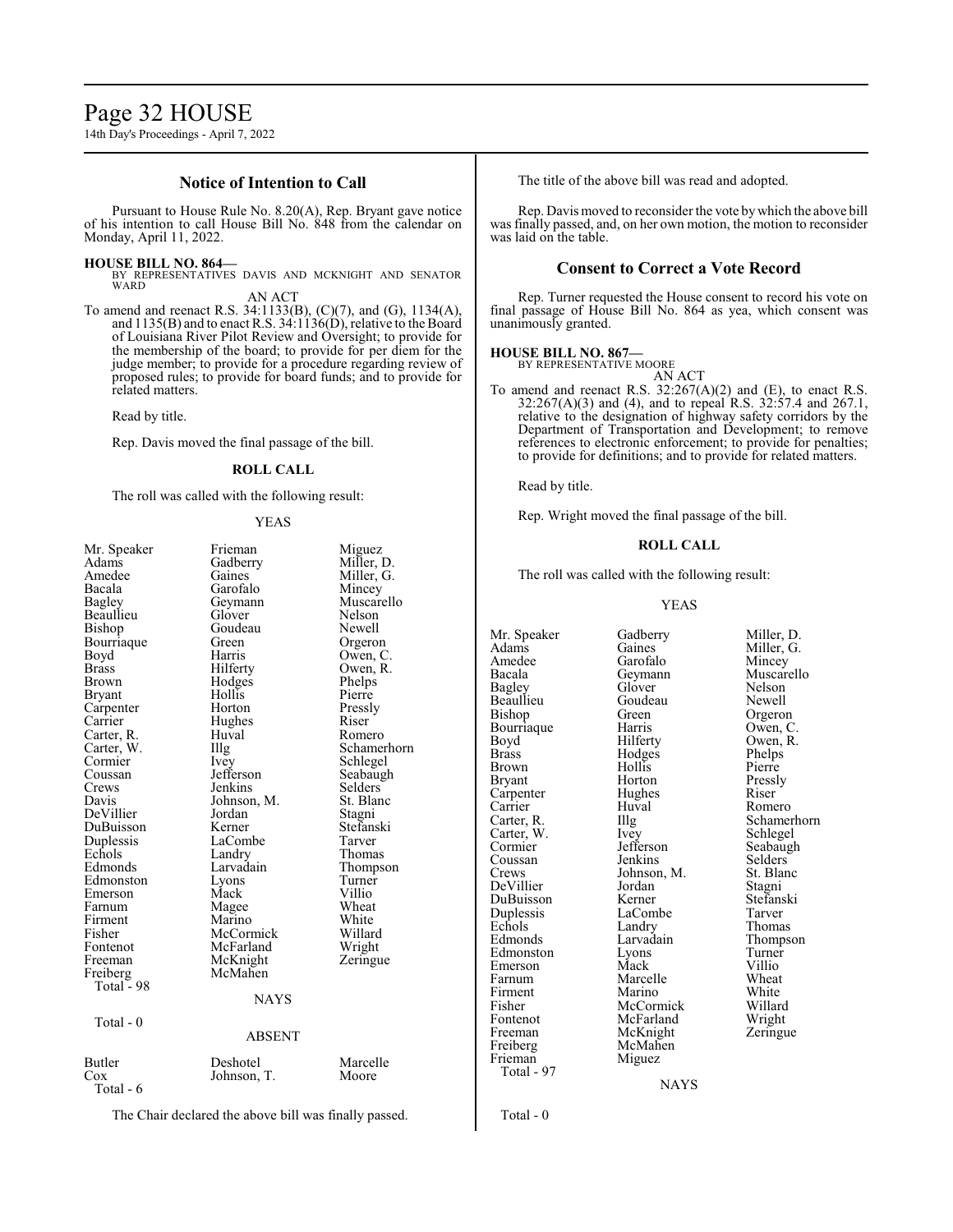# Page 33 HOUSE

14th Day's Proceedings - April 7, 2022

#### ABSENT

Cox Johnson, T.<br>Davis Magee Total - 7

Butler Deshotel Moore<br>Cox Johnson, T. Moore

The Chair declared the above bill was finally passed.

The title of the above bill was read and adopted.

Magee

Rep. Wright moved to reconsider the vote by which the above bill was finally passed, and, on his own motion, the motion to reconsider was laid on the table.

# **HOUSE BILL NO. 274—**

BY REPRESENTATIVE EDMONDS AN ACT

To enact R.S. 17:263(C), relative to curricula; to expand the topics required to be included in adoption awareness instruction for high school students; and to provide for related matters.

Called from the calendar.

Read by title.

Rep. Horton, on behalf of the Legislative Bureau, sent up floor amendments which were read as follows:

#### **HOUSE FLOOR AMENDMENTS**

Amendments proposed by Representative Horton on behalf of the Legislative Bureau to Engrossed House Bill No. 274 by Representative Edmonds

#### AMENDMENT NO. 1

On page 1, line 9, following "shall" and before "include" delete "also"

On motion of Rep. Horton, the amendments were adopted.

Rep. Freeman sent up floor amendments which were read as follows:

#### **HOUSE FLOOR AMENDMENTS**

Amendments proposed by Representative Freeman to Engrossed House Bill No. 274 by Representative Edmonds

# AMENDMENT NO. 1

On page 1, line 2, after "enact" and before "relative" delete "R.S.  $17:263(C)$ ," and "R.S. 17:263(C) and (D),"

### AMENDMENT NO. 2

On page 1, line 3, after "students;" and before "and to" insert "to authorize students to be excused from instruction upon parental request;"

#### AMENDMENT NO. 3

On page 1, line 6, after "Section 1." and before "hereby" delete "R.S.  $17:\hat{2}6\tilde{3}(C)$  is" and "R.S.  $17:263(C)$  and (D) are"

### AMENDMENT NO. 4

On page 1, after line 17, insert the following:

"D. Any child may be excused from receiving adoption awareness instruction at the option and discretion of his parent or guardian. Each school governing authority shall provide procedures for the administration of this Subsection."

Rep. Freeman moved the adoption of the amendments.

Rep. Edmonds objected.

By a vote of 28 yeas and 60 nays, the amendments were rejected.

# **Acting Speaker Coussan in the Chair**

Rep. Edmonds moved the final passage of the bill, as amended.

# **ROLL CALL**

The roll was called with the following result:

#### YEAS

| Adams<br>Amedee<br>Bacala<br>Bourriaque<br>Carrier<br>Cormier<br>Coussan<br>Crews<br>Davis<br>DeVillier<br>DuBuisson<br>Edmonds<br>Edmonston<br>Firment<br>Fontenot<br>Freiberg<br>Frieman<br>Gadberry<br>Garofalo<br>Geymann<br>Total - 58 | Goudeau<br>Harris<br>Hilferty<br>Hodges<br>Hollis<br>Horton<br>Huval<br>Illg<br>Ivey<br>Johnson, M.<br>Kerner<br>Mack<br>McCormick<br>McKnight<br>McMahen<br>Miguez<br>Miller, G.<br>Mincey<br>Muscarello<br>Orgeron<br><b>NAYS</b> | Owen, C.<br>Owen, R.<br>Riser<br>Romero<br>Schamerhorn<br>Schlegel<br>Seabaugh<br>St. Blanc<br>Stagni<br>Tarver<br>Thomas<br>Thompson<br>Turner<br>Villio<br>Wheat<br>White<br>Wright<br>Zeringue |
|---------------------------------------------------------------------------------------------------------------------------------------------------------------------------------------------------------------------------------------------|-------------------------------------------------------------------------------------------------------------------------------------------------------------------------------------------------------------------------------------|---------------------------------------------------------------------------------------------------------------------------------------------------------------------------------------------------|
| Boyd<br>Brass<br>Carpenter<br>Carter, R.<br>Carter, W.<br>Freeman<br>Gaines<br>Glover<br>Total - 23                                                                                                                                         | Green<br>Hughes<br>Jefferson<br>Jenkins<br>Jordan<br>Landry<br>Larvadain<br>Lyons<br><b>ABSENT</b>                                                                                                                                  | Marcelle<br>Marino<br>Newell<br>Phelps<br>Pierre<br>Selders<br>Willard                                                                                                                            |
| Mr. Speaker<br>Bagley<br>Beaullieu<br>Bishop<br>Brown<br>Bryant<br>Butler<br>Cox<br>Total - 23                                                                                                                                              | Deshotel<br>Duplessis<br>Echols<br>Emerson<br>Farnum<br>Fisher<br>Johnson, T.<br>LaCombe                                                                                                                                            | Magee<br>McFarland<br>Miller, D.<br>Moore<br>Nelson<br>Pressly<br>Stefanski                                                                                                                       |

The Chair declared the above bill was finally passed.

The title of the above bill was read and adopted.

Rep. Edmonds moved to reconsider the vote bywhich the above bill was finally passed, and, on his own motion, the motion to reconsider was laid on the table.

# **Speaker Schexnayder in the Chair**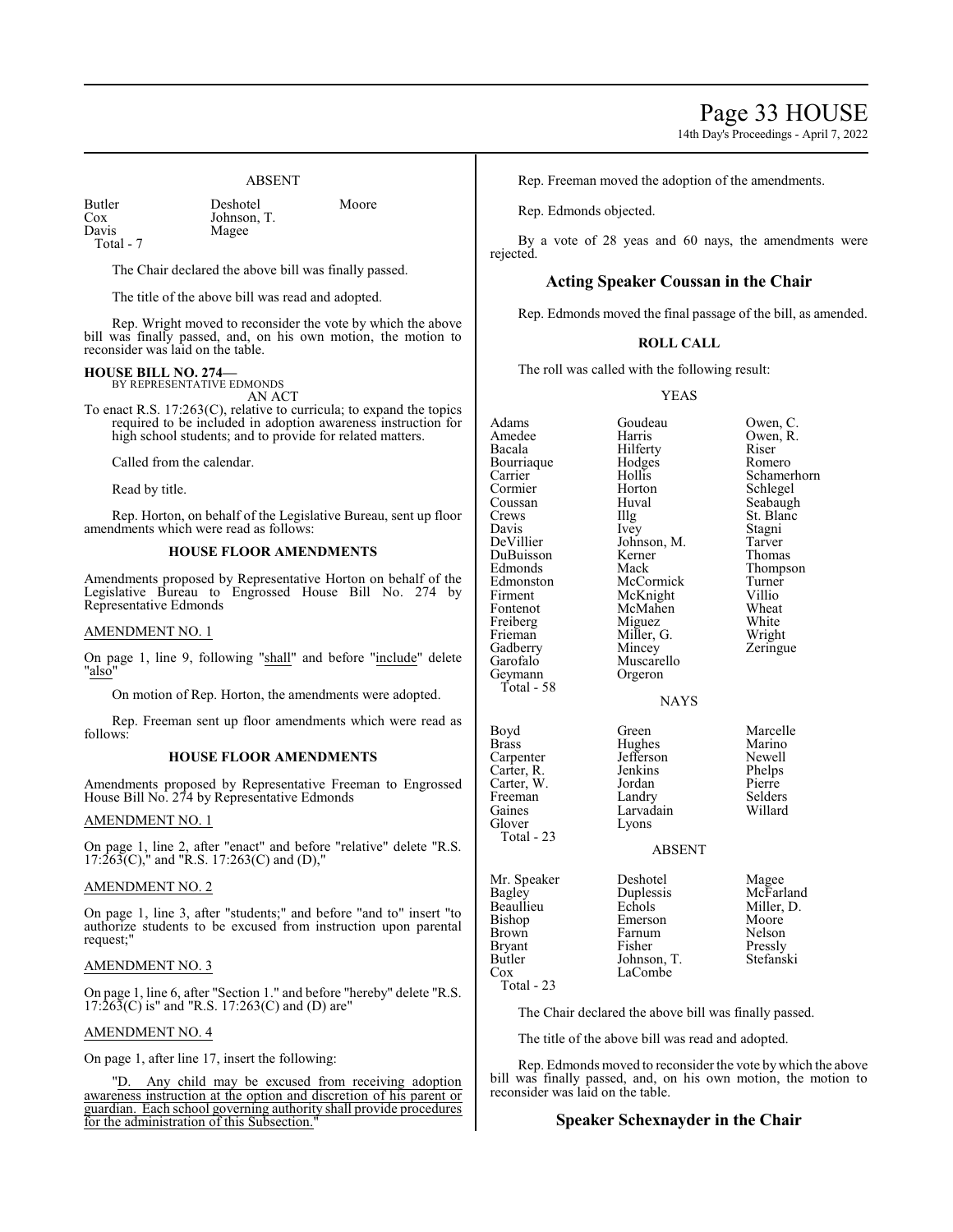# Page 34 HOUSE

14th Day's Proceedings - April 7, 2022

#### **HOUSE BILL NO. 491—** BY REPRESENTATIVE BACALA

AN ACT

To amend and reenact R.S. 14:65(A), relative to simple robbery; to amend the definition of simple robbery; to provide relative to a group of individuals with the intent to take anything of value; and to provide for related matters.

Called from the calendar.

Read by title.

# **Motion**

On motion of Rep. Bacala, the bill was returned to the calendar.

# **Notice of Intention to Call**

Pursuant to House Rule No. 8.20(A), Rep. Bacala gave notice of his intention to call House Bill No. 491 from the calendar on Monday, April 11, 2022.

# **Notice of Intention to Call**

Pursuant to House Rule No. 8.20(A), Rep. McMahen gave notice of his intention to call House Bill No. 99 from the calendar on Monday, April 11, 2022.

# **Suspension of the Rules**

On motion of Rep. Harris, the rules were suspended in order to take up and consider Introduction of Resolutions, House and House Concurrent at this time.

# **Introduction of Resolutions, House and House Concurrent**

The following members introduced the following entitled House and House Concurrent Resolutions, which were read the first time by their titles and placed upon the calendar for their second reading:

#### **HOUSE RESOLUTION NO. 56—**

BY REPRESENTATIVE HARRIS A RESOLUTION

To express the condolences of the House of Representatives upon the death of Huey Long Hebert.

Read by title.

On motion of Rep. Harris, and under a suspension of the rules, the resolution was adopted.

#### **HOUSE CONCURRENT RESOLUTION NO. 62—** BY REPRESENTATIVE THOMP A CONCURRENT RESOLUTION

To commend the Delhi Charter School powerlifting team.

Read by title.

On motion of Rep. Thompson, and under a suspension of the rules, the resolution was adopted.

Ordered to the Senate.

# **Privileged Report of the Committee on Enrollment**

#### April 7, 2022

To the honorable Speaker and Members of the House of Representatives:

I am directed by your Committee on Enrollment to submit the following report:

The following House Resolutions have been properly enrolled:

**HOUSE RESOLUTION NO. 45—** BY REPRESENTATIVE HOLLIS A RESOLUTION To recognize April 23, 2022, as Lacombe Earth Day and as Louisiana Bicycle Festival Day.

**HOUSE RESOLUTION NO. 46—** BY REPRESENTATIVE LYONS A RESOLUTION To designate Wednesday, April 13, 2022, as Child AdvocacyCenter Day in Louisiana.

**HOUSE RESOLUTION NO. 47—** BY REPRESENTATIVE HARRIS A RESOLUTION To express the condolences of the House of Representatives upon the death of Michael Howard Madison.

**HOUSE RESOLUTION NO. 48—** BY REPRESENTATIVES GAROFALO AND SCHEXNAYDER A RESOLUTION To express the condolences of the House of Representatives upon the death of Connor Joseph Lambert.

Respectfully submitted,

#### STEPHANIE HILFERTY Chairwoman

The above House Resolutions contained in the report were signed by the Speaker of the House and taken by the Clerk of the House to the Secretary of State in accordance with the rules of the House.

# **Privileged Report of the Committee on Enrollment**

#### April 7, 2022

To the honorable Speaker and Members of the House of Representatives:

I am directed by your Committee on Enrollment to submit the following report:

The following House Concurrent Resolutions have been properly enrolled:

**HOUSE CONCURRENT RESOLUTION NO. 53—**<br>BY REPRESENTATIVES PRESSLY, BAGLEY, CREWS, HORTON,<br>JEFFERSON, JENKINS, MCCORMICK, MCMAHEN, PHELPS,<br>SEABAUGH, AND TURNER AND SENATORS MILLIGAN, ROBERT MILLS, PEACOCK, AND TARVER A CONCURRENT RESOLUTION

To commend Shriners Hospitals for Children on the occasion of the one hundredth anniversary of the healthcare network.

Respectfully submitted,

STEPHANIE HILFERTY Chairwoman

The above House Concurrent Resolutions contained in the report were signed by the Speaker of the House and taken to the Senate by the Clerk of the House and were signed by the President of the Senate and taken by the Clerk of the House to the Secretary of State in accordance with the rules of the House.